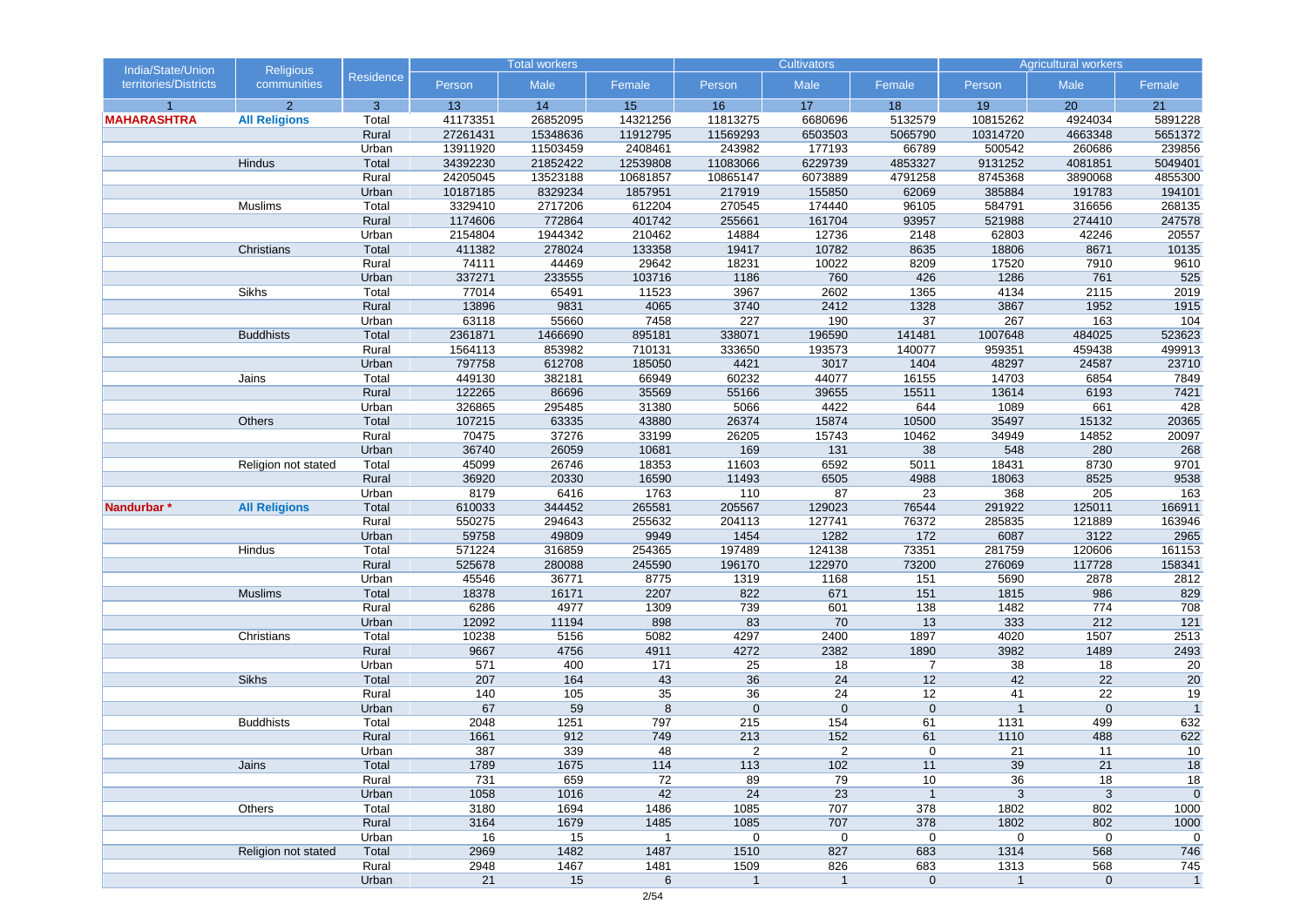| India/State/Union     | <b>Religious</b>     |                | <b>Total workers</b> |               | <b>Cultivators</b> |                |                 | <b>Agricultural workers</b> |                |                  |                |
|-----------------------|----------------------|----------------|----------------------|---------------|--------------------|----------------|-----------------|-----------------------------|----------------|------------------|----------------|
| territories/Districts | communities          | Residence      | Person               | Male          | Female             | Person         | Male            | Female                      | Person         | Male             | Female         |
| $\overline{1}$        | $\overline{2}$       | 3              | 13                   | 14            | 15                 | 16             | 17              | 18                          | 19             | 20               | 21             |
| Dhule                 | <b>All Religions</b> | Total          | 737941               | 454239        | 283702             | 204326         | 132464          | 71862                       | 315868         | 139366           | 176502         |
|                       |                      | Rural          | 609792               | 346685        | 263107             | 203042         | 131345          | 71697                       | 308437         | 135708           | 172729         |
|                       |                      | Urban          | 128149               | 107554        | 20595              | 1284           | 1119            | 165                         | 7431           | 3658             | 3773           |
|                       | Hindus               | Total          | 680713               | 408895        | 271818             | 200146         | 129750          | 70396                       | 306816         | 135126           | 171690         |
|                       |                      | Rural          | 588112               | 332337        | 255775             | 198942         | 128704          | 70238                       | 299957         | 131816           | 168141         |
|                       |                      | Urban          | 92601                | 76558         | 16043              | 1204           | 1046            | 158                         | 6859           | 3310             | 3549           |
|                       | Muslims              | Total          | 44025                | 36024         | 8001               | 1621           | 1174            | 447                         | 5964           | 2838             | 3126           |
|                       |                      | Rural          | 13675                | 9393          | 4282               | 1574           | 1130            | 444                         | 5445           | 2517             | 2928           |
|                       | Christians           | Urban<br>Total | 30350<br>2613        | 26631<br>1375 | 3719<br>1238       | 47<br>1295     | 44<br>674       | 3<br>621                    | 519<br>669     | 321<br>270       | 198<br>399     |
|                       |                      | Rural          | 2204                 | 1099          | 1105               | 1294           | 674             | 620                         | 669            | 270              | 399            |
|                       |                      | Urban          | 409                  | 276           | 133                | $\mathbf{1}$   | $\mathbf 0$     | $\mathbf{1}$                | $\mathbf 0$    | $\mathbf 0$      | $\overline{0}$ |
|                       | Sikhs                | Total          | 525                  | 438           | 87                 | 66             | 46              | 20                          | 73             | 43               | 30             |
|                       |                      | Rural          | 193                  | 134           | 59                 | 64             | 44              | 20                          | 69             | 41               | 28             |
|                       |                      | Urban          | 332                  | 304           | 28                 | $\overline{2}$ | $\overline{2}$  | $\mathbf 0$                 | $\overline{4}$ | $\overline{2}$   | $\overline{2}$ |
|                       | <b>Buddhists</b>     | Total          | 5288                 | 3466          | 1822               | 680            | 429             | 251                         | 1861           | 863              | 998            |
|                       |                      | Rural          | 3213                 | 1857          | 1356               | 677            | 427             | 250                         | 1823           | 843              | 980            |
|                       |                      | Urban          | 2075                 | 1609          | 466                | 3              | 2               | $\mathbf{1}$                | 38             | 20               | 18             |
|                       | Jains                | Total          | 4055                 | 3640          | 415                | 342            | 291             | 51                          | 113            | 55               | 58             |
|                       |                      | Rural          | 1787                 | 1541          | 246                | 315            | 266             | 49                          | 105            | 50               | 55             |
|                       |                      | Urban          | 2268                 | 2099          | 169                | 27             | 25              | 2                           | 8              | 5                | $\overline{3}$ |
|                       | Others               | Total          | 339                  | 180           | 159                | 60             | 34              | 26                          | 193            | 88               | 105            |
|                       |                      | Rural          | 271                  | 138           | 133                | 60             | 34              | 26                          | 193            | 88               | 105            |
|                       |                      | Urban          | 68                   | 42            | 26                 | $\mathbf 0$    | $\mathbf 0$     | $\mathbf 0$                 | $\mathbf 0$    | $\mathbf 0$      | $\pmb{0}$      |
|                       | Religion not stated  | Total          | 383                  | 221           | 162                | 116            | 66              | 50                          | 179            | 83               | 96             |
|                       |                      | Rural          | 337                  | 186           | 151                | 116            | 66              | 50                          | 176            | 83               | 93             |
|                       |                      | Urban          | 46                   | 35            | 11                 | $\mathbf 0$    | $\mathbf 0$     | $\mathbf 0$                 | 3              | $\boldsymbol{0}$ | 3              |
| Jalgaon               | <b>All Religions</b> | Total          | 1563983              | 976955        | 587028             | 376999         | 235682          | 141317                      | 731028         | 349173           | 381855         |
|                       |                      | Rural          | 1250242              | 714661        | 535581             | 365909         | 227327          | 138582                      | 689183         | 326697           | 362486         |
|                       |                      | Urban          | 313741               | 262294        | 51447              | 11090          | 8355            | 2735                        | 41845          | 22476            | 19369          |
|                       | Hindus               | Total          | 1350105              | 823414        | 526691             | 361693         | 225272          | 136421                      | 631966         | 296430           | 335536         |
|                       |                      | Rural          | 1109992              | 626940        | 483052             | 351269         | 217458          | 133811                      | 597410         | 278815           | 318595         |
|                       |                      | Urban          | 240113               | 196474        | 43639              | 10424          | 7814            | 2610                        | 34556          | 17615            | 16941          |
|                       | <b>Muslims</b>       | Total          | 142560               | 108097        | 34463              | 9352           | 6529            | 2823                        | 59215          | 32831            | 26384          |
|                       |                      | Rural          | 88158                | 58257         | 29901              | 8810           | 6089            | 2721                        | 54028          | 29174            | 24854          |
|                       |                      | Urban          | 54402                | 49840         | 4562               | 542            | 440             | 102                         | 5187           | 3657             | 1530           |
|                       | Christians           | Total          | 1871                 | 1361          | 510                | 56             | 34              | 22                          | 340            | 196              | 144            |
|                       |                      | Rural          | 665                  | 444           | 221                | 55             | 34              | 21                          | 301            | $171$            | 130            |
|                       |                      | Urban          | 1206                 | 917           | 289                | $\overline{1}$ | $\mathbf 0$     | $\mathbf{1}$                | 39             | 25               | 14             |
|                       | Sikhs                | Total          | 1016                 | 825           | 191                | 111            | 79              | 32                          | 214            | 128              | 86             |
|                       |                      | Rural          | 438                  | 307           | 131                | 105            | 73              | 32                          | 200            | 118              | 82             |
|                       |                      | Urban          | 578                  | 518           | 60                 | 6              | $6\phantom{1}6$ | $\mathbf 0$                 | 14             | $10$             | $\overline{4}$ |
|                       | <b>Buddhists</b>     | Total          | 52101                | 31538         | 20563              | 4113           | 2599            | 1514                        | 32888          | 16478            | 16410          |
|                       |                      | Rural          | 40179                | 22079         | 18100              | 4062           | 2562            | 1500                        | 30967          | 15379            | 15588          |
|                       |                      | Urban          | 11922                | 9459          | 2463               | 51             | 37              | 14                          | 1921           | 1099             | 822            |
|                       | Jains                | Total<br>Rural | 8727<br>3860         | 7552<br>3019  | 1175<br>841        | 1002<br>944    | 783<br>730      | 219<br>214                  | 619<br>565     | 282<br>256       | 337<br>309     |
|                       |                      | Urban          | 4867                 | 4533          | 334                | 58             | 53              | $\sqrt{5}$                  | 54             | 26               | 28             |
|                       | Others               | Total          | 3908                 | 2123          | 1785               | 306            | 165             | 141                         | 3036           | 1478             | 1558           |
|                       |                      | Rural          | 3542                 | 1809          | 1733               | 303            | 163             | 140                         | 2988           | 1449             | 1539           |
|                       |                      | Urban          | 366                  | 314           | 52                 | 3              | $\overline{2}$  | $\mathbf{1}$                | 48             | 29               | 19             |
|                       | Religion not stated  | Total          | 3695                 | 2045          | 1650               | 366            | 221             | 145                         | 2750           | 1350             | 1400           |
|                       |                      | Rural          | 3408                 | 1806          | 1602               | 361            | 218             | 143                         | 2724           | 1335             | 1389           |
|                       |                      | Urban          | 287                  | 239           | 48                 | $\sqrt{5}$     | $\mathbf{3}$    | $\overline{a}$              | 26             | 15               | 11             |
|                       |                      |                |                      |               |                    |                |                 |                             |                |                  |                |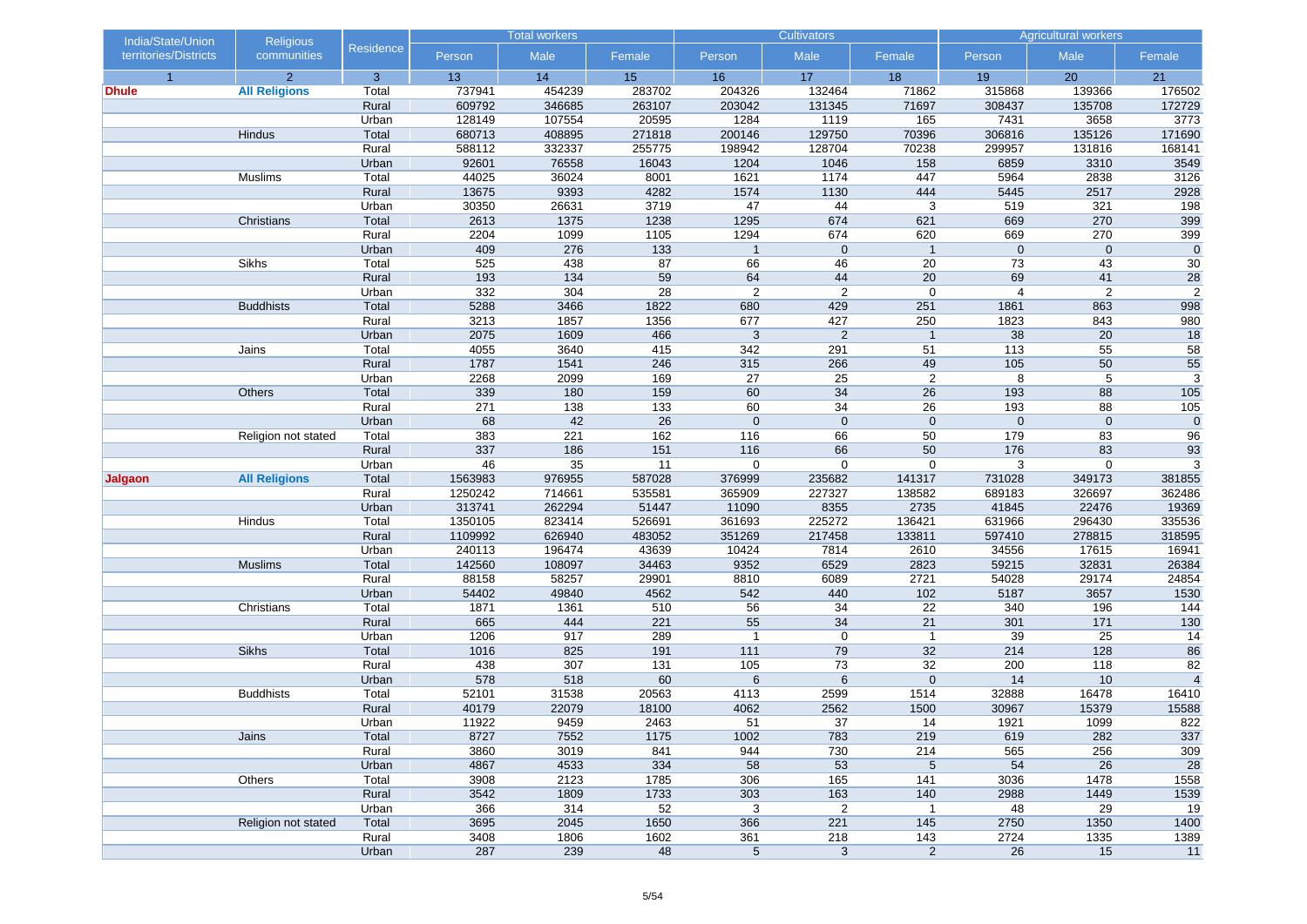| India/State/Union     | <b>Religious</b>     |                |                | <b>Total workers</b> |                 |                 | <b>Cultivators</b> |                 |                | <b>Agricultural workers</b> |                 |
|-----------------------|----------------------|----------------|----------------|----------------------|-----------------|-----------------|--------------------|-----------------|----------------|-----------------------------|-----------------|
| territories/Districts | communities          | Residence      | Person         | Male                 | Female          | Person          | Male               | Female          | Person         | Male                        | Female          |
| $\overline{1}$        | $\overline{2}$       | 3              | 13             | 14                   | 15              | 16              | 17                 | 18              | 19             | 20                          | 21              |
| <b>Buldana</b>        | <b>All Religions</b> | Total          | 1016015        | 596607               | 419408          | 353661          | 201759             | 151902          | 465163         | 223147                      | 242016          |
|                       |                      | Rural          | 873326         | 481253               | 392073          | 343368          | 193884             | 149484          | 436585         | 208229                      | 228356          |
|                       |                      | Urban          | 142689         | 115354               | 27335           | 10293           | 7875               | 2418            | 28578          | 14918                       | 13660           |
|                       | Hindus               | Total          | 772789         | 444581               | 328208          | 314877          | 178039             | 136838          | 320383         | 148814                      | 171569          |
|                       |                      | Rural          | 677674         | 369729               | 307945          | 306079          | 171420             | 134659          | 301040         | 139149                      | 161891          |
|                       |                      | Urban          | 95115          | 74852                | 20263           | 8798            | 6619               | 2179            | 19343          | 9665                        | 9678            |
|                       | Muslims              | Total          | 88644          | 67609                | 21035           | 11021           | 7756               | 3265            | 38645          | 23366                       | 15279           |
|                       |                      | Rural<br>Urban | 57223<br>31421 | 39102<br>28507       | 18121<br>2914   | 10087<br>934    | 6912<br>844        | 3175<br>90      | 34392<br>4253  | 20563<br>2803               | 13829<br>1450   |
|                       | Christians           | Total          | 999            | 635                  | 364             | 143             | 90                 | 53              | 373            | 184                         | 189             |
|                       |                      | Rural          | 646            | 377                  | 269             | 138             | 85                 | $\overline{53}$ | 350            | 174                         | 176             |
|                       |                      | Urban          | 353            | 258                  | 95              | 5               | 5                  | $\mathbf 0$     | 23             | 10                          | 13              |
|                       | Sikhs                | Total          | 584            | 434                  | 150             | 109             | 80                 | 29              | 184            | 86                          | 98              |
|                       |                      | Rural          | 399            | 264                  | 135             | 103             | 75                 | 28              | 177            | 80                          | 97              |
|                       |                      | Urban          | 185            | 170                  | 15              | 6               | 5                  | $\overline{1}$  | $\overline{7}$ | 6                           | $\overline{1}$  |
|                       | <b>Buddhists</b>     | Total          | 147936         | 79409                | 68527           | 26643           | 15193              | 11450           | 104531         | 50191                       | 54340           |
|                       |                      | Rural          | 134808         | 70098                | 64710           | 26227           | 14916              | 11311           | 99609          | 47776                       | 51833           |
|                       |                      | Urban          | 13128          | 9311                 | 3817            | 416             | 277                | 139             | 4922           | 2415                        | 2507            |
|                       | Jains                | Total          | 4153           | 3415                 | 738             | 728             | 520                | 208             | 525            | 262                         | 263             |
|                       |                      | Rural          | 1794           | 1266                 | 528             | 604             | 404                | 200             | 508            | 251                         | 257             |
|                       |                      | Urban          | 2359           | 2149                 | 210             | 124             | 116                | 8               | 17             | 11                          | 6               |
|                       | Others               | Total          | 328            | 204                  | 124             | 18              | 16                 | 2               | 167            | 77                          | 90              |
|                       |                      | Rural          | 239            | 128                  | 111             | $\overline{12}$ | 10                 | $\overline{2}$  | 165            | 76                          | 89              |
|                       |                      | Urban          | 89             | 76                   | 13              | $\,6\,$         | 6                  | $\mathbf 0$     | $\overline{2}$ | $\overline{1}$              |                 |
|                       | Religion not stated  | Total          | 582            | 320                  | 262             | 122             | 65                 | 57              | 355            | 167                         | 188             |
|                       |                      | Rural          | 543            | 289                  | 254             | 118             | 62                 | 56              | 344            | 160                         | 184             |
|                       |                      | Urban          | 39             | 31                   | 8               | $\overline{4}$  | $\sqrt{3}$         | $\mathbf{1}$    | 11             | $\overline{7}$              | $\overline{4}$  |
| Akola                 | <b>All Religions</b> | Total          | 648243         | 435791               | 212452          | 122831          | 87824              | 35007           | 313600         | 164574                      | 149026          |
|                       |                      | Rural          | 461202         | 279125               | 182077          | 115446          | 81311              | 34135           | 285870         | 147349                      | 138521          |
|                       |                      | Urban          | 187041         | 156666               | 30375           | 7385            | 6513               | 872             | 27730          | 17225                       | 10505           |
|                       | Hindus               | Total          | 429444         | 283097               | 146347          | 101651          | 72359              | 29292           | 195063         | 98022                       | 97041           |
|                       |                      | Rural          | 317458         | 191435               | 126023          | 96053           | 67511              | 28542           | 179908         | 89467                       | 90441           |
|                       |                      | Urban          | 111986         | 91662                | 20324           | 5598            | 4848               | 750             | 15155          | 8555                        | 6600            |
|                       | <b>Muslims</b>       | Total          | 80721          | 71583                | 9138            | 6626            | 6048               | 578             | 26617          | 20869                       | 5748            |
|                       |                      | Rural          | 33146          | 27270                | 5876            | 5194            | 4662               | 532             | 19916          | 15174                       | 4742            |
|                       |                      | Urban          | 47575          | 44313                | 3262            | 1432            | 1386               | 46              | 6701           | 5695                        | 1006            |
|                       | Christians           | Total<br>Rural | 1270<br>449    | 853<br>267           | 417<br>182      | 70<br>56        | 45<br>32           | 25<br>24        | 334<br>286     | 187<br>155                  | 147<br>131      |
|                       |                      | Urban          | 821            | 586                  | 235             | 14              | 13                 | $\mathbf{1}$    | 48             | 32                          |                 |
|                       | Sikhs                | Total          | 415            | 335                  | 80              | 48              | 38                 | 10              | 97             | 57                          | 16<br>40        |
|                       |                      | Rural          | 168            | 116                  | 52              | 37              | 27                 | 10              | 86             | 47                          | 39              |
|                       |                      | Urban          | 247            | 219                  | 28              | 11              | 11                 | $\mathbf 0$     | 11             | 10                          | $\overline{1}$  |
|                       | <b>Buddhists</b>     | Total          | 132333         | 76519                | 55814           | 14096           | 9050               | 5046            | 90791          | 45055                       | 45736           |
|                       |                      | Rural          | 108630         | 59098                | 49532           | 13828           | 8851               | 4977            | 85030          | 42166                       | 42864           |
|                       |                      | Urban          | 23703          | 17421                | 6282            | 268             | 199                | 69              | 5761           | 2889                        | 2872            |
|                       | Jains                | Total          | 3340           | 2913                 | 427             | 286             | 240                | 46              | 371            | 223                         | 148             |
|                       |                      | Rural          | 916            | 695                  | 221             | 229             | 189                | 40              | 338            | 196                         | 142             |
|                       |                      | Urban          | 2424           | 2218                 | 206             | 57              | 51                 | 6               | 33             | 27                          | $6\phantom{1}6$ |
|                       | Others               | Total          | 286            | 190                  | 96              | 23              | $\overline{18}$    | 5               | 120            | 60                          | 60              |
|                       |                      | Rural          | 173            | 95                   | 78              | 23              | 18                 | $5\phantom{.0}$ | 113            | 53                          | 60              |
|                       |                      | Urban          | 113            | 95                   | 18              | $\mathbf 0$     | $\pmb{0}$          | 0               | 7              | $\overline{7}$              | 0               |
|                       | Religion not stated  | Total          | 434            | 301                  | 133             | 31              | 26                 | $5\phantom{.0}$ | 207            | $101$                       | 106             |
|                       |                      | Rural          | 262            | 149                  | $113$           | 26              | 21                 | 5               | 193            | 91                          | 102             |
|                       |                      | Urban          | $172$          | 152                  | $\overline{20}$ | $\overline{5}$  | $\overline{5}$     | $\pmb{0}$       | 14             | 10                          | $\overline{4}$  |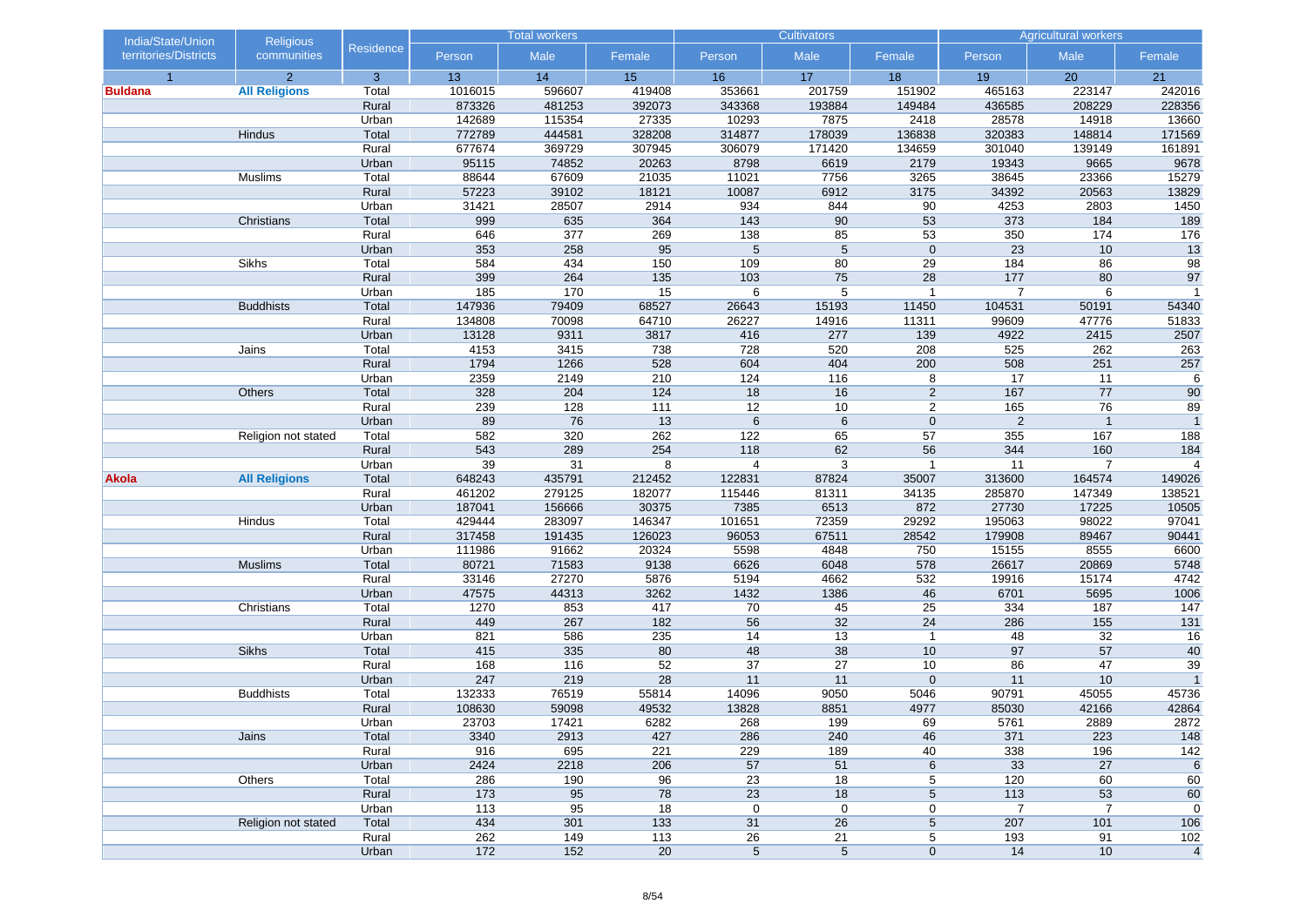| India/State/Union     | <b>Religious</b>     |                | <b>Total workers</b> |                  | <b>Cultivators</b> |                 |                       | <b>Agricultural workers</b> |               |                |                 |
|-----------------------|----------------------|----------------|----------------------|------------------|--------------------|-----------------|-----------------------|-----------------------------|---------------|----------------|-----------------|
| territories/Districts | communities          | Residence      | Person               | Male             | Female             | Person          | Male                  | Female                      | Person        | Male           | Female          |
| $\overline{1}$        | $\overline{2}$       | 3              | 13                   | 14               | 15                 | 16              | 17                    | 18                          | 19            | 20             | 21              |
| Washim *              | <b>All Religions</b> | Total          | 455332               | 267742           | 187590             | 143023          | 87982                 | 55041                       | 238443        | 115584         | 122859          |
|                       |                      | Rural          | 403335               | 224951           | 178384             | 139426          | 84960                 | 54466                       | 224703        | 107353         | 117350          |
|                       |                      | Urban          | 51997                | 42791            | 9206               | 3597            | 3022                  | 575                         | 13740         | 8231           | 5509            |
|                       | Hindus               | Total          | 345174               | 199101           | 146073             | 125046          | 76078                 | 48968                       | 169825        | 80124          | 89701           |
|                       |                      | Rural          | 314170               | 174562           | 139608             | 122428          | 73944                 | 48484                       | 161908        | 75948          | 85960           |
|                       |                      | Urban          | 31004                | 24539            | 6465               | 2618            | 2134                  | 484                         | 7917          | 4176           | 3741            |
|                       | Muslims              | Total          | 35199                | 27441            | 7758               | 4825            | 3693                  | 1132                        | 16140         | 10160          | 5980            |
|                       |                      | Rural<br>Urban | 20600<br>14599       | 13970<br>13471   | 6630<br>1128       | 4018<br>807     | 2954<br>739           | 1064<br>68                  | 12556<br>3584 | 7334<br>2826   | 5222            |
|                       | Christians           | Total          | 498                  | 268              | 230                | 34              | 25                    | 9                           | $171$         | 74             | 758<br>97       |
|                       |                      | Rural          | 236                  | 124              | $112$              | $\overline{34}$ | $\overline{25}$       | 9                           | 146           | 59             | 87              |
|                       |                      | Urban          | 262                  | 144              | 118                | $\mathbf 0$     | $\mathbf 0$           | $\mathbf{0}$                | 25            | 15             | 10              |
|                       | Sikhs                | Total          | 190                  | 143              | 47                 | 23              | 17                    | 6                           | 68            | 40             | 28              |
|                       |                      | Rural          | 94                   | 61               | 33                 | 23              | 17                    | $6\phantom{1}$              | 65            | 38             | 27              |
|                       |                      | Urban          | 96                   | 82               | 14                 | $\mathbf 0$     | $\mathbf 0$           | $\mathbf 0$                 | 3             | $\overline{2}$ | $\overline{1}$  |
|                       | <b>Buddhists</b>     | Total          | 71259                | 38362            | 32897              | 12658           | 7811                  | 4847                        | 51717         | 24921          | 26796           |
|                       |                      | Rural          | 66757                | 35173            | 31584              | 12578           | 7753                  | 4825                        | 49553         | 23742          | 25811           |
|                       |                      | Urban          | 4502                 | 3189             | 1313               | 80              | 58                    | 22                          | 2164          | 1179           | 985             |
|                       | Jains                | Total          | 2719                 | 2251             | 468                | 394             | 330                   | 64                          | 347           | 177            | 170             |
|                       |                      | Rural          | 1214                 | 908              | 306                | 303             | 240                   | 63                          | 308           | 149            | 159             |
|                       |                      | Urban          | 1505                 | 1343             | 162                | 91              | 90                    | $\mathbf{1}$                | 39            | 28             | 11              |
|                       | Others               | Total          | 68                   | 43               | 25                 | 8               | $\overline{4}$        | $\overline{4}$              | 27            | 13             | 14              |
|                       |                      | Rural          | $\overline{55}$      | 34               | $\overline{21}$    | 8               | $\overline{4}$        | $\overline{4}$              | 24            | 12             | $\overline{12}$ |
|                       |                      | Urban          | 13                   | $\boldsymbol{9}$ | $\overline{4}$     | $\mathbf 0$     | $\mathbf 0$           | $\mathbf 0$                 | 3             | $\mathbf{1}$   | $\overline{2}$  |
|                       | Religion not stated  | Total          | 225                  | 133              | 92                 | 35              | 24                    | 11                          | 148           | 75             | 73              |
|                       |                      | Rural          | 209                  | 119              | 90                 | 34              | 23                    | 11                          | 143           | 71             | 72              |
|                       |                      | Urban          | 16                   | 14               | $\overline{2}$     | $\mathbf{1}$    | $\mathbf{1}$          | $\mathbf 0$                 | 5             | 4              | $\overline{1}$  |
| <b>Amravati</b>       | <b>All Religions</b> | Total          | 1095622              | 724019           | 371603             | 209362          | 154179                | 55183                       | 562163        | 295315         | 266848          |
|                       |                      | Rural          | 816174               | 494297           | 321877             | 196527          | 142951                | 53576                       | 512205        | 265124         | 247081          |
|                       |                      | Urban          | 279448               | 229722           | 49726              | 12835           | 11228                 | 1607                        | 49958         | 30191          | 19767           |
|                       | Hindus               | Total          | 820975               | 532697           | 288278             | 183743          | 134480                | 49263                       | 408723        | 208294         | 200429          |
|                       |                      | Rural          | 631271               | 379941           | 251330             | 172798          | 124975                | 47823                       | 374570        | 188813         | 185757          |
|                       |                      | Urban          | 189704               | 152756           | 36948              | 10945           | 9505                  | 1440                        | 34153         | 19481          | 14672           |
|                       | <b>Muslims</b>       | Total          | 102796               | 87136            | 15660              | 7986            | 6974                  | 1012                        | 38083         | 27406          | 10677           |
|                       |                      | Rural          | 47537                | 36523            | 11014              | 6650            | 5711                  | 939                         | 29669         | 20766          | 8903            |
|                       |                      | Urban          | 55259                | 50613            | 4646               | 1336            | 1263                  | 73                          | 8414          | 6640           | 1774            |
|                       | Christians           | Total          | 3054                 | 1860             | 1194               | 247             | 176                   | 71                          | 1161          | 601            | 560             |
|                       |                      | Rural          | 1889                 | 1092             | 797                | 238<br>9        | 169<br>$\overline{7}$ | 69                          | 1093          | 564            | 529             |
|                       | Sikhs                | Urban<br>Total | 1165<br>1076         | 768<br>854       | 397<br>222         | 111             | 81                    | $\overline{2}$<br>30        | 68<br>303     | 37<br>176      | 31<br>127       |
|                       |                      | Rural          | 546                  | 376              | 170                | 104             | 74                    | 30                          | 283           | 164            | 119             |
|                       |                      | Urban          | 530                  | 478              | 52                 | $\overline{7}$  | $\overline{7}$        | $\mathbf 0$                 | 20            | 12             | 8               |
|                       | <b>Buddhists</b>     | Total          | 161835               | 96965            | 64870              | 16602           | 11889                 | 4713                        | 112009        | 57825          | 54184           |
|                       |                      | Rural          | 132119               | 74521            | 57598              | 16209           | 11576                 | 4633                        | 104925        | 53940          | 50985           |
|                       |                      | Urban          | 29716                | 22444            | 7272               | 393             | 313                   | 80                          | 7084          | 3885           | 3199            |
|                       | Jains                | Total          | 3973                 | 3345             | 628                | 452             | 409                   | 43                          | 650           | 373            | 277             |
|                       |                      | Rural          | 1320                 | 968              | 352                | 314             | 282                   | 32                          | 587           | 322            | 265             |
|                       |                      | Urban          | 2653                 | 2377             | 276                | 138             | 127                   | 11                          | 63            | 51             | 12              |
|                       | Others               | Total          | 1410                 | 860              | 550                | 143             | 110                   | 33                          | 954           | 503            | 451             |
|                       |                      | Rural          | 1100                 | 646              | 454                | 137             | 105                   | 32                          | 809           | 424            | 385             |
|                       |                      | Urban          | 310                  | 214              | 96                 | 6               | 5                     | $\mathbf{1}$                | $145$         | 79             | 66              |
|                       | Religion not stated  | Total          | 503                  | 302              | 201                | 78              | 60                    | 18                          | 280           | 137            | 143             |
|                       |                      | Rural          | 392                  | 230              | 162                | 77              | 59                    | 18                          | 269           | $131$          | 138             |
|                       |                      | Urban          | $111$                | 72               | 39                 | $\mathbf{1}$    | $\mathbf{1}$          | $\mathbf 0$                 | 11            | $\,6$          | $\sqrt{5}$      |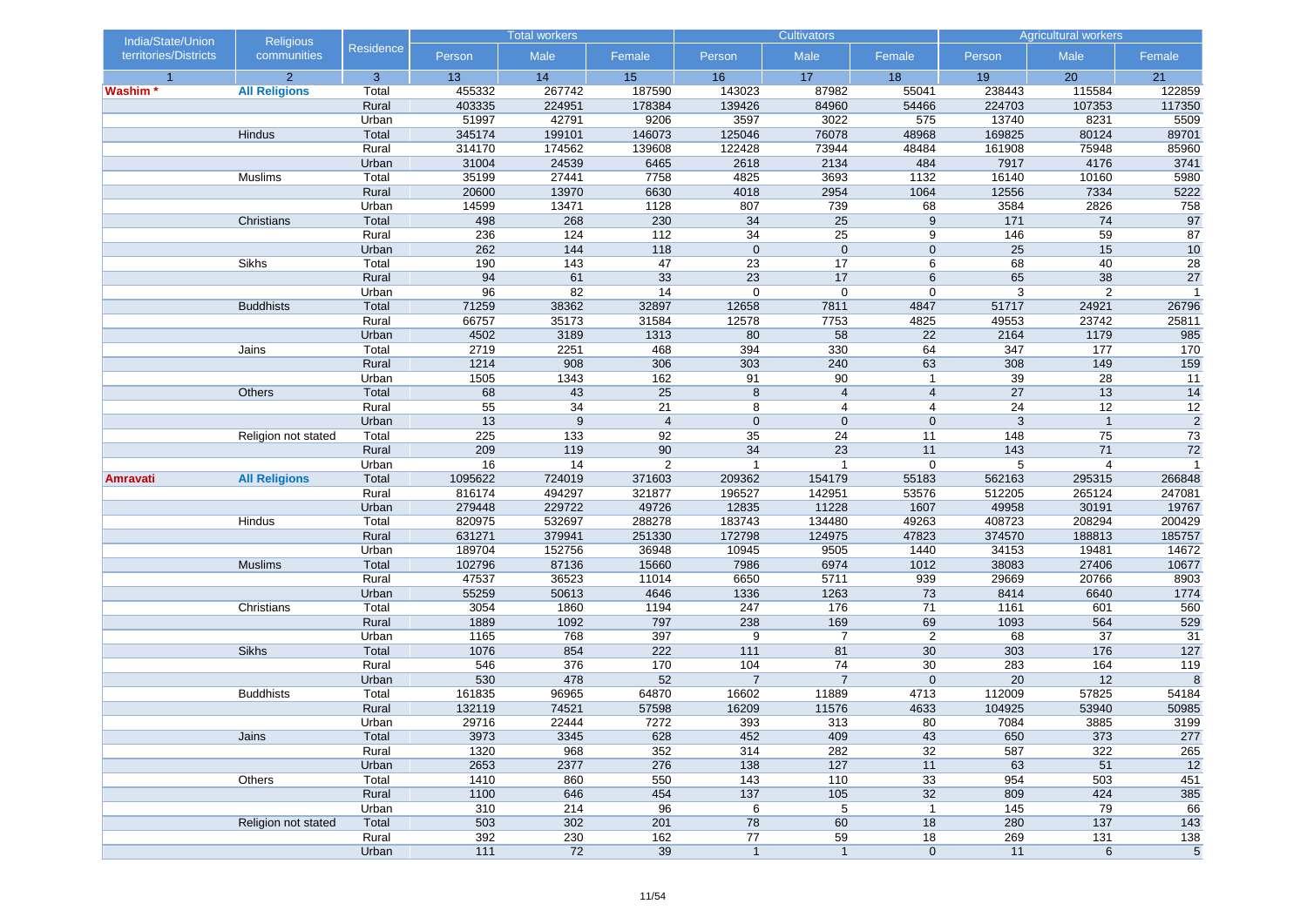| communities<br>Male<br>Male<br>Male<br>territories/Districts<br>Person<br>Female<br>Person<br>Female<br>Person<br>Female<br>$\overline{2}$<br>$\overline{3}$<br>17<br>13<br>14<br>15<br>16<br>18<br>19<br>20<br>$\overline{1}$<br>21<br>550351<br>348611<br>201740<br>138909<br>93052<br>45857<br>239058<br>112009<br><b>All Religions</b><br>Total<br>127049<br>Wardha<br>449913<br>226972<br>Rural<br>266513<br>183400<br>135154<br>89776<br>45378<br>106117<br>120855<br>100438<br>82098<br>18340<br>3755<br>3276<br>479<br>12086<br>5892<br>6194<br>Urban<br>455907<br>287192<br>168715<br>122134<br>81873<br>197679<br>92269<br>105410<br>Hindus<br>Total<br>40261<br>377954<br>223627<br>154327<br>118723<br>78912<br>39811<br>187814<br>87451<br>100363<br>Rural<br>77953<br>63565<br>14388<br>3411<br>2961<br>9865<br>4818<br>5047<br>Urban<br>450<br>15517<br>12336<br>1161<br>933<br>228<br>1986<br>Muslims<br>Total<br>3181<br>4631<br>2645<br>5843<br>825<br>224<br>2346<br>1842<br>Rural<br>8354<br>2511<br>1049<br>4188<br>7163<br>6493<br>670<br>112<br>108<br>443<br>299<br>144<br>Urban<br>$\overline{4}$<br>976<br>598<br>378<br>87<br>59<br>28<br>217<br>100<br>117<br>Christians<br>Total<br>614<br>333<br>281<br>87<br>59<br>28<br>204<br>93<br>$\overline{111}$<br>Rural<br>97<br>$\overline{7}$<br>362<br>265<br>$\mathbf 0$<br>$\mathbf{0}$<br>$\mathbf 0$<br>13<br>6<br>Urban<br>Sikhs<br>620<br>502<br>39<br>25<br>88<br>45<br>43<br>Total<br>118<br>14<br>329<br>98<br>38<br>427<br>24<br>83<br>42<br>41<br>Rural<br>14<br>193<br>20<br>5<br>3<br>$\overline{2}$<br>Urban<br>173<br>$\overline{1}$<br>$\overline{1}$<br>$\mathbf 0$<br>73992<br><b>Buddhists</b><br>Total<br>45482<br>28510<br>15074<br>9848<br>5226<br>35516<br>16475<br>19041<br>35240<br>25529<br>33787<br>18053<br>Rural<br>60769<br>14920<br>9717<br>5203<br>15734<br>13223<br>10242<br>2981<br>154<br>131<br>23<br>1729<br>741<br>988<br>Urban<br>1912<br>1653<br>259<br>184<br>162<br>22<br>43<br>39<br>Total<br>82<br>Jains<br>36<br>$\overline{37}$<br>511<br>409<br>$102$<br>107<br>87<br>20<br>73<br>Rural<br>$\overline{2}$<br>1244<br>157<br>77<br>75<br>2<br>9<br>$\overline{7}$<br>Urban<br>1401<br>955<br>561<br>394<br>129<br>85<br>44<br>614<br>317<br>297<br>Others<br>Total<br>376<br>85<br>887<br>511<br>129<br>44<br>606<br>312<br>294<br>Rural<br>$\mathbf{0}$<br>$\mathbf{3}$<br>68<br>50<br>18<br>$\mathbf 0$<br>$\mathbf 0$<br>8<br>5<br>Urban<br>287<br>185<br>472<br>101<br>67<br>34<br>231<br>115<br>116<br>Total<br>Religion not stated<br>397<br>221<br>217<br>103<br>Rural<br>176<br>101<br>67<br>34<br>114<br>$\overline{2}$<br>75<br>66<br>14<br>12<br>Urban<br>9<br>0<br>$\mathbf 0$<br>$\mathbf 0$<br><b>All Religions</b><br>Total<br>1538349<br>1091626<br>446723<br>225346<br>141328<br>84018<br>369207<br>168715<br>200492<br>Nagpur<br>727301<br>426640<br>215025<br>133808<br>339913<br>155322<br>184591<br>Rural<br>300661<br>81217<br>811048<br>664986<br>10321<br>7520<br>2801<br>29294<br>13393<br>15901<br>Urban<br>146062<br>1206508<br>844956<br>361552<br>196533<br>123109<br>73424<br>308538<br>140433<br>168105<br>Hindus<br>Total<br>615613<br>360790<br>254823<br>187056<br>116188<br>70868<br>283268<br>129033<br>154235<br>Rural<br>590895<br>106729<br>9477<br>6921<br>2556<br>25270<br>11400<br>13870<br>Urban<br>484166<br>84157<br>72880<br>11277<br>1325<br>531<br>4684<br>2521<br>2163<br><b>Muslims</b><br>Total<br>1856<br>9786<br>7049<br>2737<br>470<br>3732<br>1776<br>Rural<br>1584<br>1114<br>1956<br>74371<br>65831<br>8540<br>272<br>211<br>61<br>952<br>565<br>387<br>Urban<br>282<br>3473<br>223<br>136<br>87<br>574<br>292<br>Christians<br>Total<br>11231<br>7758<br>261<br>482<br>206<br>125<br>81<br>528<br>267<br>Rural<br>1361<br>879<br>9870<br>6879<br>17<br>21<br>Urban<br>2991<br>11<br>6<br>46<br>25<br><b>Sikhs</b><br>6172<br>754<br>117<br>95<br>22<br>224<br>$113$<br>Total<br>5418<br>111<br>806<br>217<br>91<br>73<br>18<br>207<br>100<br>$107$<br>Rural<br>589<br>22<br>5366<br>4829<br>537<br>26<br>$\overline{4}$<br>17<br>11<br>$\,6\,$<br>Urban<br>214982<br>149609<br>65373<br>24343<br>15307<br>51744<br>23788<br>27956<br><b>Buddhists</b><br>Total<br>9036<br>53350<br>39227<br>23852<br>14982<br>26359<br>Rural<br>92577<br>8870<br>48787<br>22428<br>96259<br>26146<br>325<br>1597<br>Urban<br>122405<br>491<br>166<br>2957<br>1360<br>99<br>42<br>Jains<br>Total<br>7193<br>6225<br>968<br>141<br>240<br>126<br>114<br>214<br>80<br>231<br>Rural<br>752<br>538<br>118<br>38<br>120<br>111<br>$\overline{4}$<br>$\boldsymbol{9}$<br>$\,6$<br>6441<br>5687<br>754<br>23<br>19<br>$\mathbf{3}$<br>Urban<br>7152<br>3017<br>2040<br>Others<br>Total<br>4135<br>1188<br>852<br>2935<br>1323<br>1612<br>2027<br>5905<br>3156<br>2749<br>1179<br>848<br>2906<br>1305<br>1601<br>Rural<br>Urban<br>1247<br>979<br>268<br>13<br>9<br>29<br>18<br>11<br>4<br>$147$<br>954<br>645<br>309<br>93<br>69<br>24<br>268<br>121<br>Religion not stated<br>Total<br>289<br>212<br>254<br>Rural<br>501<br>91<br>67<br>24<br>$\frac{113}{ }$<br>$141$ | India/State/Union | Religious |           | <b>Total workers</b> |  | <b>Cultivators</b> |  |  | <b>Agricultural workers</b> |    |  |  |
|-----------------------------------------------------------------------------------------------------------------------------------------------------------------------------------------------------------------------------------------------------------------------------------------------------------------------------------------------------------------------------------------------------------------------------------------------------------------------------------------------------------------------------------------------------------------------------------------------------------------------------------------------------------------------------------------------------------------------------------------------------------------------------------------------------------------------------------------------------------------------------------------------------------------------------------------------------------------------------------------------------------------------------------------------------------------------------------------------------------------------------------------------------------------------------------------------------------------------------------------------------------------------------------------------------------------------------------------------------------------------------------------------------------------------------------------------------------------------------------------------------------------------------------------------------------------------------------------------------------------------------------------------------------------------------------------------------------------------------------------------------------------------------------------------------------------------------------------------------------------------------------------------------------------------------------------------------------------------------------------------------------------------------------------------------------------------------------------------------------------------------------------------------------------------------------------------------------------------------------------------------------------------------------------------------------------------------------------------------------------------------------------------------------------------------------------------------------------------------------------------------------------------------------------------------------------------------------------------------------------------------------------------------------------------------------------------------------------------------------------------------------------------------------------------------------------------------------------------------------------------------------------------------------------------------------------------------------------------------------------------------------------------------------------------------------------------------------------------------------------------------------------------------------------------------------------------------------------------------------------------------------------------------------------------------------------------------------------------------------------------------------------------------------------------------------------------------------------------------------------------------------------------------------------------------------------------------------------------------------------------------------------------------------------------------------------------------------------------------------------------------------------------------------------------------------------------------------------------------------------------------------------------------------------------------------------------------------------------------------------------------------------------------------------------------------------------------------------------------------------------------------------------------------------------------------------------------------------------------------------------------------------------------------------------------------------------------------------------------------------------------------------------------------------------------------------------------------------------------------------------------------------------------------------------------------------------------------------------------------------------------------------------------------------------------------------------------------------------------------------------------------------------------------------------------------------------------------------------------------------------------------------------------------------------------------------------------------------------------------------------------------------------------------------------------------------------------------------------------------------------------------|-------------------|-----------|-----------|----------------------|--|--------------------|--|--|-----------------------------|----|--|--|
|                                                                                                                                                                                                                                                                                                                                                                                                                                                                                                                                                                                                                                                                                                                                                                                                                                                                                                                                                                                                                                                                                                                                                                                                                                                                                                                                                                                                                                                                                                                                                                                                                                                                                                                                                                                                                                                                                                                                                                                                                                                                                                                                                                                                                                                                                                                                                                                                                                                                                                                                                                                                                                                                                                                                                                                                                                                                                                                                                                                                                                                                                                                                                                                                                                                                                                                                                                                                                                                                                                                                                                                                                                                                                                                                                                                                                                                                                                                                                                                                                                                                                                                                                                                                                                                                                                                                                                                                                                                                                                                                                                                                                                                                                                                                                                                                                                                                                                                                                                                                                                                                                                                                   |                   |           | Residence |                      |  |                    |  |  |                             |    |  |  |
|                                                                                                                                                                                                                                                                                                                                                                                                                                                                                                                                                                                                                                                                                                                                                                                                                                                                                                                                                                                                                                                                                                                                                                                                                                                                                                                                                                                                                                                                                                                                                                                                                                                                                                                                                                                                                                                                                                                                                                                                                                                                                                                                                                                                                                                                                                                                                                                                                                                                                                                                                                                                                                                                                                                                                                                                                                                                                                                                                                                                                                                                                                                                                                                                                                                                                                                                                                                                                                                                                                                                                                                                                                                                                                                                                                                                                                                                                                                                                                                                                                                                                                                                                                                                                                                                                                                                                                                                                                                                                                                                                                                                                                                                                                                                                                                                                                                                                                                                                                                                                                                                                                                                   |                   |           |           |                      |  |                    |  |  |                             |    |  |  |
|                                                                                                                                                                                                                                                                                                                                                                                                                                                                                                                                                                                                                                                                                                                                                                                                                                                                                                                                                                                                                                                                                                                                                                                                                                                                                                                                                                                                                                                                                                                                                                                                                                                                                                                                                                                                                                                                                                                                                                                                                                                                                                                                                                                                                                                                                                                                                                                                                                                                                                                                                                                                                                                                                                                                                                                                                                                                                                                                                                                                                                                                                                                                                                                                                                                                                                                                                                                                                                                                                                                                                                                                                                                                                                                                                                                                                                                                                                                                                                                                                                                                                                                                                                                                                                                                                                                                                                                                                                                                                                                                                                                                                                                                                                                                                                                                                                                                                                                                                                                                                                                                                                                                   |                   |           |           |                      |  |                    |  |  |                             |    |  |  |
|                                                                                                                                                                                                                                                                                                                                                                                                                                                                                                                                                                                                                                                                                                                                                                                                                                                                                                                                                                                                                                                                                                                                                                                                                                                                                                                                                                                                                                                                                                                                                                                                                                                                                                                                                                                                                                                                                                                                                                                                                                                                                                                                                                                                                                                                                                                                                                                                                                                                                                                                                                                                                                                                                                                                                                                                                                                                                                                                                                                                                                                                                                                                                                                                                                                                                                                                                                                                                                                                                                                                                                                                                                                                                                                                                                                                                                                                                                                                                                                                                                                                                                                                                                                                                                                                                                                                                                                                                                                                                                                                                                                                                                                                                                                                                                                                                                                                                                                                                                                                                                                                                                                                   |                   |           |           |                      |  |                    |  |  |                             |    |  |  |
|                                                                                                                                                                                                                                                                                                                                                                                                                                                                                                                                                                                                                                                                                                                                                                                                                                                                                                                                                                                                                                                                                                                                                                                                                                                                                                                                                                                                                                                                                                                                                                                                                                                                                                                                                                                                                                                                                                                                                                                                                                                                                                                                                                                                                                                                                                                                                                                                                                                                                                                                                                                                                                                                                                                                                                                                                                                                                                                                                                                                                                                                                                                                                                                                                                                                                                                                                                                                                                                                                                                                                                                                                                                                                                                                                                                                                                                                                                                                                                                                                                                                                                                                                                                                                                                                                                                                                                                                                                                                                                                                                                                                                                                                                                                                                                                                                                                                                                                                                                                                                                                                                                                                   |                   |           |           |                      |  |                    |  |  |                             |    |  |  |
|                                                                                                                                                                                                                                                                                                                                                                                                                                                                                                                                                                                                                                                                                                                                                                                                                                                                                                                                                                                                                                                                                                                                                                                                                                                                                                                                                                                                                                                                                                                                                                                                                                                                                                                                                                                                                                                                                                                                                                                                                                                                                                                                                                                                                                                                                                                                                                                                                                                                                                                                                                                                                                                                                                                                                                                                                                                                                                                                                                                                                                                                                                                                                                                                                                                                                                                                                                                                                                                                                                                                                                                                                                                                                                                                                                                                                                                                                                                                                                                                                                                                                                                                                                                                                                                                                                                                                                                                                                                                                                                                                                                                                                                                                                                                                                                                                                                                                                                                                                                                                                                                                                                                   |                   |           |           |                      |  |                    |  |  |                             |    |  |  |
|                                                                                                                                                                                                                                                                                                                                                                                                                                                                                                                                                                                                                                                                                                                                                                                                                                                                                                                                                                                                                                                                                                                                                                                                                                                                                                                                                                                                                                                                                                                                                                                                                                                                                                                                                                                                                                                                                                                                                                                                                                                                                                                                                                                                                                                                                                                                                                                                                                                                                                                                                                                                                                                                                                                                                                                                                                                                                                                                                                                                                                                                                                                                                                                                                                                                                                                                                                                                                                                                                                                                                                                                                                                                                                                                                                                                                                                                                                                                                                                                                                                                                                                                                                                                                                                                                                                                                                                                                                                                                                                                                                                                                                                                                                                                                                                                                                                                                                                                                                                                                                                                                                                                   |                   |           |           |                      |  |                    |  |  |                             |    |  |  |
|                                                                                                                                                                                                                                                                                                                                                                                                                                                                                                                                                                                                                                                                                                                                                                                                                                                                                                                                                                                                                                                                                                                                                                                                                                                                                                                                                                                                                                                                                                                                                                                                                                                                                                                                                                                                                                                                                                                                                                                                                                                                                                                                                                                                                                                                                                                                                                                                                                                                                                                                                                                                                                                                                                                                                                                                                                                                                                                                                                                                                                                                                                                                                                                                                                                                                                                                                                                                                                                                                                                                                                                                                                                                                                                                                                                                                                                                                                                                                                                                                                                                                                                                                                                                                                                                                                                                                                                                                                                                                                                                                                                                                                                                                                                                                                                                                                                                                                                                                                                                                                                                                                                                   |                   |           |           |                      |  |                    |  |  |                             |    |  |  |
|                                                                                                                                                                                                                                                                                                                                                                                                                                                                                                                                                                                                                                                                                                                                                                                                                                                                                                                                                                                                                                                                                                                                                                                                                                                                                                                                                                                                                                                                                                                                                                                                                                                                                                                                                                                                                                                                                                                                                                                                                                                                                                                                                                                                                                                                                                                                                                                                                                                                                                                                                                                                                                                                                                                                                                                                                                                                                                                                                                                                                                                                                                                                                                                                                                                                                                                                                                                                                                                                                                                                                                                                                                                                                                                                                                                                                                                                                                                                                                                                                                                                                                                                                                                                                                                                                                                                                                                                                                                                                                                                                                                                                                                                                                                                                                                                                                                                                                                                                                                                                                                                                                                                   |                   |           |           |                      |  |                    |  |  |                             |    |  |  |
|                                                                                                                                                                                                                                                                                                                                                                                                                                                                                                                                                                                                                                                                                                                                                                                                                                                                                                                                                                                                                                                                                                                                                                                                                                                                                                                                                                                                                                                                                                                                                                                                                                                                                                                                                                                                                                                                                                                                                                                                                                                                                                                                                                                                                                                                                                                                                                                                                                                                                                                                                                                                                                                                                                                                                                                                                                                                                                                                                                                                                                                                                                                                                                                                                                                                                                                                                                                                                                                                                                                                                                                                                                                                                                                                                                                                                                                                                                                                                                                                                                                                                                                                                                                                                                                                                                                                                                                                                                                                                                                                                                                                                                                                                                                                                                                                                                                                                                                                                                                                                                                                                                                                   |                   |           |           |                      |  |                    |  |  |                             |    |  |  |
|                                                                                                                                                                                                                                                                                                                                                                                                                                                                                                                                                                                                                                                                                                                                                                                                                                                                                                                                                                                                                                                                                                                                                                                                                                                                                                                                                                                                                                                                                                                                                                                                                                                                                                                                                                                                                                                                                                                                                                                                                                                                                                                                                                                                                                                                                                                                                                                                                                                                                                                                                                                                                                                                                                                                                                                                                                                                                                                                                                                                                                                                                                                                                                                                                                                                                                                                                                                                                                                                                                                                                                                                                                                                                                                                                                                                                                                                                                                                                                                                                                                                                                                                                                                                                                                                                                                                                                                                                                                                                                                                                                                                                                                                                                                                                                                                                                                                                                                                                                                                                                                                                                                                   |                   |           |           |                      |  |                    |  |  |                             |    |  |  |
|                                                                                                                                                                                                                                                                                                                                                                                                                                                                                                                                                                                                                                                                                                                                                                                                                                                                                                                                                                                                                                                                                                                                                                                                                                                                                                                                                                                                                                                                                                                                                                                                                                                                                                                                                                                                                                                                                                                                                                                                                                                                                                                                                                                                                                                                                                                                                                                                                                                                                                                                                                                                                                                                                                                                                                                                                                                                                                                                                                                                                                                                                                                                                                                                                                                                                                                                                                                                                                                                                                                                                                                                                                                                                                                                                                                                                                                                                                                                                                                                                                                                                                                                                                                                                                                                                                                                                                                                                                                                                                                                                                                                                                                                                                                                                                                                                                                                                                                                                                                                                                                                                                                                   |                   |           |           |                      |  |                    |  |  |                             |    |  |  |
|                                                                                                                                                                                                                                                                                                                                                                                                                                                                                                                                                                                                                                                                                                                                                                                                                                                                                                                                                                                                                                                                                                                                                                                                                                                                                                                                                                                                                                                                                                                                                                                                                                                                                                                                                                                                                                                                                                                                                                                                                                                                                                                                                                                                                                                                                                                                                                                                                                                                                                                                                                                                                                                                                                                                                                                                                                                                                                                                                                                                                                                                                                                                                                                                                                                                                                                                                                                                                                                                                                                                                                                                                                                                                                                                                                                                                                                                                                                                                                                                                                                                                                                                                                                                                                                                                                                                                                                                                                                                                                                                                                                                                                                                                                                                                                                                                                                                                                                                                                                                                                                                                                                                   |                   |           |           |                      |  |                    |  |  |                             |    |  |  |
|                                                                                                                                                                                                                                                                                                                                                                                                                                                                                                                                                                                                                                                                                                                                                                                                                                                                                                                                                                                                                                                                                                                                                                                                                                                                                                                                                                                                                                                                                                                                                                                                                                                                                                                                                                                                                                                                                                                                                                                                                                                                                                                                                                                                                                                                                                                                                                                                                                                                                                                                                                                                                                                                                                                                                                                                                                                                                                                                                                                                                                                                                                                                                                                                                                                                                                                                                                                                                                                                                                                                                                                                                                                                                                                                                                                                                                                                                                                                                                                                                                                                                                                                                                                                                                                                                                                                                                                                                                                                                                                                                                                                                                                                                                                                                                                                                                                                                                                                                                                                                                                                                                                                   |                   |           |           |                      |  |                    |  |  |                             |    |  |  |
|                                                                                                                                                                                                                                                                                                                                                                                                                                                                                                                                                                                                                                                                                                                                                                                                                                                                                                                                                                                                                                                                                                                                                                                                                                                                                                                                                                                                                                                                                                                                                                                                                                                                                                                                                                                                                                                                                                                                                                                                                                                                                                                                                                                                                                                                                                                                                                                                                                                                                                                                                                                                                                                                                                                                                                                                                                                                                                                                                                                                                                                                                                                                                                                                                                                                                                                                                                                                                                                                                                                                                                                                                                                                                                                                                                                                                                                                                                                                                                                                                                                                                                                                                                                                                                                                                                                                                                                                                                                                                                                                                                                                                                                                                                                                                                                                                                                                                                                                                                                                                                                                                                                                   |                   |           |           |                      |  |                    |  |  |                             |    |  |  |
|                                                                                                                                                                                                                                                                                                                                                                                                                                                                                                                                                                                                                                                                                                                                                                                                                                                                                                                                                                                                                                                                                                                                                                                                                                                                                                                                                                                                                                                                                                                                                                                                                                                                                                                                                                                                                                                                                                                                                                                                                                                                                                                                                                                                                                                                                                                                                                                                                                                                                                                                                                                                                                                                                                                                                                                                                                                                                                                                                                                                                                                                                                                                                                                                                                                                                                                                                                                                                                                                                                                                                                                                                                                                                                                                                                                                                                                                                                                                                                                                                                                                                                                                                                                                                                                                                                                                                                                                                                                                                                                                                                                                                                                                                                                                                                                                                                                                                                                                                                                                                                                                                                                                   |                   |           |           |                      |  |                    |  |  |                             |    |  |  |
|                                                                                                                                                                                                                                                                                                                                                                                                                                                                                                                                                                                                                                                                                                                                                                                                                                                                                                                                                                                                                                                                                                                                                                                                                                                                                                                                                                                                                                                                                                                                                                                                                                                                                                                                                                                                                                                                                                                                                                                                                                                                                                                                                                                                                                                                                                                                                                                                                                                                                                                                                                                                                                                                                                                                                                                                                                                                                                                                                                                                                                                                                                                                                                                                                                                                                                                                                                                                                                                                                                                                                                                                                                                                                                                                                                                                                                                                                                                                                                                                                                                                                                                                                                                                                                                                                                                                                                                                                                                                                                                                                                                                                                                                                                                                                                                                                                                                                                                                                                                                                                                                                                                                   |                   |           |           |                      |  |                    |  |  |                             |    |  |  |
|                                                                                                                                                                                                                                                                                                                                                                                                                                                                                                                                                                                                                                                                                                                                                                                                                                                                                                                                                                                                                                                                                                                                                                                                                                                                                                                                                                                                                                                                                                                                                                                                                                                                                                                                                                                                                                                                                                                                                                                                                                                                                                                                                                                                                                                                                                                                                                                                                                                                                                                                                                                                                                                                                                                                                                                                                                                                                                                                                                                                                                                                                                                                                                                                                                                                                                                                                                                                                                                                                                                                                                                                                                                                                                                                                                                                                                                                                                                                                                                                                                                                                                                                                                                                                                                                                                                                                                                                                                                                                                                                                                                                                                                                                                                                                                                                                                                                                                                                                                                                                                                                                                                                   |                   |           |           |                      |  |                    |  |  |                             |    |  |  |
|                                                                                                                                                                                                                                                                                                                                                                                                                                                                                                                                                                                                                                                                                                                                                                                                                                                                                                                                                                                                                                                                                                                                                                                                                                                                                                                                                                                                                                                                                                                                                                                                                                                                                                                                                                                                                                                                                                                                                                                                                                                                                                                                                                                                                                                                                                                                                                                                                                                                                                                                                                                                                                                                                                                                                                                                                                                                                                                                                                                                                                                                                                                                                                                                                                                                                                                                                                                                                                                                                                                                                                                                                                                                                                                                                                                                                                                                                                                                                                                                                                                                                                                                                                                                                                                                                                                                                                                                                                                                                                                                                                                                                                                                                                                                                                                                                                                                                                                                                                                                                                                                                                                                   |                   |           |           |                      |  |                    |  |  |                             |    |  |  |
|                                                                                                                                                                                                                                                                                                                                                                                                                                                                                                                                                                                                                                                                                                                                                                                                                                                                                                                                                                                                                                                                                                                                                                                                                                                                                                                                                                                                                                                                                                                                                                                                                                                                                                                                                                                                                                                                                                                                                                                                                                                                                                                                                                                                                                                                                                                                                                                                                                                                                                                                                                                                                                                                                                                                                                                                                                                                                                                                                                                                                                                                                                                                                                                                                                                                                                                                                                                                                                                                                                                                                                                                                                                                                                                                                                                                                                                                                                                                                                                                                                                                                                                                                                                                                                                                                                                                                                                                                                                                                                                                                                                                                                                                                                                                                                                                                                                                                                                                                                                                                                                                                                                                   |                   |           |           |                      |  |                    |  |  |                             |    |  |  |
|                                                                                                                                                                                                                                                                                                                                                                                                                                                                                                                                                                                                                                                                                                                                                                                                                                                                                                                                                                                                                                                                                                                                                                                                                                                                                                                                                                                                                                                                                                                                                                                                                                                                                                                                                                                                                                                                                                                                                                                                                                                                                                                                                                                                                                                                                                                                                                                                                                                                                                                                                                                                                                                                                                                                                                                                                                                                                                                                                                                                                                                                                                                                                                                                                                                                                                                                                                                                                                                                                                                                                                                                                                                                                                                                                                                                                                                                                                                                                                                                                                                                                                                                                                                                                                                                                                                                                                                                                                                                                                                                                                                                                                                                                                                                                                                                                                                                                                                                                                                                                                                                                                                                   |                   |           |           |                      |  |                    |  |  |                             |    |  |  |
|                                                                                                                                                                                                                                                                                                                                                                                                                                                                                                                                                                                                                                                                                                                                                                                                                                                                                                                                                                                                                                                                                                                                                                                                                                                                                                                                                                                                                                                                                                                                                                                                                                                                                                                                                                                                                                                                                                                                                                                                                                                                                                                                                                                                                                                                                                                                                                                                                                                                                                                                                                                                                                                                                                                                                                                                                                                                                                                                                                                                                                                                                                                                                                                                                                                                                                                                                                                                                                                                                                                                                                                                                                                                                                                                                                                                                                                                                                                                                                                                                                                                                                                                                                                                                                                                                                                                                                                                                                                                                                                                                                                                                                                                                                                                                                                                                                                                                                                                                                                                                                                                                                                                   |                   |           |           |                      |  |                    |  |  |                             |    |  |  |
|                                                                                                                                                                                                                                                                                                                                                                                                                                                                                                                                                                                                                                                                                                                                                                                                                                                                                                                                                                                                                                                                                                                                                                                                                                                                                                                                                                                                                                                                                                                                                                                                                                                                                                                                                                                                                                                                                                                                                                                                                                                                                                                                                                                                                                                                                                                                                                                                                                                                                                                                                                                                                                                                                                                                                                                                                                                                                                                                                                                                                                                                                                                                                                                                                                                                                                                                                                                                                                                                                                                                                                                                                                                                                                                                                                                                                                                                                                                                                                                                                                                                                                                                                                                                                                                                                                                                                                                                                                                                                                                                                                                                                                                                                                                                                                                                                                                                                                                                                                                                                                                                                                                                   |                   |           |           |                      |  |                    |  |  |                             |    |  |  |
|                                                                                                                                                                                                                                                                                                                                                                                                                                                                                                                                                                                                                                                                                                                                                                                                                                                                                                                                                                                                                                                                                                                                                                                                                                                                                                                                                                                                                                                                                                                                                                                                                                                                                                                                                                                                                                                                                                                                                                                                                                                                                                                                                                                                                                                                                                                                                                                                                                                                                                                                                                                                                                                                                                                                                                                                                                                                                                                                                                                                                                                                                                                                                                                                                                                                                                                                                                                                                                                                                                                                                                                                                                                                                                                                                                                                                                                                                                                                                                                                                                                                                                                                                                                                                                                                                                                                                                                                                                                                                                                                                                                                                                                                                                                                                                                                                                                                                                                                                                                                                                                                                                                                   |                   |           |           |                      |  |                    |  |  |                             |    |  |  |
|                                                                                                                                                                                                                                                                                                                                                                                                                                                                                                                                                                                                                                                                                                                                                                                                                                                                                                                                                                                                                                                                                                                                                                                                                                                                                                                                                                                                                                                                                                                                                                                                                                                                                                                                                                                                                                                                                                                                                                                                                                                                                                                                                                                                                                                                                                                                                                                                                                                                                                                                                                                                                                                                                                                                                                                                                                                                                                                                                                                                                                                                                                                                                                                                                                                                                                                                                                                                                                                                                                                                                                                                                                                                                                                                                                                                                                                                                                                                                                                                                                                                                                                                                                                                                                                                                                                                                                                                                                                                                                                                                                                                                                                                                                                                                                                                                                                                                                                                                                                                                                                                                                                                   |                   |           |           |                      |  |                    |  |  |                             |    |  |  |
|                                                                                                                                                                                                                                                                                                                                                                                                                                                                                                                                                                                                                                                                                                                                                                                                                                                                                                                                                                                                                                                                                                                                                                                                                                                                                                                                                                                                                                                                                                                                                                                                                                                                                                                                                                                                                                                                                                                                                                                                                                                                                                                                                                                                                                                                                                                                                                                                                                                                                                                                                                                                                                                                                                                                                                                                                                                                                                                                                                                                                                                                                                                                                                                                                                                                                                                                                                                                                                                                                                                                                                                                                                                                                                                                                                                                                                                                                                                                                                                                                                                                                                                                                                                                                                                                                                                                                                                                                                                                                                                                                                                                                                                                                                                                                                                                                                                                                                                                                                                                                                                                                                                                   |                   |           |           |                      |  |                    |  |  |                             |    |  |  |
|                                                                                                                                                                                                                                                                                                                                                                                                                                                                                                                                                                                                                                                                                                                                                                                                                                                                                                                                                                                                                                                                                                                                                                                                                                                                                                                                                                                                                                                                                                                                                                                                                                                                                                                                                                                                                                                                                                                                                                                                                                                                                                                                                                                                                                                                                                                                                                                                                                                                                                                                                                                                                                                                                                                                                                                                                                                                                                                                                                                                                                                                                                                                                                                                                                                                                                                                                                                                                                                                                                                                                                                                                                                                                                                                                                                                                                                                                                                                                                                                                                                                                                                                                                                                                                                                                                                                                                                                                                                                                                                                                                                                                                                                                                                                                                                                                                                                                                                                                                                                                                                                                                                                   |                   |           |           |                      |  |                    |  |  |                             |    |  |  |
|                                                                                                                                                                                                                                                                                                                                                                                                                                                                                                                                                                                                                                                                                                                                                                                                                                                                                                                                                                                                                                                                                                                                                                                                                                                                                                                                                                                                                                                                                                                                                                                                                                                                                                                                                                                                                                                                                                                                                                                                                                                                                                                                                                                                                                                                                                                                                                                                                                                                                                                                                                                                                                                                                                                                                                                                                                                                                                                                                                                                                                                                                                                                                                                                                                                                                                                                                                                                                                                                                                                                                                                                                                                                                                                                                                                                                                                                                                                                                                                                                                                                                                                                                                                                                                                                                                                                                                                                                                                                                                                                                                                                                                                                                                                                                                                                                                                                                                                                                                                                                                                                                                                                   |                   |           |           |                      |  |                    |  |  |                             |    |  |  |
|                                                                                                                                                                                                                                                                                                                                                                                                                                                                                                                                                                                                                                                                                                                                                                                                                                                                                                                                                                                                                                                                                                                                                                                                                                                                                                                                                                                                                                                                                                                                                                                                                                                                                                                                                                                                                                                                                                                                                                                                                                                                                                                                                                                                                                                                                                                                                                                                                                                                                                                                                                                                                                                                                                                                                                                                                                                                                                                                                                                                                                                                                                                                                                                                                                                                                                                                                                                                                                                                                                                                                                                                                                                                                                                                                                                                                                                                                                                                                                                                                                                                                                                                                                                                                                                                                                                                                                                                                                                                                                                                                                                                                                                                                                                                                                                                                                                                                                                                                                                                                                                                                                                                   |                   |           |           |                      |  |                    |  |  |                             |    |  |  |
|                                                                                                                                                                                                                                                                                                                                                                                                                                                                                                                                                                                                                                                                                                                                                                                                                                                                                                                                                                                                                                                                                                                                                                                                                                                                                                                                                                                                                                                                                                                                                                                                                                                                                                                                                                                                                                                                                                                                                                                                                                                                                                                                                                                                                                                                                                                                                                                                                                                                                                                                                                                                                                                                                                                                                                                                                                                                                                                                                                                                                                                                                                                                                                                                                                                                                                                                                                                                                                                                                                                                                                                                                                                                                                                                                                                                                                                                                                                                                                                                                                                                                                                                                                                                                                                                                                                                                                                                                                                                                                                                                                                                                                                                                                                                                                                                                                                                                                                                                                                                                                                                                                                                   |                   |           |           |                      |  |                    |  |  |                             |    |  |  |
|                                                                                                                                                                                                                                                                                                                                                                                                                                                                                                                                                                                                                                                                                                                                                                                                                                                                                                                                                                                                                                                                                                                                                                                                                                                                                                                                                                                                                                                                                                                                                                                                                                                                                                                                                                                                                                                                                                                                                                                                                                                                                                                                                                                                                                                                                                                                                                                                                                                                                                                                                                                                                                                                                                                                                                                                                                                                                                                                                                                                                                                                                                                                                                                                                                                                                                                                                                                                                                                                                                                                                                                                                                                                                                                                                                                                                                                                                                                                                                                                                                                                                                                                                                                                                                                                                                                                                                                                                                                                                                                                                                                                                                                                                                                                                                                                                                                                                                                                                                                                                                                                                                                                   |                   |           |           |                      |  |                    |  |  |                             |    |  |  |
|                                                                                                                                                                                                                                                                                                                                                                                                                                                                                                                                                                                                                                                                                                                                                                                                                                                                                                                                                                                                                                                                                                                                                                                                                                                                                                                                                                                                                                                                                                                                                                                                                                                                                                                                                                                                                                                                                                                                                                                                                                                                                                                                                                                                                                                                                                                                                                                                                                                                                                                                                                                                                                                                                                                                                                                                                                                                                                                                                                                                                                                                                                                                                                                                                                                                                                                                                                                                                                                                                                                                                                                                                                                                                                                                                                                                                                                                                                                                                                                                                                                                                                                                                                                                                                                                                                                                                                                                                                                                                                                                                                                                                                                                                                                                                                                                                                                                                                                                                                                                                                                                                                                                   |                   |           |           |                      |  |                    |  |  |                             |    |  |  |
|                                                                                                                                                                                                                                                                                                                                                                                                                                                                                                                                                                                                                                                                                                                                                                                                                                                                                                                                                                                                                                                                                                                                                                                                                                                                                                                                                                                                                                                                                                                                                                                                                                                                                                                                                                                                                                                                                                                                                                                                                                                                                                                                                                                                                                                                                                                                                                                                                                                                                                                                                                                                                                                                                                                                                                                                                                                                                                                                                                                                                                                                                                                                                                                                                                                                                                                                                                                                                                                                                                                                                                                                                                                                                                                                                                                                                                                                                                                                                                                                                                                                                                                                                                                                                                                                                                                                                                                                                                                                                                                                                                                                                                                                                                                                                                                                                                                                                                                                                                                                                                                                                                                                   |                   |           |           |                      |  |                    |  |  |                             |    |  |  |
|                                                                                                                                                                                                                                                                                                                                                                                                                                                                                                                                                                                                                                                                                                                                                                                                                                                                                                                                                                                                                                                                                                                                                                                                                                                                                                                                                                                                                                                                                                                                                                                                                                                                                                                                                                                                                                                                                                                                                                                                                                                                                                                                                                                                                                                                                                                                                                                                                                                                                                                                                                                                                                                                                                                                                                                                                                                                                                                                                                                                                                                                                                                                                                                                                                                                                                                                                                                                                                                                                                                                                                                                                                                                                                                                                                                                                                                                                                                                                                                                                                                                                                                                                                                                                                                                                                                                                                                                                                                                                                                                                                                                                                                                                                                                                                                                                                                                                                                                                                                                                                                                                                                                   |                   |           |           |                      |  |                    |  |  |                             |    |  |  |
|                                                                                                                                                                                                                                                                                                                                                                                                                                                                                                                                                                                                                                                                                                                                                                                                                                                                                                                                                                                                                                                                                                                                                                                                                                                                                                                                                                                                                                                                                                                                                                                                                                                                                                                                                                                                                                                                                                                                                                                                                                                                                                                                                                                                                                                                                                                                                                                                                                                                                                                                                                                                                                                                                                                                                                                                                                                                                                                                                                                                                                                                                                                                                                                                                                                                                                                                                                                                                                                                                                                                                                                                                                                                                                                                                                                                                                                                                                                                                                                                                                                                                                                                                                                                                                                                                                                                                                                                                                                                                                                                                                                                                                                                                                                                                                                                                                                                                                                                                                                                                                                                                                                                   |                   |           |           |                      |  |                    |  |  |                             |    |  |  |
|                                                                                                                                                                                                                                                                                                                                                                                                                                                                                                                                                                                                                                                                                                                                                                                                                                                                                                                                                                                                                                                                                                                                                                                                                                                                                                                                                                                                                                                                                                                                                                                                                                                                                                                                                                                                                                                                                                                                                                                                                                                                                                                                                                                                                                                                                                                                                                                                                                                                                                                                                                                                                                                                                                                                                                                                                                                                                                                                                                                                                                                                                                                                                                                                                                                                                                                                                                                                                                                                                                                                                                                                                                                                                                                                                                                                                                                                                                                                                                                                                                                                                                                                                                                                                                                                                                                                                                                                                                                                                                                                                                                                                                                                                                                                                                                                                                                                                                                                                                                                                                                                                                                                   |                   |           |           |                      |  |                    |  |  |                             |    |  |  |
|                                                                                                                                                                                                                                                                                                                                                                                                                                                                                                                                                                                                                                                                                                                                                                                                                                                                                                                                                                                                                                                                                                                                                                                                                                                                                                                                                                                                                                                                                                                                                                                                                                                                                                                                                                                                                                                                                                                                                                                                                                                                                                                                                                                                                                                                                                                                                                                                                                                                                                                                                                                                                                                                                                                                                                                                                                                                                                                                                                                                                                                                                                                                                                                                                                                                                                                                                                                                                                                                                                                                                                                                                                                                                                                                                                                                                                                                                                                                                                                                                                                                                                                                                                                                                                                                                                                                                                                                                                                                                                                                                                                                                                                                                                                                                                                                                                                                                                                                                                                                                                                                                                                                   |                   |           |           |                      |  |                    |  |  |                             |    |  |  |
|                                                                                                                                                                                                                                                                                                                                                                                                                                                                                                                                                                                                                                                                                                                                                                                                                                                                                                                                                                                                                                                                                                                                                                                                                                                                                                                                                                                                                                                                                                                                                                                                                                                                                                                                                                                                                                                                                                                                                                                                                                                                                                                                                                                                                                                                                                                                                                                                                                                                                                                                                                                                                                                                                                                                                                                                                                                                                                                                                                                                                                                                                                                                                                                                                                                                                                                                                                                                                                                                                                                                                                                                                                                                                                                                                                                                                                                                                                                                                                                                                                                                                                                                                                                                                                                                                                                                                                                                                                                                                                                                                                                                                                                                                                                                                                                                                                                                                                                                                                                                                                                                                                                                   |                   |           |           |                      |  |                    |  |  |                             |    |  |  |
|                                                                                                                                                                                                                                                                                                                                                                                                                                                                                                                                                                                                                                                                                                                                                                                                                                                                                                                                                                                                                                                                                                                                                                                                                                                                                                                                                                                                                                                                                                                                                                                                                                                                                                                                                                                                                                                                                                                                                                                                                                                                                                                                                                                                                                                                                                                                                                                                                                                                                                                                                                                                                                                                                                                                                                                                                                                                                                                                                                                                                                                                                                                                                                                                                                                                                                                                                                                                                                                                                                                                                                                                                                                                                                                                                                                                                                                                                                                                                                                                                                                                                                                                                                                                                                                                                                                                                                                                                                                                                                                                                                                                                                                                                                                                                                                                                                                                                                                                                                                                                                                                                                                                   |                   |           |           |                      |  |                    |  |  |                             |    |  |  |
|                                                                                                                                                                                                                                                                                                                                                                                                                                                                                                                                                                                                                                                                                                                                                                                                                                                                                                                                                                                                                                                                                                                                                                                                                                                                                                                                                                                                                                                                                                                                                                                                                                                                                                                                                                                                                                                                                                                                                                                                                                                                                                                                                                                                                                                                                                                                                                                                                                                                                                                                                                                                                                                                                                                                                                                                                                                                                                                                                                                                                                                                                                                                                                                                                                                                                                                                                                                                                                                                                                                                                                                                                                                                                                                                                                                                                                                                                                                                                                                                                                                                                                                                                                                                                                                                                                                                                                                                                                                                                                                                                                                                                                                                                                                                                                                                                                                                                                                                                                                                                                                                                                                                   |                   |           |           |                      |  |                    |  |  |                             |    |  |  |
|                                                                                                                                                                                                                                                                                                                                                                                                                                                                                                                                                                                                                                                                                                                                                                                                                                                                                                                                                                                                                                                                                                                                                                                                                                                                                                                                                                                                                                                                                                                                                                                                                                                                                                                                                                                                                                                                                                                                                                                                                                                                                                                                                                                                                                                                                                                                                                                                                                                                                                                                                                                                                                                                                                                                                                                                                                                                                                                                                                                                                                                                                                                                                                                                                                                                                                                                                                                                                                                                                                                                                                                                                                                                                                                                                                                                                                                                                                                                                                                                                                                                                                                                                                                                                                                                                                                                                                                                                                                                                                                                                                                                                                                                                                                                                                                                                                                                                                                                                                                                                                                                                                                                   |                   |           |           |                      |  |                    |  |  |                             |    |  |  |
|                                                                                                                                                                                                                                                                                                                                                                                                                                                                                                                                                                                                                                                                                                                                                                                                                                                                                                                                                                                                                                                                                                                                                                                                                                                                                                                                                                                                                                                                                                                                                                                                                                                                                                                                                                                                                                                                                                                                                                                                                                                                                                                                                                                                                                                                                                                                                                                                                                                                                                                                                                                                                                                                                                                                                                                                                                                                                                                                                                                                                                                                                                                                                                                                                                                                                                                                                                                                                                                                                                                                                                                                                                                                                                                                                                                                                                                                                                                                                                                                                                                                                                                                                                                                                                                                                                                                                                                                                                                                                                                                                                                                                                                                                                                                                                                                                                                                                                                                                                                                                                                                                                                                   |                   |           |           |                      |  |                    |  |  |                             |    |  |  |
|                                                                                                                                                                                                                                                                                                                                                                                                                                                                                                                                                                                                                                                                                                                                                                                                                                                                                                                                                                                                                                                                                                                                                                                                                                                                                                                                                                                                                                                                                                                                                                                                                                                                                                                                                                                                                                                                                                                                                                                                                                                                                                                                                                                                                                                                                                                                                                                                                                                                                                                                                                                                                                                                                                                                                                                                                                                                                                                                                                                                                                                                                                                                                                                                                                                                                                                                                                                                                                                                                                                                                                                                                                                                                                                                                                                                                                                                                                                                                                                                                                                                                                                                                                                                                                                                                                                                                                                                                                                                                                                                                                                                                                                                                                                                                                                                                                                                                                                                                                                                                                                                                                                                   |                   |           |           |                      |  |                    |  |  |                             |    |  |  |
|                                                                                                                                                                                                                                                                                                                                                                                                                                                                                                                                                                                                                                                                                                                                                                                                                                                                                                                                                                                                                                                                                                                                                                                                                                                                                                                                                                                                                                                                                                                                                                                                                                                                                                                                                                                                                                                                                                                                                                                                                                                                                                                                                                                                                                                                                                                                                                                                                                                                                                                                                                                                                                                                                                                                                                                                                                                                                                                                                                                                                                                                                                                                                                                                                                                                                                                                                                                                                                                                                                                                                                                                                                                                                                                                                                                                                                                                                                                                                                                                                                                                                                                                                                                                                                                                                                                                                                                                                                                                                                                                                                                                                                                                                                                                                                                                                                                                                                                                                                                                                                                                                                                                   |                   |           |           |                      |  |                    |  |  |                             |    |  |  |
|                                                                                                                                                                                                                                                                                                                                                                                                                                                                                                                                                                                                                                                                                                                                                                                                                                                                                                                                                                                                                                                                                                                                                                                                                                                                                                                                                                                                                                                                                                                                                                                                                                                                                                                                                                                                                                                                                                                                                                                                                                                                                                                                                                                                                                                                                                                                                                                                                                                                                                                                                                                                                                                                                                                                                                                                                                                                                                                                                                                                                                                                                                                                                                                                                                                                                                                                                                                                                                                                                                                                                                                                                                                                                                                                                                                                                                                                                                                                                                                                                                                                                                                                                                                                                                                                                                                                                                                                                                                                                                                                                                                                                                                                                                                                                                                                                                                                                                                                                                                                                                                                                                                                   |                   |           |           |                      |  |                    |  |  |                             |    |  |  |
|                                                                                                                                                                                                                                                                                                                                                                                                                                                                                                                                                                                                                                                                                                                                                                                                                                                                                                                                                                                                                                                                                                                                                                                                                                                                                                                                                                                                                                                                                                                                                                                                                                                                                                                                                                                                                                                                                                                                                                                                                                                                                                                                                                                                                                                                                                                                                                                                                                                                                                                                                                                                                                                                                                                                                                                                                                                                                                                                                                                                                                                                                                                                                                                                                                                                                                                                                                                                                                                                                                                                                                                                                                                                                                                                                                                                                                                                                                                                                                                                                                                                                                                                                                                                                                                                                                                                                                                                                                                                                                                                                                                                                                                                                                                                                                                                                                                                                                                                                                                                                                                                                                                                   |                   |           |           |                      |  |                    |  |  |                             |    |  |  |
|                                                                                                                                                                                                                                                                                                                                                                                                                                                                                                                                                                                                                                                                                                                                                                                                                                                                                                                                                                                                                                                                                                                                                                                                                                                                                                                                                                                                                                                                                                                                                                                                                                                                                                                                                                                                                                                                                                                                                                                                                                                                                                                                                                                                                                                                                                                                                                                                                                                                                                                                                                                                                                                                                                                                                                                                                                                                                                                                                                                                                                                                                                                                                                                                                                                                                                                                                                                                                                                                                                                                                                                                                                                                                                                                                                                                                                                                                                                                                                                                                                                                                                                                                                                                                                                                                                                                                                                                                                                                                                                                                                                                                                                                                                                                                                                                                                                                                                                                                                                                                                                                                                                                   |                   |           |           |                      |  |                    |  |  |                             |    |  |  |
|                                                                                                                                                                                                                                                                                                                                                                                                                                                                                                                                                                                                                                                                                                                                                                                                                                                                                                                                                                                                                                                                                                                                                                                                                                                                                                                                                                                                                                                                                                                                                                                                                                                                                                                                                                                                                                                                                                                                                                                                                                                                                                                                                                                                                                                                                                                                                                                                                                                                                                                                                                                                                                                                                                                                                                                                                                                                                                                                                                                                                                                                                                                                                                                                                                                                                                                                                                                                                                                                                                                                                                                                                                                                                                                                                                                                                                                                                                                                                                                                                                                                                                                                                                                                                                                                                                                                                                                                                                                                                                                                                                                                                                                                                                                                                                                                                                                                                                                                                                                                                                                                                                                                   |                   |           |           |                      |  |                    |  |  |                             |    |  |  |
|                                                                                                                                                                                                                                                                                                                                                                                                                                                                                                                                                                                                                                                                                                                                                                                                                                                                                                                                                                                                                                                                                                                                                                                                                                                                                                                                                                                                                                                                                                                                                                                                                                                                                                                                                                                                                                                                                                                                                                                                                                                                                                                                                                                                                                                                                                                                                                                                                                                                                                                                                                                                                                                                                                                                                                                                                                                                                                                                                                                                                                                                                                                                                                                                                                                                                                                                                                                                                                                                                                                                                                                                                                                                                                                                                                                                                                                                                                                                                                                                                                                                                                                                                                                                                                                                                                                                                                                                                                                                                                                                                                                                                                                                                                                                                                                                                                                                                                                                                                                                                                                                                                                                   |                   |           |           |                      |  |                    |  |  |                             |    |  |  |
|                                                                                                                                                                                                                                                                                                                                                                                                                                                                                                                                                                                                                                                                                                                                                                                                                                                                                                                                                                                                                                                                                                                                                                                                                                                                                                                                                                                                                                                                                                                                                                                                                                                                                                                                                                                                                                                                                                                                                                                                                                                                                                                                                                                                                                                                                                                                                                                                                                                                                                                                                                                                                                                                                                                                                                                                                                                                                                                                                                                                                                                                                                                                                                                                                                                                                                                                                                                                                                                                                                                                                                                                                                                                                                                                                                                                                                                                                                                                                                                                                                                                                                                                                                                                                                                                                                                                                                                                                                                                                                                                                                                                                                                                                                                                                                                                                                                                                                                                                                                                                                                                                                                                   |                   |           |           |                      |  |                    |  |  |                             |    |  |  |
|                                                                                                                                                                                                                                                                                                                                                                                                                                                                                                                                                                                                                                                                                                                                                                                                                                                                                                                                                                                                                                                                                                                                                                                                                                                                                                                                                                                                                                                                                                                                                                                                                                                                                                                                                                                                                                                                                                                                                                                                                                                                                                                                                                                                                                                                                                                                                                                                                                                                                                                                                                                                                                                                                                                                                                                                                                                                                                                                                                                                                                                                                                                                                                                                                                                                                                                                                                                                                                                                                                                                                                                                                                                                                                                                                                                                                                                                                                                                                                                                                                                                                                                                                                                                                                                                                                                                                                                                                                                                                                                                                                                                                                                                                                                                                                                                                                                                                                                                                                                                                                                                                                                                   |                   |           |           |                      |  |                    |  |  |                             |    |  |  |
|                                                                                                                                                                                                                                                                                                                                                                                                                                                                                                                                                                                                                                                                                                                                                                                                                                                                                                                                                                                                                                                                                                                                                                                                                                                                                                                                                                                                                                                                                                                                                                                                                                                                                                                                                                                                                                                                                                                                                                                                                                                                                                                                                                                                                                                                                                                                                                                                                                                                                                                                                                                                                                                                                                                                                                                                                                                                                                                                                                                                                                                                                                                                                                                                                                                                                                                                                                                                                                                                                                                                                                                                                                                                                                                                                                                                                                                                                                                                                                                                                                                                                                                                                                                                                                                                                                                                                                                                                                                                                                                                                                                                                                                                                                                                                                                                                                                                                                                                                                                                                                                                                                                                   |                   |           |           |                      |  |                    |  |  |                             |    |  |  |
|                                                                                                                                                                                                                                                                                                                                                                                                                                                                                                                                                                                                                                                                                                                                                                                                                                                                                                                                                                                                                                                                                                                                                                                                                                                                                                                                                                                                                                                                                                                                                                                                                                                                                                                                                                                                                                                                                                                                                                                                                                                                                                                                                                                                                                                                                                                                                                                                                                                                                                                                                                                                                                                                                                                                                                                                                                                                                                                                                                                                                                                                                                                                                                                                                                                                                                                                                                                                                                                                                                                                                                                                                                                                                                                                                                                                                                                                                                                                                                                                                                                                                                                                                                                                                                                                                                                                                                                                                                                                                                                                                                                                                                                                                                                                                                                                                                                                                                                                                                                                                                                                                                                                   |                   |           |           |                      |  |                    |  |  |                             |    |  |  |
| $\overline{a}$<br>$\overline{2}$<br>$\bf 8$<br>$\,6$<br>Urban<br>453<br>356<br>$\mathbf 0$                                                                                                                                                                                                                                                                                                                                                                                                                                                                                                                                                                                                                                                                                                                                                                                                                                                                                                                                                                                                                                                                                                                                                                                                                                                                                                                                                                                                                                                                                                                                                                                                                                                                                                                                                                                                                                                                                                                                                                                                                                                                                                                                                                                                                                                                                                                                                                                                                                                                                                                                                                                                                                                                                                                                                                                                                                                                                                                                                                                                                                                                                                                                                                                                                                                                                                                                                                                                                                                                                                                                                                                                                                                                                                                                                                                                                                                                                                                                                                                                                                                                                                                                                                                                                                                                                                                                                                                                                                                                                                                                                                                                                                                                                                                                                                                                                                                                                                                                                                                                                                        |                   |           |           |                      |  | 97                 |  |  |                             | 14 |  |  |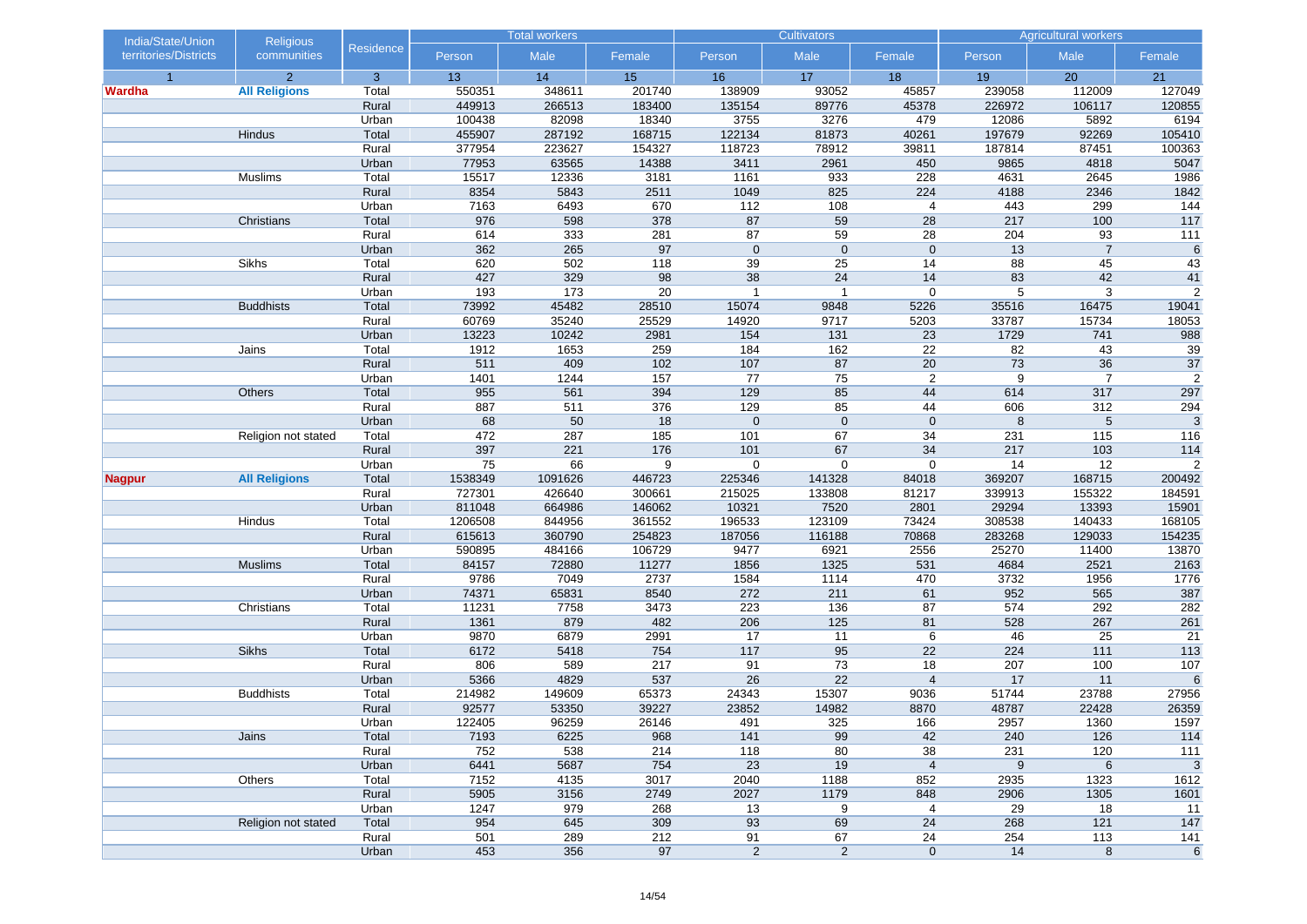| India/State/Union     | <b>Religious</b>     |                | <b>Total workers</b> |              | <b>Cultivators</b> |                |                  | <b>Agricultural workers</b> |                  |                  |                  |
|-----------------------|----------------------|----------------|----------------------|--------------|--------------------|----------------|------------------|-----------------------------|------------------|------------------|------------------|
| territories/Districts | communities          | Residence      | Person               | Male         | Female             | Person         | Male             | Female                      | Person           | Male             | Female           |
| $\overline{1}$        | $\overline{2}$       | 3              | 13                   | 14           | 15                 | 16             | 17               | 18                          | 19               | 20               | 21               |
| <b>Bhandara</b>       | <b>All Religions</b> | Total          | 536885               | 303036       | 233849             | 134773         | 77155            | 57618                       | 243680           | 107083           | 136597           |
|                       |                      | Rural          | 481615               | 262043       | 219572             | 132976         | 75897            | 57079                       | 237498           | 104459           | 133039           |
|                       |                      | Urban          | 55270                | 40993        | 14277              | 1797           | 1258             | 539                         | 6182             | 2624             | 3558             |
|                       | Hindus               | Total          | 453642               | 256270       | 197372             | 122495         | 69668            | 52827                       | 206214           | 89734            | 116480           |
|                       |                      | Rural          | 407552               | 222163       | 185389             | 120792         | 68488            | 52304                       | 200737           | 87440            | 113297           |
|                       |                      | Urban          | 46090                | 34107        | 11983              | 1703           | 1180             | 523                         | 5477             | 2294             | 3183             |
|                       | Muslims              | Total          | 6971                 | 5656         | 1315               | 387            | 262              | 125                         | 1058             | 585              | 473              |
|                       |                      | Rural<br>Urban | 3569<br>3402         | 2663<br>2993 | 906<br>409         | 345<br>42      | 222<br>40        | 123                         | 947<br>111       | 515<br>70        | 432              |
|                       | Christians           | Total          | 718                  | 474          | 244                | 50             | 32               | $\overline{2}$<br>18        | 136              | 73               | 41<br>63         |
|                       |                      | Rural          | 427                  | 281          | 146                | 49             | 31               | 18                          | $\overline{134}$ | $\overline{72}$  | 62               |
|                       |                      | Urban          | 291                  | 193          | 98                 | $\overline{1}$ | $\overline{1}$   | $\mathbf 0$                 | $\overline{2}$   | $\overline{1}$   | $\overline{1}$   |
|                       | Sikhs                | Total          | 330                  | 252          | 78                 | 16             | 13               | 3                           | 69               | 28               | 41               |
|                       |                      | Rural          | 215                  | 148          | 67                 | 16             | 13               | 3                           | 69               | 28               | 41               |
|                       |                      | Urban          | 115                  | 104          | 11                 | $\mathbf 0$    | $\mathbf 0$      | $\mathbf 0$                 | $\mathbf 0$      | $\pmb{0}$        | $\mathbf 0$      |
|                       | <b>Buddhists</b>     | Total          | 69533                | 37188        | 32345              | 10824          | 6604             | 4220                        | 33471            | 15465            | 18006            |
|                       |                      | Rural          | 64457                | 33838        | 30619              | 10776          | 6569             | 4207                        | 32887            | 15208            | 17679            |
|                       |                      | Urban          | 5076                 | 3350         | 1726               | 48             | 35               | 13                          | 584              | 257              | 327              |
|                       | Jains                | Total          | 355                  | 272          | 83                 | 28             | 21               | 7                           | 60               | 27               | 33               |
|                       |                      | Rural          | 188                  | 130          | 58                 | 26             | 20               | 6                           | 57               | 26               | 31               |
|                       |                      | Urban          | 167                  | 142          | 25                 | 2              | $\overline{1}$   | $\mathbf{1}$                | 3                | $\mathbf{1}$     | $\overline{2}$   |
|                       | Others               | Total          | 5055                 | 2774         | 2281               | 919            | 526              | 393                         | 2544             | 1114             | 1430             |
|                       |                      | Rural          | 4943                 | 2682         | 2261               | 918            | 525              | 393                         | 2541             | 1114             | 1427             |
|                       |                      | Urban          | 112                  | 92           | 20                 | $\overline{1}$ | $\mathbf{1}$     | $\boldsymbol{0}$            | 3                | $\pmb{0}$        | $\sqrt{3}$       |
|                       | Religion not stated  | Total          | 281                  | 150          | 131                | 54             | 29               | 25                          | 128              | 57               | 71               |
|                       |                      | Rural          | 264                  | 138          | 126                | 54             | 29               | 25                          | 126              | 56               | 70               |
|                       |                      | Urban          | 17                   | 12           | 5                  | $\mathbf 0$    | $\mathbf 0$      | $\mathbf 0$                 | 2                | $\mathbf{1}$     | $\mathbf{1}$     |
| Gondiya *             | <b>All Religions</b> | Total          | 579596               | 319021       | 260575             | 183198         | 102782           | 80416                       | 210465           | 94473            | 115992           |
|                       |                      | Rural          | 533761               | 284451       | 249310             | 182137         | 102063           | 80074                       | 209379           | 93925            | 115454           |
|                       |                      | Urban          | 45835                | 34570        | 11265              | 1061           | 719              | 342                         | 1086             | 548              | 538              |
|                       | Hindus               | Total          | 504013               | 277887       | 226126             | 172634         | 96445            | 76189                       | 187857           | 83586            | 104271           |
|                       |                      | Rural          | 469488               | 250881       | 218607             | 171600         | 95746            | 75854                       | 186815           | 83069            | 103746           |
|                       |                      | Urban          | 34525                | 27006        | 7519               | 1034           | 699              | 335                         | 1042             | 517              | 525              |
|                       | <b>Muslims</b>       | Total          | 7146                 | 5419         | 1727               | 401            | 268              | 133                         | 1234             | 658              | 576              |
|                       |                      | Rural          | 4297                 | 2999         | 1298               | 390            | 259              | $131$                       | 1221             | 649              | 572              |
|                       |                      | Urban          | 2849                 | 2420         | 429                | 11             | $\boldsymbol{9}$ | $\overline{2}$              | 13               | $\boldsymbol{9}$ | $\overline{4}$   |
|                       | Christians           | Total<br>Rural | 505<br>296           | 298<br>155   | 207<br>141         | 76<br>75       | 37<br>36         | 39<br>39                    | 61<br>61         | 29<br>29         | 32<br>32         |
|                       |                      | Urban          | 209                  | 143          | 66                 | $\mathbf{1}$   | $\mathbf{1}$     | 0                           | $\mathbf 0$      | $\pmb{0}$        | $\boldsymbol{0}$ |
|                       | Sikhs                | Total          | 579                  | 507          | 72                 | 32             | 25               | $\overline{7}$              | 32               | 13               | 19               |
|                       |                      | Rural          | 287                  | 237          | 50                 | 31             | 24               | $\overline{7}$              | 32               | 13               | 19               |
|                       |                      | Urban          | 292                  | 270          | $\overline{22}$    | $\overline{1}$ | $\mathbf{1}$     | $\mathbf 0$                 | $\mathbf 0$      | $\mathbf 0$      | $\mathbf 0$      |
|                       | <b>Buddhists</b>     | Total          | 59628                | 30758        | 28870              | 7196           | 4383             | 2813                        | 17882            | 8706             | 9176             |
|                       |                      | Rural          | 52047                | 26359        | 25688              | 7182           | 4374             | 2808                        | 17851            | 8684             | 9167             |
|                       |                      | Urban          | 7581                 | 4399         | 3182               | 14             | 9                | 5                           | 31               | 22               | 9                |
|                       | Jains                | Total          | 479                  | 416          | 63                 | 13             | 10               | 3                           | 15               | 6                | $\boldsymbol{9}$ |
|                       |                      | Rural          | 170                  | 136          | 34                 | 13             | 10               | 3                           | 15               | 6                | 9                |
|                       |                      | Urban          | 309                  | 280          | 29                 | $\mathbf 0$    | $\mathbf 0$      | $\mathbf 0$                 | $\pmb{0}$        | $\mathbf 0$      | $\mathbf 0$      |
|                       | Others               | Total          | 6924                 | 3565         | 3359               | 2758           | 1563             | 1195                        | 3267             | 1426             | 1841             |
|                       |                      | Rural          | 6864                 | 3522         | 3342               | 2758           | 1563             | 1195                        | 3267             | 1426             | 1841             |
|                       |                      | Urban          | 60                   | 43           | 17                 | 0              | 0                | $\pmb{0}$                   | $\pmb{0}$        | 0                | 0                |
|                       | Religion not stated  | Total          | 322                  | 171          | $151$              | 88             | 51               | 37                          | 117              | 49               | 68               |
|                       |                      | Rural          | 312                  | 162          | 150                | 88             | 51               | 37                          | $\frac{117}{11}$ | 49               | 68               |
|                       |                      | Urban          | 10                   | 9            | $\mathbf{1}$       | $\mathbf 0$    | $\mathbf 0$      | $\mathbf 0$                 | $\mathbf 0$      | $\mathbf 0$      | $\overline{0}$   |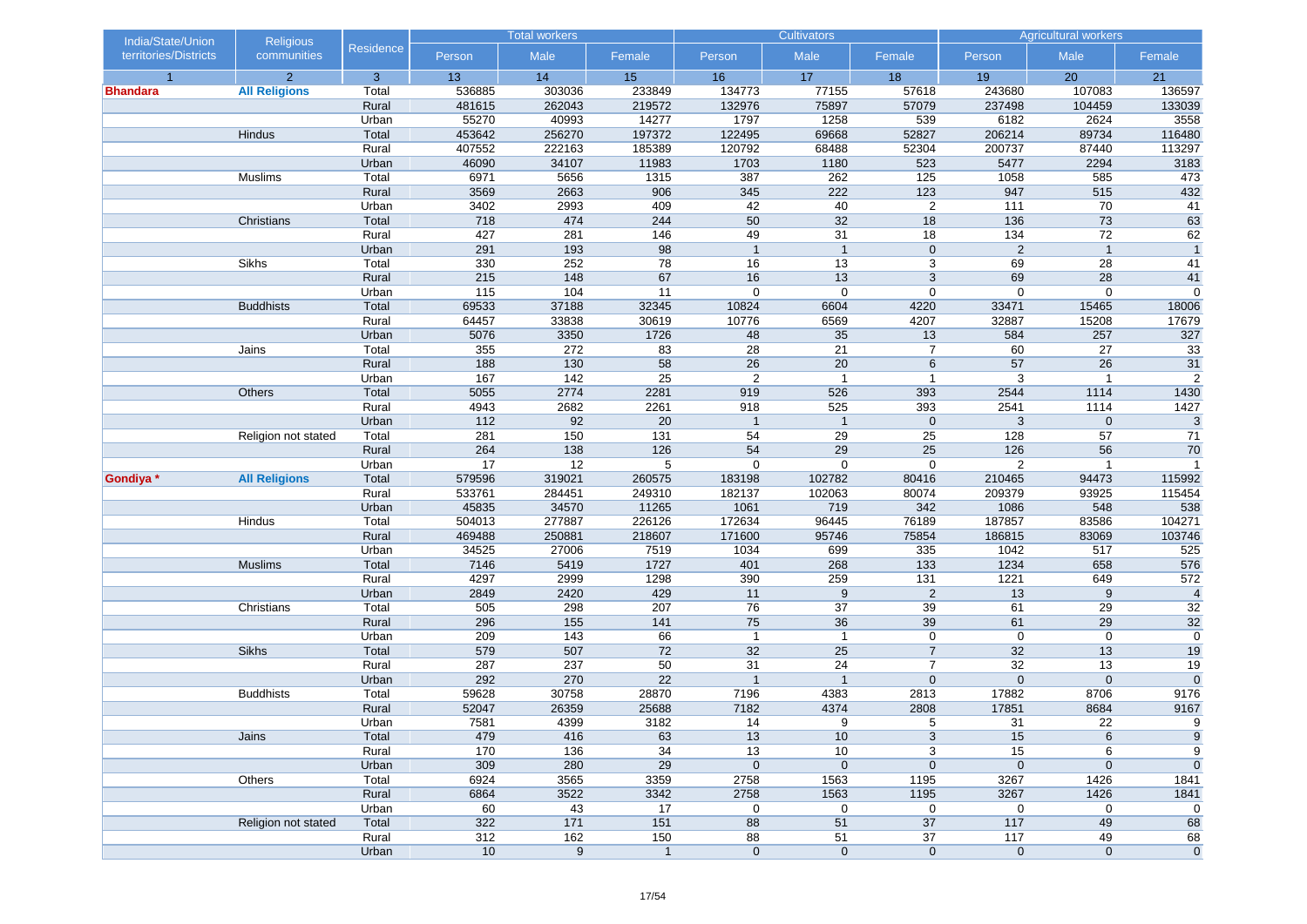| India/State/Union     | <b>Religious</b>     |                  | <b>Total workers</b> |           | <b>Cultivators</b> |                |                | <b>Agricultural workers</b> |                |                      |                           |
|-----------------------|----------------------|------------------|----------------------|-----------|--------------------|----------------|----------------|-----------------------------|----------------|----------------------|---------------------------|
| territories/Districts | communities          | <b>Residence</b> | Person               | Male      | Female             | Person         | Male           | Female                      | Person         | Male                 | Female                    |
| $\overline{1}$        | $\overline{2}$       | 3                | 13                   | 14        | 15                 | 16             | 17             | 18                          | 19             | 20                   | 21                        |
| Gadchiroli            | <b>All Religions</b> | Total            | 497104               | 272390    | 224714             | 219299         | 127018         | 92281                       | 189416         | 76795                | 112621                    |
|                       |                      | Rural            | 472779               | 255052    | 217727             | 217446         | 125896         | 91550                       | 184308         | 74796                | 109512                    |
|                       |                      | Urban            | 24325                | 17338     | 6987               | 1853           | 1122           | 731                         | 5108           | 1999                 | 3109                      |
|                       | Hindus               | Total            | 423351               | 231102    | 192249             | 191876         | 110530         | 81346                       | 158972         | 64512                | 94460                     |
|                       |                      | Rural            | 404562               | 217917    | 186645             | 190266         | 109557         | 80709                       | 154871         | 62937                | 91934                     |
|                       |                      | Urban            | 18789                | 13185     | 5604               | 1610           | 973            | 637                         | 4101           | 1575                 | 2526                      |
|                       | Muslims              | Total            | 5739                 | 4421      | 1318               | 474            | 294            | 180                         | 1195           | 589                  | 606                       |
|                       |                      | Rural            | 3929                 | 2852      | 1077               | 462            | 284            | 178                         | 1112           | 546                  | 566                       |
|                       |                      | Urban            | 1810                 | 1569      | 241                | 12             | 10             | $\overline{2}$              | 83             | 43                   | 40                        |
|                       | Christians           | Total            | 1653                 | 911       | 742                | 631            | 368            | 263                         | 580            | 287                  | 293                       |
|                       |                      | Rural            | 1588<br>65           | 868<br>43 | 720<br>22          | 631            | 368            | 263                         | 574            | 283                  | 291                       |
|                       | Sikhs                | Urban<br>Total   | 237                  | 181       | 56                 | $\mathbf 0$    | $\mathbf 0$    | $\mathbf 0$<br>5            | 6              | $\overline{4}$<br>21 | $\overline{2}$<br>24      |
|                       |                      | Rural            | 159                  | 113       | 46                 | 26<br>24       | 21<br>20       | $\overline{4}$              | 45<br>40       | 18                   | 22                        |
|                       |                      | Urban            | 78                   | 68        | 10                 | $\overline{2}$ | $\overline{1}$ | $\mathbf{1}$                | 5              | 3                    | $\overline{2}$            |
|                       | <b>Buddhists</b>     | Total            | 37962                | 21153     | 16809              | 11270          | 6717           | 4553                        | 17869          | 7568                 | 10301                     |
|                       |                      | Rural            | 34533                | 18801     | 15732              | 11049          | 6585           | 4464                        | 16983          | 7208                 | 9775                      |
|                       |                      | Urban            | 3429                 | 2352      | 1077               | 221            | $132$          | 89                          | 886            | 360                  | 526                       |
|                       | Jains                | Total            | 139                  | 113       | 26                 | 8              | 6              | $\overline{2}$              | 23             | 10                   | 13                        |
|                       |                      | Rural            | 87                   | 69        | 18                 | $\overline{7}$ | 5              | $\overline{2}$              | 22             | 10                   | $\overline{12}$           |
|                       |                      | Urban            | 52                   | 44        | 8                  | $\mathbf{1}$   | $\mathbf{1}$   | $\mathbf 0$                 | $\overline{1}$ | $\boldsymbol{0}$     | $\overline{1}$            |
|                       | Others               | Total            | 24288                | 12458     | 11830              | 13649          | 8289           | 5360                        | 8866           | 2929                 | 5937                      |
|                       |                      | Rural            | 24190                | 12384     | 11806              | 13642          | 8284           | 5358                        | 8841           | 2916                 | 5925                      |
|                       |                      | Urban            | 98                   | 74        | 24                 | $\overline{7}$ | 5              | $\overline{c}$              | 25             | 13                   | 12                        |
|                       | Religion not stated  | Total            | 3735                 | 2051      | 1684               | 1365           | 793            | 572                         | 1866           | 879                  | 987                       |
|                       |                      | Rural            | 3731                 | 2048      | 1683               | 1365           | 793            | 572                         | 1865           | 878                  | 987                       |
|                       |                      | Urban            | $\overline{4}$       | 3         | $\overline{1}$     | $\mathbf 0$    | $\mathbf 0$    | $\mathbf 0$                 | 1              | $\overline{1}$       | $\mathbf 0$               |
| <b>Chandrapur</b>     | <b>All Religions</b> | Total            | 930791               | 567591    | 363200             | 239154         | 145287         | 93867                       | 365624         | 152261               | 213363                    |
|                       |                      | Rural            | 729170               | 401487    | 327683             | 236010         | 142974         | 93036                       | 354326         | 147125               | 207201                    |
|                       |                      | Urban            | 201621               | 166104    | 35517              | 3144           | 2313           | 831                         | 11298          | 5136                 | 6162                      |
|                       | Hindus               | Total            | 776335               | 466444    | 309891             | 215198         | 130305         | 84893                       | 309816         | 127830               | 181986                    |
|                       |                      | Rural            | 628692               | 345114    | 283578             | 212399         | 128248         | 84151                       | 300594         | 123643               | 176951                    |
|                       |                      | Urban            | 147643               | 121330    | 26313              | 2799           | 2057           | 742                         | 9222           | 4187                 | 5035                      |
|                       | <b>Muslims</b>       | Total            | 22868                | 18730     | 4138               | 1269           | 852            | 417                         | 3405           | 1552                 | 1853                      |
|                       |                      | Rural            | 8026                 | 5396      | 2630               | 1205           | 798            | 407                         | 3209           | 1444                 | 1765                      |
|                       |                      | Urban            | 14842                | 13334     | 1508               | 64             | 54             | 10                          | 196            | 108                  | 88                        |
|                       | Christians           | Total            | 3874                 | 2683      | 1191               | 191            | 122            | 69                          | 374            | 164                  | 210                       |
|                       |                      | Rural            | 1148                 | 673       | 475                | 183            | 115            | 68                          | 334            | $142$                | 192                       |
|                       |                      | Urban            | 2726                 | 2010      | 716                | 8              | $\overline{7}$ | $\mathbf{1}$                | 40             | 22                   | 18                        |
|                       | Sikhs                | Total            | 1608                 | 1352      | 256                | 68             | 48             | 20                          | 144            | 66                   | 78                        |
|                       |                      | Rural            | 542                  | 397       | 145                | 65             | 45             | 20                          | 139            | 65                   | 74                        |
|                       |                      | Urban            | 1066                 | 955       | 111                | $\mathbf{3}$   | 3              | $\mathbf 0$                 | 5              | $\mathbf{1}$         | $\overline{4}$            |
|                       | <b>Buddhists</b>     | Total            | 115663               | 71647     | 44016              | 20772          | 12893          | 7879                        | 48310          | 21109                | 27201                     |
|                       |                      | Rural            | 84258                | 46332     | 37926              | 20538          | 12728          | 7810                        | 46558          | 20335                | 26223                     |
|                       |                      | Urban            | 31405                | 25315     | 6090               | 234            | 165            | 69                          | 1752           | 774                  | 978                       |
|                       | Jains                | Total            | 1410                 | 1203      | 207                | 106            | 80             | 26                          | 124            | 63                   | 61                        |
|                       |                      | Rural            | 423                  | 311       | 112                | 93             | 69             | 24                          | 119            | 61                   | 58                        |
|                       |                      | Urban            | 987                  | 892       | 95                 | 13             | 11             | $\overline{c}$              | $\sqrt{5}$     | $\sqrt{2}$           | $\ensuremath{\mathsf{3}}$ |
|                       | Others               | Total            | 7860                 | 4859      | 3001               | 1336           | 866            | 470                         | 2841           | 1185                 | 1656                      |
|                       |                      | Rural            | 5100                 | 2737      | 2363               | 1313           | 850            | 463                         | 2774           | 1148                 | 1626                      |
|                       |                      | Urban            | 2760                 | 2122      | 638                | 23             | 16             | $\overline{7}$              | 67             | 37                   | 30                        |
|                       | Religion not stated  | Total            | 1173                 | 673       | 500                | 214            | 121            | 93                          | 610            | 292                  | 318                       |
|                       |                      | Rural            | 981                  | 527       | 454                | 214            | 121            | 93                          | 599            | 287                  | 312                       |
|                       |                      | Urban            | 192                  | 146       | 46                 | $\mathbf 0$    | $\pmb{0}$      | $\mathbf 0$                 | 11             | $\,$ 5 $\,$          | 6                         |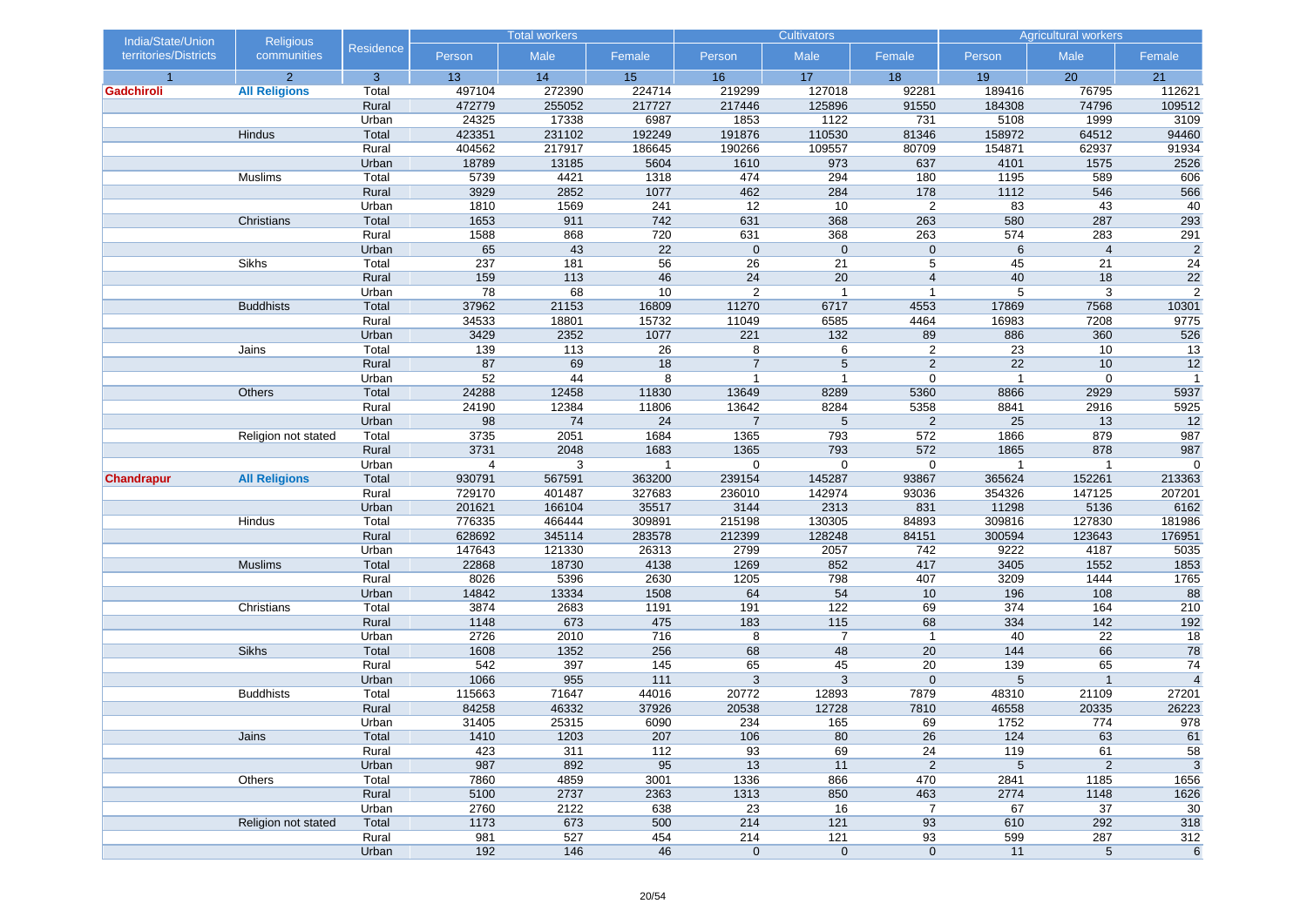| India/State/Union     | <b>Religious</b>     |                | <b>Total workers</b> |            | <b>Cultivators</b> |                |                | <b>Agricultural workers</b> |            |                |                  |
|-----------------------|----------------------|----------------|----------------------|------------|--------------------|----------------|----------------|-----------------------------|------------|----------------|------------------|
| territories/Districts | communities          | Residence      | Person               | Male       | Female             | Person         | Male           | Female                      | Person     | Male           | Female           |
| $\overline{1}$        | $\overline{2}$       | 3              | 13                   | 14         | 15                 | 16             | 17             | 18                          | 19         | 20             | 21               |
| Yavatmal              | <b>All Religions</b> | Total          | 1118937              | 674923     | 444014             | 308335         | 196115         | 112220                      | 556210     | 265088         | 291122           |
|                       |                      | Rural          | 978283               | 559693     | 418590             | 303168         | 191623         | 111545                      | 541099     | 257026         | 284073           |
|                       |                      | Urban          | 140654               | 115230     | 25424              | 5167           | 4492           | 675                         | 15111      | 8062           | 7049             |
|                       | Hindus               | Total          | 938484               | 555522     | 382962             | 278873         | 176256         | 102617                      | 467353     | 219527         | 247826           |
|                       |                      | Rural          | 838144               | 474544     | 363600             | 274600         | 172570         | 102030                      | 456453     | 213995         | 242458           |
|                       |                      | Urban          | 100340               | 80978      | 19362              | 4273           | 3686           | 587                         | 10900      | 5532           | 5368             |
|                       | Muslims              | Total          | 61973                | 49098      | 12875              | 6126           | 4861           | 1265                        | 22875      | 13712          | 9163             |
|                       |                      | Rural          | 38440                | 27844      | 10596              | 5524           | 4305           | 1219                        | 20378      | 12048          | 8330             |
|                       |                      | Urban          | 23533                | 21254      | 2279               | 602            | 556            | 46<br>67                    | 2497       | 1664           | 833              |
|                       | Christians           | Total          | 1494<br>874          | 948        | 546<br>352         | 159<br>156     | 92<br>89       |                             | 398<br>390 | 206<br>199     | 192<br>191       |
|                       |                      | Rural          | 620                  | 522<br>426 | 194                | 3              | 3              | 67<br>$\mathbf 0$           | 8          | $\overline{7}$ | $\overline{1}$   |
|                       | Sikhs                | Urban<br>Total | 703                  | 521        | 182                | 162            | 113            | 49                          | 180        | 95             | 85               |
|                       |                      | Rural          | 473                  | 324        | 149                | 143            | 94             | 49                          | 170        | 89             | 81               |
|                       |                      | Urban          | 230                  | 197        | 33                 | 19             | 19             | 0                           | 10         | 6              | $\overline{4}$   |
|                       | <b>Buddhists</b>     | Total          | 100312               | 59091      | 41221              | 18687          | 12066          | 6621                        | 57574      | 27858          | 29716            |
|                       |                      | Rural          | 86715                | 48793      | 37922              | 18557          | 11968          | 6589                        | 55969      | 27056          | 28913            |
|                       |                      | Urban          | 13597                | 10298      | 3299               | 130            | 98             | 32                          | 1605       | 802            | 803              |
|                       | Jains                | Total          | 3608                 | 3146       | 462                | 675            | 588            | 87                          | 306        | 162            | 144              |
|                       |                      | Rural          | 1673                 | 1377       | 296                | 538            | 461            | 77                          | 275        | 138            | 137              |
|                       |                      | Urban          | 1935                 | 1769       | 166                | 137            | 127            | 10                          | 31         | 24             | $\overline{7}$   |
|                       | Others               | Total          | 10953                | 5830       | 5123               | 3139           | 1847           | 1292                        | 6857       | 3221           | 3636             |
|                       |                      | Rural          | 10611                | 5564       | 5047               | 3137           | 1845           | 1292                        | 6806       | 3199           | 3607             |
|                       |                      | Urban          | 342                  | 266        | 76                 | $\overline{c}$ | $\sqrt{2}$     | $\boldsymbol{0}$            | 51         | 22             | 29               |
|                       | Religion not stated  | Total          | 1410                 | 767        | 643                | 514            | 292            | 222                         | 667        | 307            | 360              |
|                       |                      | Rural          | 1353                 | 725        | 628                | 513            | 291            | 222                         | 658        | 302            | 356              |
|                       |                      | Urban          | 57                   | 42         | 15                 | $\mathbf{1}$   | $\mathbf{1}$   | $\mathbf 0$                 | 9          | 5              | $\overline{4}$   |
| <b>Nanded</b>         | <b>All Religions</b> | Total          | 1202037              | 721922     | 480115             | 386563         | 233602         | 152961                      | 501380     | 233245         | 268135           |
|                       |                      | Rural          | 1010495              | 565958     | 444537             | 380053         | 228627         | 151426                      | 478584     | 221707         | 256877           |
|                       |                      | Urban          | 191542               | 155964     | 35578              | 6510           | 4975           | 1535                        | 22796      | 11538          | 11258            |
|                       | Hindus               | Total          | 954216               | 556787     | 397429             | 358329         | 215737         | 142592                      | 386206     | 175788         | 210418           |
|                       |                      | Rural          | 841654               | 468178     | 373476             | 352560         | 211352         | 141208                      | 370879     | 168371         | 202508           |
|                       |                      | Urban          | 112562               | 88609      | 23953              | 5769           | 4385           | 1384                        | 15327      | 7417           | 7910             |
|                       | <b>Muslims</b>       | Total          | 118084               | 87315      | 30769              | 11159          | 7504           | 3655                        | 41339      | 21291          | 20048            |
|                       |                      | Rural          | 66472                | 41619      | 24853              | 10683          | 7100           | 3583                        | 37429      | 19007          | 18422            |
|                       |                      | Urban          | 51612                | 45696      | 5916               | 476            | 404            | 72                          | 3910       | 2284           | 1626             |
|                       | Christians           | Total          | 1383                 | 878        | 505                | 134            | 75             | 59                          | 452        | 210            | 242              |
|                       |                      | Rural          | 748                  | 397        | 351                | 131            | 73             | 58                          | 424        | 195            | 229              |
|                       |                      | Urban          | 635                  | 481        | 154                | 3              | $\overline{2}$ | $\mathbf{1}$                | 28         | 15             | 13               |
|                       | Sikhs                | Total          | 3878                 | 3228       | 650                | 474            | 332            | 142                         | 399        | 198            | 201              |
|                       |                      | Rural          | 1110                 | 744        | 366                | 440            | 304            | 136                         | 365        | 176            | 189              |
|                       |                      | Urban          | 2768                 | 2484       | 284                | 34             | 28             | 6                           | 34         | 22             | 12               |
|                       | <b>Buddhists</b>     | Total          | 120619               | 71132      | 49487              | 15703          | 9475           | 6228                        | 71730      | 35177          | 36553            |
|                       |                      | Rural          | 97942                | 53533      | 44409              | 15512          | 9351           | 6161                        | 68271      | 33399          | 34872            |
|                       |                      | Urban          | 22677                | 17599      | 5078               | 191            | 124            | 67                          | 3459       | 1778           | 1681             |
|                       | Jains                | Total          | 1599                 | 1256       | 343                | 156            | 110            | 46                          | 181        | 82             | 99               |
|                       |                      | Rural          | 634                  | 422        | 212                | 127            | 83             | 44                          | 166        | 74             | 92               |
|                       |                      | Urban          | 965                  | 834        | 131                | 29             | 27             | $\overline{c}$              | 15         | $\bf 8$        | $\overline{7}$   |
|                       | Others               | Total          | 514                  | 293        | 221                | 135            | 68             | 67                          | 249        | 116            | 133              |
|                       |                      | Rural          | 434                  | 228        | 206                | 135            | 68             | 67                          | 249        | 116            | 133              |
|                       |                      | Urban          | 80                   | 65         | 15                 | 0              | 0              | $\pmb{0}$                   | $\pmb{0}$  | 0              | $\mathbf 0$      |
|                       | Religion not stated  | Total          | 1744                 | 1033       | 711                | 473            | 301            | 172                         | 824        | 383            | 441              |
|                       |                      | Rural<br>Urban | 1501<br>243          | 837<br>196 | 664<br>47          | 465            | 296            | 169                         | 801<br>23  | 369<br>14      | 432              |
|                       |                      |                |                      |            |                    | $\bf 8$        | $\,$ 5 $\,$    | $\sqrt{3}$                  |            |                | $\boldsymbol{9}$ |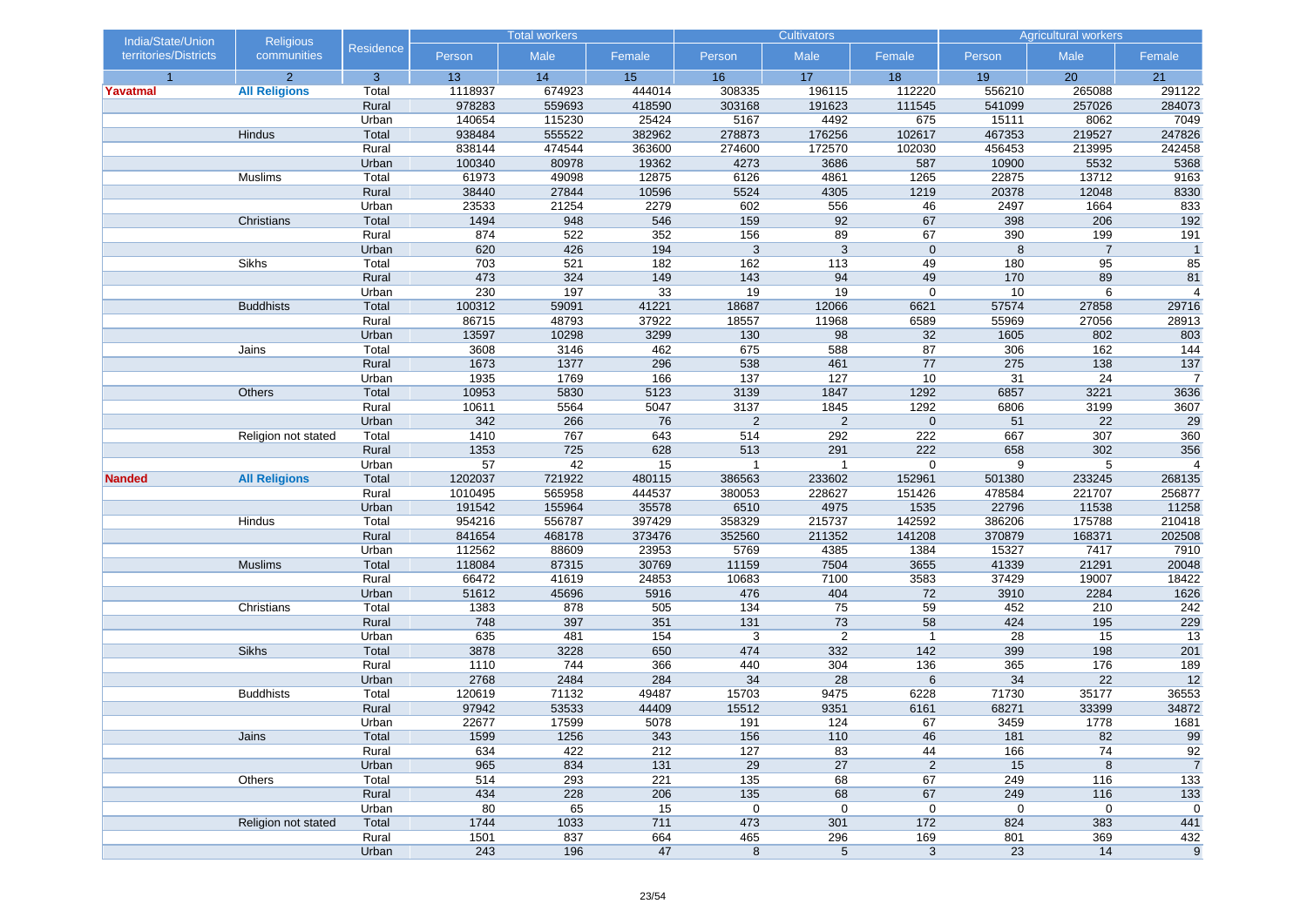| India/State/Union     | <b>Religious</b>     |                  |                 | <b>Total workers</b> |            |                       | <b>Cultivators</b>      |                      |                | <b>Agricultural workers</b> |                         |
|-----------------------|----------------------|------------------|-----------------|----------------------|------------|-----------------------|-------------------------|----------------------|----------------|-----------------------------|-------------------------|
| territories/Districts | communities          | <b>Residence</b> | Person          | Male                 | Female     | Person                | Male                    | Female               | Person         | Male                        | Female                  |
| $\overline{1}$        | $\overline{2}$       | 3                | 13              | 14                   | 15         | 16                    | 17                      | 18                   | 19             | 20                          | 21                      |
| Hingoli *             | <b>All Religions</b> | Total            | 459978          | 259474               | 200504     | 206434                | 113635                  | 92799                | 174847         | 80101                       | 94746                   |
|                       |                      | Rural            | 416052          | 223892               | 192160     | 203894                | 111802                  | 92092                | 168625         | 76766                       | 91859                   |
|                       |                      | Urban            | 43926           | 35582                | 8344       | 2540                  | 1833                    | 707                  | 6222           | 3335                        | 2887                    |
|                       | Hindus               | Total            | 354156          | 196363               | 157793     | 188028                | 102944                  | 85084                | 113531         | 50470                       | 63061                   |
|                       |                      | Rural            | 329284          | 176657               | 152627     | 185979                | 101524                  | 84455                | 110744         | 49054                       | 61690                   |
|                       |                      | Urban            | 24872           | 19706                | 5166       | 2049                  | 1420                    | 629                  | 2787           | 1416                        | 1371                    |
|                       | Muslims              | Total            | 33348           | 24239                | 9109       | 4206                  | 2702                    | 1504                 | 12637          | 6536                        | 6101                    |
|                       |                      | Rural            | 19984           | 12585                | 7399       | 3854                  | 2398                    | 1456                 | 10678          | 5365                        | 5313                    |
|                       | Christians           | Urban<br>Total   | 13364<br>175    | 11654<br>105         | 1710<br>70 | 352<br>20             | 304<br>14               | 48<br>$6\phantom{1}$ | 1959<br>90     | 1171<br>45                  | 788<br>45               |
|                       |                      | Rural            | 127             | 73                   | 54         | $\overline{19}$       | 14                      | 5                    | 85             | 42                          | 43                      |
|                       |                      |                  | 48              | 32                   | 16         | $\mathbf{1}$          | $\mathbf{0}$            | $\mathbf{1}$         | 5              | $\overline{3}$              | $\overline{2}$          |
|                       | Sikhs                | Urban<br>Total   | 180             | 126                  | 54         | 44                    | 27                      | 17                   | 37             | 15                          | 22                      |
|                       |                      | Rural            | 127             | 81                   | 46         | 44                    | 27                      | 17                   | 31             | 12                          | 19                      |
|                       |                      | Urban            | 53              | 45                   | 8          | $\mathbf 0$           | $\mathbf 0$             | $\mathbf 0$          | 6              | 3                           | 3                       |
|                       | <b>Buddhists</b>     | Total            | 69961           | 36977                | 32984      | 13658                 | 7603                    | 6055                 | 48230          | 22887                       | 25343                   |
|                       |                      | Rural            | 65256           | 33611                | 31645      | 13579                 | 7549                    | 6030                 | 46793          | 22161                       | 24632                   |
|                       |                      | Urban            | 4705            | 3366                 | 1339       | 79                    | 54                      | $\overline{25}$      | 1437           | 726                         | 711                     |
|                       | Jains                | Total            | 1736            | 1421                 | 315        | 351                   | 276                     | 75                   | 162            | 79                          | 83                      |
|                       |                      | Rural            | 917             | 693                  | 224        | 294                   | 223                     | 71                   | 145            | 67                          | $\overline{78}$         |
|                       |                      | Urban            | 819             | 728                  | 91         | 57                    | 53                      | 4                    | 17             | 12                          | $5\overline{)}$         |
|                       | Others               | Total            | 60              | 39                   | 21         | $\mathbf{1}$          | $\mathbf{1}$            | $\mathbf 0$          | 28             | 12                          | 16                      |
|                       |                      | Rural            | $\overline{35}$ | $\overline{20}$      | 15         | $\mathbf{1}$          | $\mathbf{1}$            | $\mathbf 0$          | 24             | 11                          | 13                      |
|                       |                      | Urban            | 25              | 19                   | 6          | $\mathbf 0$           | $\mathbf{0}$            | $\mathbf 0$          | $\overline{4}$ | $\mathbf{1}$                | $\sqrt{3}$              |
|                       | Religion not stated  | Total            | 362             | 204                  | 158        | 126                   | 68                      | 58                   | 132            | 57                          | 75                      |
|                       |                      | Rural            | 322             | 172                  | 150        | 124                   | 66                      | 58                   | 125            | 54                          | 71                      |
|                       |                      | Urban            | 40              | 32                   | 8          | 2                     | $\overline{2}$          | $\mathbf 0$          | $\overline{7}$ | 3                           | $\overline{4}$          |
| Parbhani              | <b>All Religions</b> | Total            | 644752          | 384405               | 260347     | 237614                | 136461                  | 101153               | 244800         | 109711                      | 135089                  |
|                       |                      | Rural            | 510958          | 275521               | 235437     | 232490                | 132328                  | 100162               | 225850         | 100184                      | 125666                  |
|                       |                      | Urban            | 133794          | 108884               | 24910      | 5124                  | 4133                    | 991                  | 18950          | 9527                        | 9423                    |
|                       | Hindus               | Total            | 506862          | 291670               | 215192     | 225122                | 128413                  | 96709                | 181090         | 78693                       | 102397                  |
|                       |                      | Rural            | 433483          | 233239               | 200244     | 220836                | 125016                  | 95820                | 169960         | 73443                       | 96517                   |
|                       |                      | Urban            | 73379           | 58431                | 14948      | 4286                  | 3397                    | 889                  | 11130          | 5250                        | 5880                    |
|                       | <b>Muslims</b>       | Total            | 72303           | 54646                | 17657      | 6200                  | 4212                    | 1988                 | 23207          | 11845                       | 11362                   |
|                       |                      | Rural            | 28803           | 16971                | 11832      | 5568                  | 3643                    | 1925                 | 18319          | 9020                        | 9299                    |
|                       |                      | Urban            | 43500           | 37675                | 5825       | 632                   | 569                     | 63                   | 4888           | 2825                        | 2063                    |
|                       | Christians           | Total            | 448             | 290                  | 158        | 23                    | 15                      | 8                    | 83             | 42                          | 41                      |
|                       |                      | Rural            | 163             | 86                   | 77         | 22                    | 14                      | 8                    | 74             | 35                          | 39                      |
|                       |                      | Urban            | 285             | 204                  | 81         | $\mathbf{1}$          | $\mathbf{1}$            | 0                    | 9              | $\overline{7}$              | $\overline{2}$          |
|                       | Sikhs                | Total            | 250             | 199                  | 51         | 37                    | 30                      | $\overline{7}$       | 38             | 20                          | 18                      |
|                       |                      | Rural            | 103             | 77                   | 26         | 23                    | 16                      | $\overline{7}$       | 34             | 18                          | 16                      |
|                       |                      | Urban            | 147             | 122                  | 25         | 14                    | 14                      | $\mathbf 0$          | $\overline{4}$ | $\overline{2}$              | $\overline{2}$          |
|                       | <b>Buddhists</b>     | Total            | 62539           | 35779                | 26760      | 5936                  | 3578                    | 2358                 | 39945          | 18902                       | 21043                   |
|                       |                      | Rural            | 47517           | 24578                | 22939      | 5804                  | 3480                    | 2324                 | 37090          | 17493                       | 19597                   |
|                       |                      | Urban            | 15022           | 11201                | 3821       | $132$                 | 98                      | 34                   | 2855           | 1409                        | 1446                    |
|                       | Jains                | Total            | 1740<br>448     | 1458                 | 282<br>113 | 177                   | 141                     | 36                   | 145            | 77<br>$\overline{54}$       | 68                      |
|                       |                      | Rural            |                 | 335                  |            | 125                   | 93                      | 32                   | 104            |                             | 50                      |
|                       |                      | Urban            | 1292            | 1123                 | 169<br>40  | 52<br>$\overline{14}$ | 48                      | $\overline{4}$       | 41             | 23                          | 18                      |
|                       | Others               | Total            | 126<br>54       | 86<br>28             | 26         |                       | 6                       | 8                    | 40<br>29       | 16<br>12                    | 24                      |
|                       |                      | Rural<br>Urban   | 72              | 58                   | 14         | 13<br>$\mathbf{1}$    | 5<br>$\mathbf{1}$       | 8<br>0               | 11             | 4                           | 17<br>$\overline{7}$    |
|                       | Religion not stated  | Total            | 484             | 277                  | 207        | 105                   | 66                      | 39                   | 252            | 116                         | 136                     |
|                       |                      | Rural            | 387             | 207                  | 180        | 99                    | 61                      | 38                   | 240            | 109                         | 131                     |
|                       |                      | Urban            | 97              | 70                   | 27         | $\,6\,$               | $\overline{\mathbf{5}}$ | $\mathbf{1}$         | 12             | $\overline{7}$              | $\overline{\mathbf{5}}$ |
|                       |                      |                  |                 |                      |            |                       |                         |                      |                |                             |                         |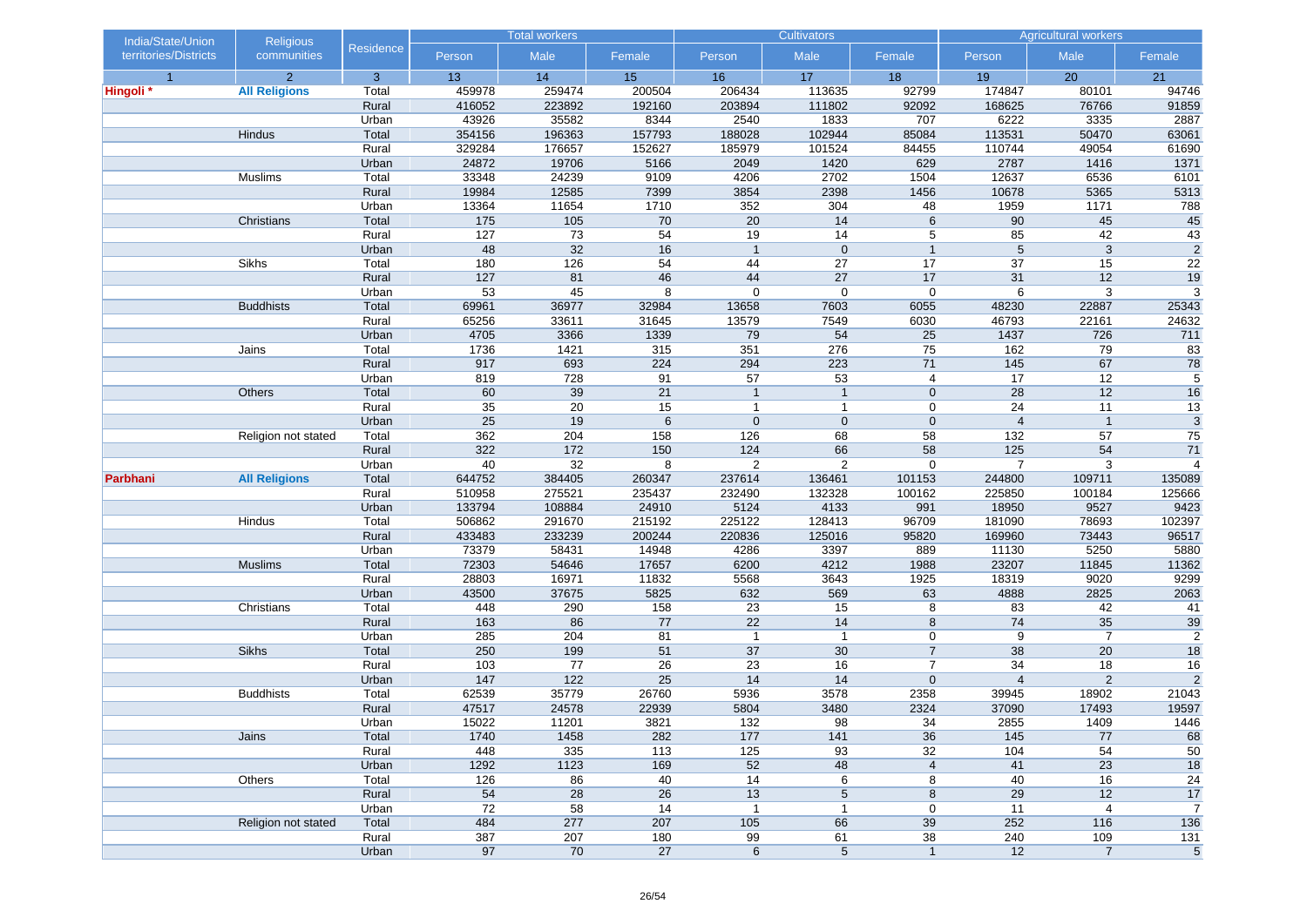| India/State/Union     | <b>Religious</b>     |                  | <b>Total workers</b> |               | <b>Cultivators</b> |                |                       | <b>Agricultural workers</b> |                       |                      |                   |
|-----------------------|----------------------|------------------|----------------------|---------------|--------------------|----------------|-----------------------|-----------------------------|-----------------------|----------------------|-------------------|
| territories/Districts | communities          | <b>Residence</b> | Person               | Male          | Female             | Person         | Male                  | Female                      | Person                | Male                 | Female            |
| $\overline{1}$        | $\overline{2}$       | 3                | 13                   | 14            | 15                 | 16             | 17                    | 18                          | 19                    | 20                   | 21                |
| Jalna                 | <b>All Religions</b> | Total            | 716900               | 415137        | 301763             | 317788         | 181811                | 135977                      | 239302                | 102202               | 137100            |
|                       |                      | Rural            | 627274               | 341418        | 285856             | 315391         | 179890                | 135501                      | 234157                | 99465                | 134692            |
|                       |                      | Urban            | 89626                | 73719         | 15907              | 2397           | 1921                  | 476                         | 5145                  | 2737                 | 2408              |
|                       | Hindus               | Total            | 583164               | 329365        | 253799             | 288896         | 164370                | 124526                      | 182966                | 75470                | 107496            |
|                       |                      | Rural            | 525051               | 282651        | 242400             | 286956         | 162850                | 124106                      | 179352                | 73656                | 105696            |
|                       |                      | Urban            | 58113                | 46714         | 11399              | 1940           | 1520                  | 420                         | 3614                  | 1814                 | 1800              |
|                       | Muslims              | Total            | 70116                | 49307         | 20809              | 14598          | 9025                  | 5573                        | 23396                 | 11592                | 11804             |
|                       |                      | Rural            | 49194                | 30581         | 18613              | 14233          | 8701                  | 5532                        | 22330                 | 10939                | 11391             |
|                       | Christians           | Urban<br>Total   | 20922<br>4392        | 18726<br>2901 | 2196<br>1491       | 365<br>373     | 324<br>251            | 41<br>122                   | 1066<br>1190          | 653<br>614           | 413<br>576        |
|                       |                      | Rural            | 1990                 | 1174          | 816                | 358            | 241                   | 117                         | 1178                  | 605                  | 573               |
|                       |                      | Urban            | 2402                 | 1727          | 675                | 15             | 10                    | 5                           | 12                    | 9                    | $\overline{3}$    |
|                       | Sikhs                | Total            | 531                  | 365           | 166                | 138            | 80                    | 58                          | 112                   | 56                   | 56                |
|                       |                      | Rural            | 313                  | 177           | 136                | 136            | 78                    | 58                          | 107                   | 52                   | 55                |
|                       |                      | Urban            | 218                  | 188           | 30                 | $\overline{2}$ | $\overline{2}$        | $\mathbf 0$                 | 5                     | $\overline{4}$       | $\overline{1}$    |
|                       | <b>Buddhists</b>     | Total            | 54499                | 30036         | 24463              | 13025          | 7585                  | 5440                        | 30812                 | 14116                | 16696             |
|                       |                      | Rural            | 48577                | 25481         | 23096              | 12988          | 7554                  | 5434                        | 30394                 | 13873                | 16521             |
|                       |                      | Urban            | 5922                 | 4555          | 1367               | 37             | 31                    | 6                           | 418                   | 243                  | $\overline{175}$  |
|                       | Jains                | Total            | 3072                 | 2476          | 596                | 540            | 366                   | 174                         | 275                   | 90                   | 185               |
|                       |                      | Rural            | 1293                 | 885           | 408                | 505            | 335                   | 170                         | 263                   | 84                   | 179               |
|                       |                      | Urban            | 1779                 | 1591          | 188                | 35             | 31                    | 4                           | 12                    | 6                    | 6                 |
|                       | Others               | Total            | 195                  | 149           | 46                 | 39             | 24                    | 15                          | 20                    | 10                   | 10                |
|                       |                      | Rural            | 77                   | 49            | 28                 | 38             | 23                    | 15                          | 16                    | 8                    | $\overline{8}$    |
|                       |                      | Urban            | 118                  | 100           | 18                 | $\overline{1}$ | $\overline{1}$        | $\mathbf 0$                 | $\overline{4}$        | $\overline{2}$       | $\overline{2}$    |
|                       | Religion not stated  | Total            | 931                  | 538           | 393                | 179            | 110                   | 69                          | 531                   | 254                  | 277               |
|                       |                      | Rural            | 779                  | 420           | 359                | 177            | 108                   | 69                          | 517                   | 248                  | 269               |
|                       |                      | Urban            | 152                  | 118           | 34                 | $\overline{c}$ | $\overline{2}$        | $\mathbf 0$                 | 14                    | 6                    | 8                 |
| Aurangabad            | <b>All Religions</b> | Total            | 1176857              | 743791        | 433066             | 441125         | 245651                | 195474                      | 289765                | 126372               | 163393            |
|                       |                      | Rural            | 862701               | 482536        | 380165             | 433813         | 240676                | 193137                      | 279467                | 121321               | 158146            |
|                       |                      | Urban            | 314156               | 261255        | 52901              | 7312           | 4975                  | 2337                        | 10298                 | 5051                 | 5247              |
|                       | Hindus               | Total            | 892126               | 539928        | 352198             | 393672         | 218036                | 175636                      | 220768                | 93569                | 127199            |
|                       |                      | Rural            | 713373               | 394094        | 319279             | 387318         | 213831                | 173487                      | 213353                | 90174                | 123179            |
|                       |                      | Urban            | 178753               | 145834        | 32919              | 6354           | 4205                  | 2149                        | 7415                  | 3395                 | 4020              |
|                       | <b>Muslims</b>       | Total            | 180087               | 132228        | 47859              | 34776          | 20286                 | 14490                       | 42519                 | 20303                | 22216             |
|                       |                      | Rural            | 99068                | 59450         | 39618              | 34126          | 19746                 | 14380                       | 40883                 | 19306                | 21577             |
|                       |                      | Urban            | 81019                | 72778         | 8241               | 650            | 540                   | 110                         | 1636                  | 997                  | 639               |
|                       | Christians           | Total            | 5368                 | 3627          | 1741               | 273            | 170                   | 103                         | 670                   | 293                  | 377               |
|                       |                      | Rural            | 1599                 | 971           | 628                | 266            | 164                   | 102                         | 628                   | 273                  | 355               |
|                       |                      | Urban            | 3769                 | 2656          | 1113               | $\overline{7}$ | 6                     | $\mathbf{1}$                | 42                    | 20                   | 22                |
|                       | Sikhs                | Total            | 1494<br>468          | 1223          | 271                | 166            | 106                   | 60                          | 160                   | 77                   | 83                |
|                       |                      | Rural            | 1026                 | 305           | 163                | 161<br>5       | 102<br>$\overline{4}$ | 59<br>$\mathbf{1}$          | 158<br>$\overline{2}$ | 75<br>$\overline{2}$ | 83<br>$\mathbf 0$ |
|                       | <b>Buddhists</b>     | Urban<br>Total   | 87978                | 918<br>58567  | 108<br>29411       | 11348          | 6450                  | 4898                        | 24959                 | 11811                | 13148             |
|                       |                      | Rural            | 44594                | 25086         | 19508              | 11140          | 6312                  | 4828                        | 23764                 | 11182                | 12582             |
|                       |                      |                  | 43384                | 33481         | 9903               | 208            | 138                   | 70                          | 1195                  | 629                  | 566               |
|                       | Jains                | Urban<br>Total   | 8516                 | 7369          | 1147               | 685            | 489                   | 196                         | 306                   | 131                  | 175               |
|                       |                      | Rural            | 2793                 | 2170          | 623                | 601            | 409                   | 192                         | 299                   | 124                  | 175               |
|                       |                      | Urban            | 5723                 | 5199          | 524                | 84             | 80                    | $\overline{\mathbf{4}}$     | $\overline{7}$        | $\overline{7}$       | $\mathbf 0$       |
|                       | Others               | Total            | 387                  | 303           | 84                 | 14             | 11                    | 3                           | 42                    | 19                   | 23                |
|                       |                      | Rural            | 89                   | 55            | 34                 | 13             | 10                    | 3                           | 42                    | 19                   | 23                |
|                       |                      | Urban            | 298                  | 248           | 50                 | $\mathbf{1}$   | $\mathbf{1}$          | 0                           | $\pmb{0}$             | 0                    | $\mathbf 0$       |
|                       | Religion not stated  | Total            | 901                  | 546           | 355                | 191            | 103                   | 88                          | 341                   | 169                  | 172               |
|                       |                      | Rural            | 717                  | 405           | 312                | 188            | 102                   | 86                          | 340                   | 168                  | $172$             |
|                       |                      | Urban            | 184                  | 141           | 43                 | $\mathbf{3}$   | $\mathbf{1}$          | $\overline{c}$              | $\overline{1}$        | $\mathbf{1}$         | $\mathbf 0$       |
|                       |                      |                  |                      |               |                    |                |                       |                             |                       |                      |                   |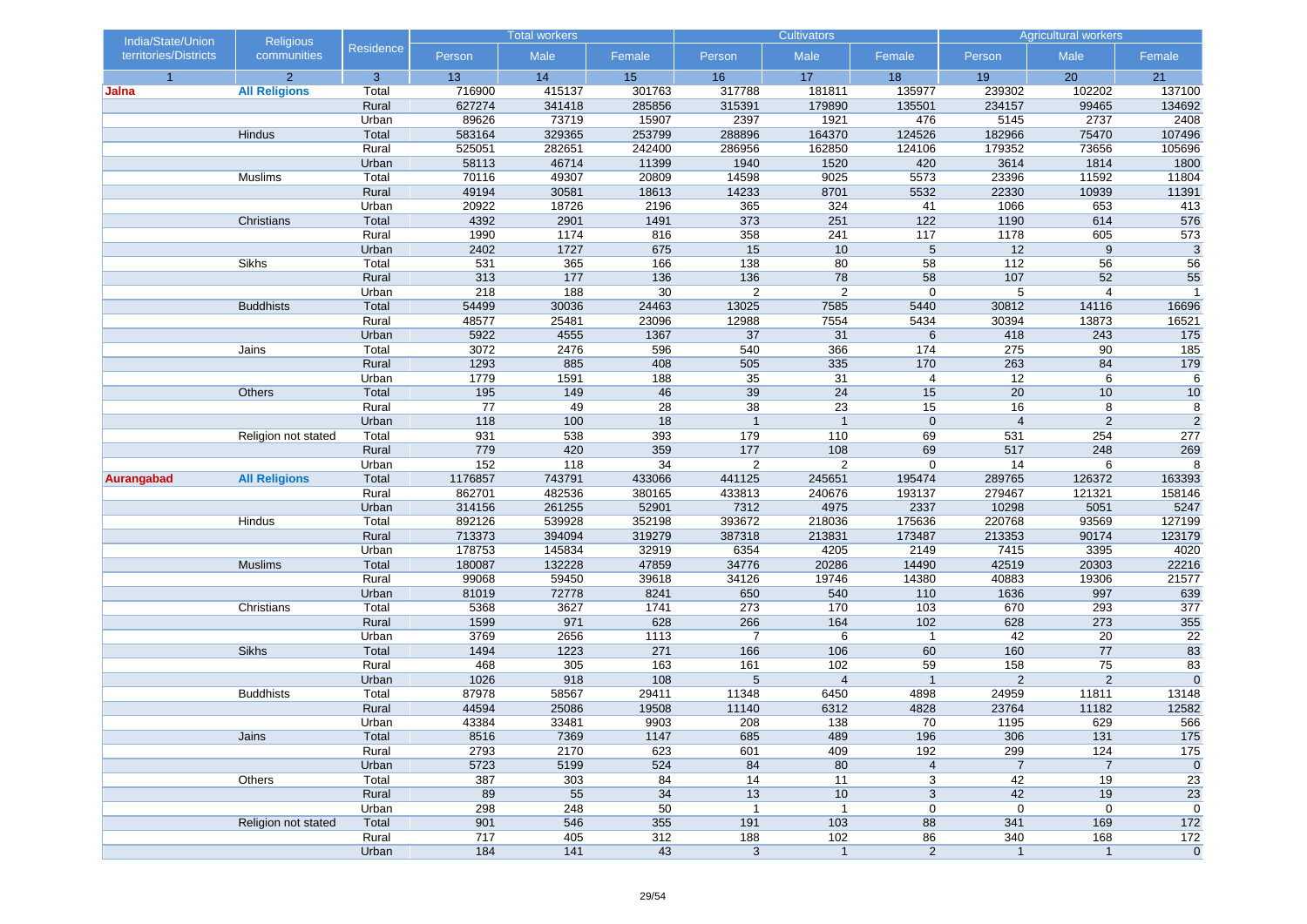| India/State/Union     | <b>Religious</b>     |                | <b>Total workers</b> |                 | <b>Cultivators</b> |              |                | <b>Agricultural workers</b> |                 |                |                       |
|-----------------------|----------------------|----------------|----------------------|-----------------|--------------------|--------------|----------------|-----------------------------|-----------------|----------------|-----------------------|
| territories/Districts | communities          | Residence      | Person               | Male            | Female             | Person       | Male           | Female                      | Person          | Male           | Female                |
| $\overline{1}$        | $\overline{2}$       | 3              | 13                   | 14              | 15                 | 16           | 17             | 18                          | 19              | 20             | 21                    |
| <b>Nashik</b>         | <b>All Religions</b> | Total          | 2185573              | 1367857         | 817716             | 823669       | 449687         | 373982                      | 540102          | 236896         | 303206                |
|                       |                      | Rural          | 1560748              | 853318          | 707430             | 802014       | 436010         | 366004                      | 517536          | 226757         | 290779                |
|                       |                      | Urban          | 624825               | 514539          | 110286             | 21655        | 13677          | 7978                        | 22566           | 10139          | 12427                 |
|                       | Hindus               | Total          | 1977212              | 1197655         | 779557             | 811347       | 442543         | 368804                      | 524450          | 229606         | 294844                |
|                       |                      | Rural          | 1515824              | 824431          | 691393             | 790324       | 429374         | 360950                      | 503063          | 220094         | 282969                |
|                       |                      | Urban          | 461388               | 373224          | 88164              | 21023        | 13169          | 7854                        | 21387           | 9512           | 11875                 |
|                       | Muslims              | Total          | 149811               | 126888          | 22923              | 5577         | 3280           | 2297                        | 7800            | 3575           | 4225                  |
|                       |                      | Rural<br>Urban | 24581<br>125230      | 16473<br>110415 | 8108<br>14815      | 5196<br>381  | 2963<br>317    | 2233<br>64                  | 7228<br>572     | 3260<br>315    | 3968<br>257           |
|                       | Christians           | Total          | 8281                 | 6063            | 2218               | 410          | 224            | 186                         | 409             | 185            | 224                   |
|                       |                      | Rural          | 1237                 | 745             | 492                | 390          | 208            | 182                         | 374             | 166            | 208                   |
|                       |                      | Urban          | 7044                 | 5318            | 1726               | 20           | 16             | $\overline{4}$              | $\overline{35}$ | 19             | 16                    |
|                       | Sikhs                | Total          | 3592                 | 3155            | 437                | 206          | 120            | 86                          | 195             | 103            | 92                    |
|                       |                      | Rural          | 675                  | 467             | 208                | 192          | 109            | 83                          | 185             | 96             | 89                    |
|                       |                      | Urban          | 2917                 | 2688            | 229                | 14           | 11             | 3                           | 10              | $\overline{7}$ | 3                     |
|                       | <b>Buddhists</b>     | Total          | 29981                | 21007           | 8974               | 3595         | 2059           | 1536                        | 5519            | 2616           | 2903                  |
|                       |                      | Rural          | 11286                | 6529            | 4757               | 3460         | 1973           | 1487                        | 4992            | 2349           | 2643                  |
|                       |                      | Urban          | 18695                | 14478           | 4217               | 135          | 86             | 49                          | 527             | 267            | 260                   |
|                       | Jains                | Total          | 11273                | 9951            | 1322               | 411          | 341            | 70                          | 100             | 39             | 61                    |
|                       |                      | Rural          | 2816                 | 2338            | 478                | 341          | 274            | 67                          | 82              | 28             | 54                    |
|                       |                      | Urban          | 8457                 | 7613            | 844                | 70           | 67             | 3                           | 18              | 11             | $\overline{7}$        |
|                       | Others               | Total          | 1053                 | 746             | 307                | 66           | 39             | 27                          | 53              | 27             | 26                    |
|                       |                      | Rural          | 191                  | 116             | 75                 | 57           | 30             | 27                          | 40              | 19             | 21                    |
|                       |                      | Urban          | 862                  | 630             | 232                | 9            | 9              | $\mathbf 0$                 | 13              | 8              | 5                     |
|                       | Religion not stated  | Total          | 4370                 | 2392            | 1978               | 2057         | 1081           | 976                         | 1576            | 745            | 831                   |
|                       |                      | Rural          | 4138                 | 2219            | 1919               | 2054         | 1079           | 975                         | 1572            | 745            | 827                   |
|                       |                      | Urban          | 232                  | 173             | 59                 | 3            | $\overline{2}$ | $\mathbf 1$                 | $\overline{4}$  | 0              | $\overline{4}$        |
| <b>Thane</b>          | <b>All Religions</b> | Total          | 3179981              | 2443327         | 736654             | 388675       | 198244         | 190431                      | 306643          | 144337         | 162306                |
|                       |                      | Rural          | 1070883              | 639172          | 431711             | 373417       | 187990         | 185427                      | 291783          | 136252         | 155531                |
|                       |                      | Urban          | 2109098              | 1804155         | 304943             | 15258        | 10254          | 5004                        | 14860           | 8085           | 6775                  |
|                       | Hindus               | Total          | 2626840              | 1970587         | 656253             | 377628       | 192060         | 185568                      | 298259          | 140028         | 158231                |
|                       |                      | Rural          | 1004877              | 592063          | 412814             | 363424       | 182499         | 180925                      | 284493          | 132684         | 151809                |
|                       |                      | Urban          | 1621963              | 1378524         | 243439             | 14204        | 9561           | 4643                        | 13766           | 7344           | 6422                  |
|                       | <b>Muslims</b>       | Total          | 294060               | 272898          | 21162              | 2375         | 1564           | 811                         | 1823            | 1038           | 785                   |
|                       |                      | Rural          | 21557                | 18265           | 3292               | 2042         | 1309           | 733                         | 1475            | 774            | 701                   |
|                       |                      | Urban          | 272503               | 254633          | 17870              | 333          | 255            | 78                          | 348             | 264            | 84                    |
|                       | Christians           | Total          | 96958                | 66716           | 30242              | 5031         | 2685           | 2346                        | 1569            | 732            | 837                   |
|                       |                      | Rural          | 24656                | 15405           | 9251               | 4538         | 2402           | 2136                        | 1265            | 534            | 731                   |
|                       |                      | Urban          | 72302                | 51311           | 20991              | 493          | 283            | 210                         | 304             | 198            | 106                   |
|                       | <b>Sikhs</b>         | Total          | 10534                | 9188            | 1346               | 45           | 31             | 14                          | 65              | 31             | 34                    |
|                       |                      | Rural          | 630                  | 549             | 81                 | 42           | 28             | 14                          | 56              | 28             | $\overline{28}$       |
|                       |                      | Urban          | 9904                 | 8639            | 1265               | 3            | 3              | $\mathbf 0$                 | 9               | 3              | 6                     |
|                       | <b>Buddhists</b>     | Total<br>Rural | 98705<br>16479       | 76059<br>10815  | 22646<br>5664      | 3175<br>3035 | 1615<br>1529   | 1560<br>1506                | 4606<br>4260    | 2355<br>2125   | 2251<br>2135          |
|                       |                      |                |                      |                 |                    |              |                | 54                          |                 | 230            |                       |
|                       | Jains                | Urban          | 82226                | 65244           | 16982              | 140<br>130   | 86<br>104      | 26                          | 346<br>53       | 26             | $\frac{116}{ }$<br>27 |
|                       |                      | Total<br>Rural | 48318<br>1807        | 44439<br>1512   | 3879<br>295        | 88           | 71             | 17                          | 32              | 12             | 20                    |
|                       |                      | Urban          | 46511                | 42927           | 3584               | 42           | 33             | 9                           | 21              | 14             | $\overline{7}$        |
|                       | Others               | Total          | 3349                 | 2535            | 814                | 153          | 107            | 46                          | 150             | 77             | 73                    |
|                       |                      | Rural          | 435                  | 296             | 139                | 113          | 77             | 36                          | 94              | 51             | 43                    |
|                       |                      | Urban          | 2914                 | 2239            | 675                | 40           | 30             | 10                          | 56              | 26             | 30                    |
|                       | Religion not stated  | Total          | 1217                 | 905             | 312                | 138          | 78             | 60                          | 118             | 50             | 68                    |
|                       |                      | Rural          | 442                  | 267             | $175$              | $135$        | 75             | 60                          | 108             | 44             | 64                    |
|                       |                      | Urban          | 775                  | 638             | $137$              | $\mathsf 3$  | $\mathbf{3}$   | $\mathbf 0$                 | 10              | 6              | $\overline{4}$        |
|                       |                      |                |                      |                 |                    |              |                |                             |                 |                |                       |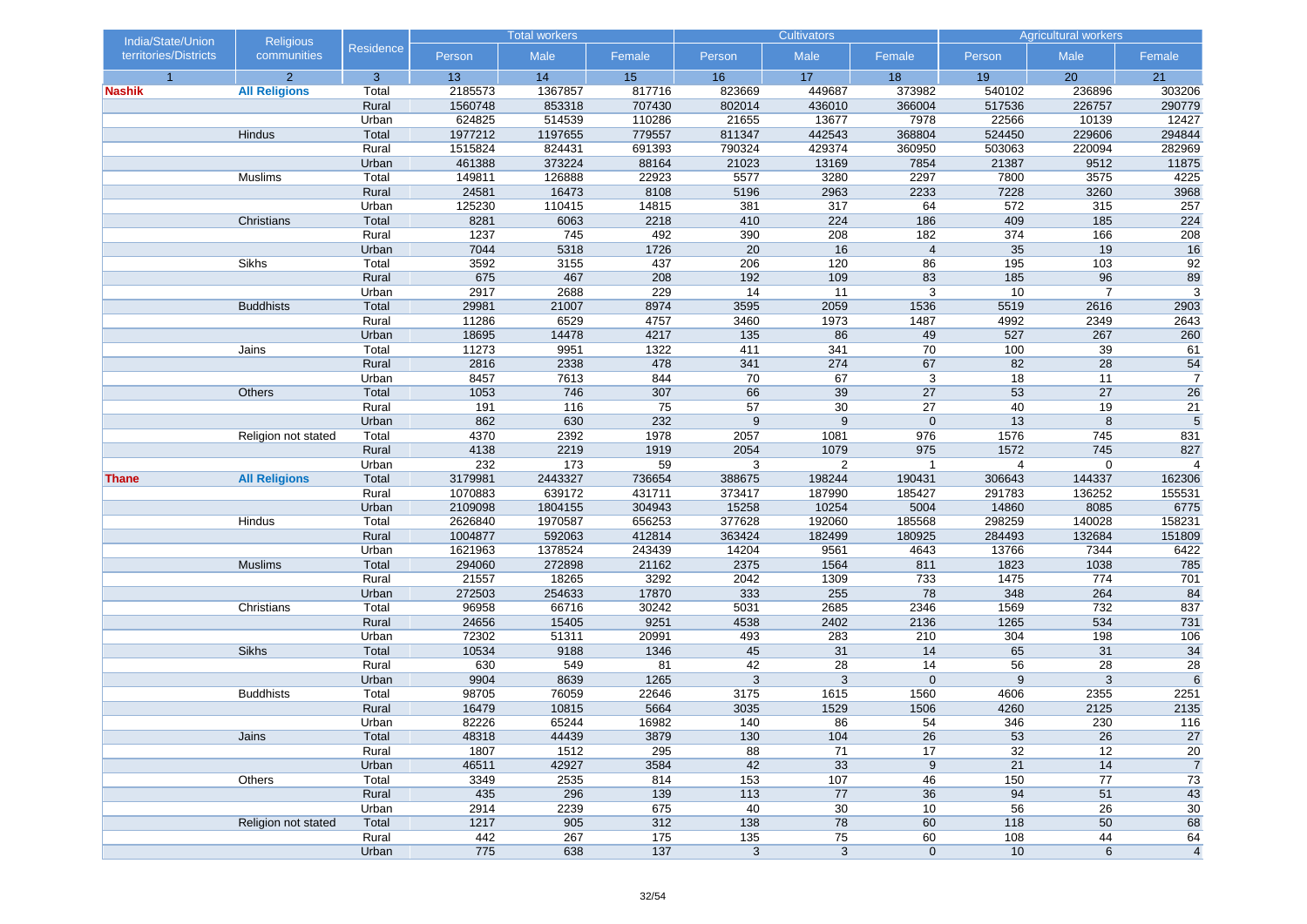| India/State/Union     | <b>Religious</b>     |                |                        | <b>Total workers</b>   |                       |                     | <b>Cultivators</b>  |                     |                     | <b>Agricultural workers</b> |                    |
|-----------------------|----------------------|----------------|------------------------|------------------------|-----------------------|---------------------|---------------------|---------------------|---------------------|-----------------------------|--------------------|
| territories/Districts | communities          | Residence      | Person                 | Male                   | Female                | Person              | Male                | Female              | Person              | Male                        | Female             |
|                       | 2                    | $\mathbf{3}$   | 13                     | 14                     | 15                    | 16                  | 17                  | 18                  | 19                  | 20                          | 21                 |
| Mumbai (Suburban)     | <b>All Religions</b> | Total          | 3152509                | 2653135                | 499374                | 2982                | 1984                | 998                 | 2715                | 1896                        | 819                |
|                       |                      | Rural          | $\mathbf 0$            | $\mathbf 0$            | $\mathbf{0}$          | $\mathbf 0$         | $\mathbf 0$         | $\mathbf{0}$        | $\mathbf 0$         | $\mathbf 0$                 | $\mathbf 0$        |
|                       |                      | Urban          | 3152509                | 2653135                | 499374                | 2982                | 1984                | 998                 | 2715                | 1896                        | 819                |
|                       | <b>Hindus</b>        | Total          | 2261382<br>$\mathbf 0$ | 1890213<br>$\mathbf 0$ | 371169<br>$\mathbf 0$ | 1939<br>$\mathbf 0$ | 1305<br>$\mathbf 0$ | 634<br>$\mathbf 0$  | 2048<br>0           | 1456<br>$\mathbf 0$         | 592<br>$\mathbf 0$ |
|                       |                      | Rural<br>Urban | 2261382                | 1890213                | 371169                | 1939                | 1305                | 634                 | 2048                | 1456                        | 592                |
|                       | Muslims              | Total          | 484032                 | 446896                 | 37136                 | 493                 | 317                 | 176                 | 312                 | 235                         | 77                 |
|                       |                      | Rural          | $\mathbf 0$            | $\mathbf 0$            | $\mathbf{0}$          | $\mathbf 0$         | $\mathbf 0$         | $\mathbf 0$         | $\mathbf 0$         | $\mathbf 0$                 | $\mathbf 0$        |
|                       |                      | Urban          | 484032                 | 446896                 | 37136                 | 493                 | 317                 | 176                 | 312                 | 235                         | 77                 |
|                       | Christians           | Total          | 131293                 | 88676                  | 42617                 | 321                 | 231                 | 90                  | 140                 | 86                          | 54                 |
|                       |                      | Rural          | $\mathbf 0$            | 0                      | $\mathbf 0$           | $\mathbf 0$         | $\mathbf 0$         | $\mathbf 0$         | 0                   | $\mathbf 0$                 | 0                  |
|                       |                      | Urban          | 131293                 | 88676                  | 42617                 | 321                 | 231                 | 90                  | 140                 | 86                          | 54                 |
|                       | Sikhs                | Total          | 18502                  | 16049                  | 2453                  | 10                  | 3                   | $\overline{7}$      | 16                  | 10                          | 6                  |
|                       |                      | Rural          | $\mathbf 0$            | $\mathbf 0$            | $\mathbf 0$           | $\mathbf 0$         | $\mathbf 0$         | $\mathbf 0$         | $\mathbf 0$         | $\pmb{0}$                   | $\mathbf 0$        |
|                       |                      | Urban          | 18502                  | 16049                  | 2453                  | 10                  | 3                   | $\overline{7}$      | 16                  | 10                          | 6                  |
|                       | <b>Buddhists</b>     | Total          | 145486                 | 111044                 | 34442                 | 131                 | 74                  | 57                  | 143                 | 78                          | 65                 |
|                       |                      | Rural          | $\mathbf 0$            | $\mathbf 0$            | $\mathbf 0$           | $\mathbf 0$         | $\mathbf 0$         | $\mathbf 0$         | $\mathbf 0$         | $\mathbf 0$                 | $\mathbf 0$        |
|                       |                      | Urban          | 145486                 | 111044                 | 34442                 | 131                 | 74                  | 57                  | 143                 | 78                          | 65                 |
|                       | Jains                | Total          | 104012                 | 94701                  | 9311                  | 78                  | 49                  | 29                  | 48                  | 28                          | 20                 |
|                       |                      | Rural          | $\mathbf 0$            | $\mathbf 0$            | $\mathbf 0$           | $\mathbf 0$         | $\mathbf 0$         | $\mathbf 0$         | $\mathbf 0$         | $\mathbf 0$                 | $\mathbf 0$        |
|                       |                      | Urban          | 104012                 | 94701                  | 9311                  | 78                  | 49                  | 29                  | 48                  | 28                          | 20                 |
|                       | Others               | Total          | 6593                   | 4599                   | 1994                  | 6                   | 3                   | 3                   | $\overline{2}$      | $\overline{1}$              | $\mathbf{1}$       |
|                       |                      | Rural          | 0                      | $\mathbf 0$            | $\mathbf 0$           | $\mathbf 0$         | $\mathbf 0$         | $\mathbf 0$         | 0                   | 0                           | $\mathbf 0$        |
|                       |                      | Urban          | 6593                   | 4599                   | 1994                  | 6                   | 3                   | 3                   | $\overline{2}$      | $\mathbf{1}$                | $\overline{1}$     |
|                       | Religion not stated  | Total          | 1209                   | 957                    | 252                   | 4                   | $\overline{2}$      | $\overline{c}$      | 6                   | $\overline{c}$              | $\overline{4}$     |
|                       |                      | Rural          | $\mathbf{0}$           | $\mathbf 0$            | $\mathbf{0}$          | $\mathbf 0$         | $\mathbf 0$         | $\mathbf 0$         | $\mathbf{0}$        | $\mathbf 0$                 | $\mathbf 0$        |
|                       |                      | Urban          | 1209                   | 957                    | 252                   | $\overline{4}$      | 2                   | $\overline{2}$      | 6                   | $\overline{2}$              | $\overline{4}$     |
| <b>Mumbai</b>         | <b>All Religions</b> | Total          | 1311739                | 1111415                | 200324                | 1432                | 924                 | 508                 | 971                 | 687                         | 284                |
|                       |                      | Rural          | $\mathbf 0$            | $\mathbf 0$            | $\mathbf 0$           | $\mathbf 0$<br>1432 | $\mathbf 0$<br>924  | $\mathbf 0$<br>508  | 0<br>971            | $\mathbf 0$<br>687          | $\mathbf 0$        |
|                       | Hindus               | Urban<br>Total | 1311739<br>869677      | 1111415<br>725537      | 200324<br>144140      | 930                 | 594                 | 336                 | 643                 | 451                         | 284<br>192         |
|                       |                      | Rural          | $\mathbf 0$            | $\mathbf 0$            | $\mathbf{0}$          | $\mathbf 0$         | $\mathbf{0}$        | $\mathbf 0$         | $\mathbf{0}$        | $\mathbf 0$                 | $\mathbf 0$        |
|                       |                      | Urban          | 869677                 | 725537                 | 144140                | 930                 | 594                 | 336                 | 643                 | 451                         | 192                |
|                       | <b>Muslims</b>       | Total          | 275987                 | 255769                 | 20218                 | 341                 | 236                 | 105                 | 218                 | 174                         | 44                 |
|                       |                      | Rural          | 0                      | $\mathbf 0$            | $\mathbf 0$           | $\mathbf 0$         | $\mathbf 0$         | $\mathbf 0$         | $\mathbf 0$         | $\mathbf 0$                 | 0                  |
|                       |                      | Urban          | 275987                 | 255769                 | 20218                 | 341                 | 236                 | 105                 | 218                 | 174                         | 44                 |
|                       | Christians           | Total          | 42640                  | 28996                  | 13644                 | 43                  | 28                  | 15                  | 21                  | 10                          | 11                 |
|                       |                      | Rural          | $\mathbf 0$            | $\mathbf 0$            | $\mathbf 0$           | $\mathbf 0$         | $\mathbf 0$         | $\mathbf 0$         | $\mathbf 0$         | $\mathbf 0$                 | $\mathbf 0$        |
|                       |                      | Urban          | 42640                  | 28996                  | 13644                 | 43                  | 28                  | 15                  | 21                  | 10                          | 11                 |
|                       | Sikhs                | Total          | 5956                   | 5167                   | 789                   | $\overline{4}$      | $\overline{2}$      | 2                   | $\mathbf{3}$        | 2                           | $\overline{1}$     |
|                       |                      | Rural          | $\mathbf 0$            | $\mathbf 0$            | $\mathbf 0$           | $\mathbf 0$         | $\mathbf 0$         | 0                   | 0                   | $\mathbf 0$                 | $\mathbf 0$        |
|                       |                      | Urban          | 5956                   | 5167                   | 789                   | $\overline{4}$      | 2                   | 2                   | 3                   | $\overline{2}$              | $\overline{1}$     |
|                       | <b>Buddhists</b>     | Total          | 50101                  | 38269                  | 11832                 | 50                  | 28                  | 22                  | 52                  | 30                          | $\overline{22}$    |
|                       |                      | Rural          | $\mathbf{0}$           | $\mathbf 0$            | $\mathbf{0}$          | $\mathbf 0$         | $\mathbf 0$         | $\mathbf 0$         | $\mathbf 0$         | $\mathbf 0$                 | $\overline{0}$     |
|                       |                      | Urban          | 50101                  | 38269                  | 11832                 | 50                  | 28                  | 22                  | 52                  | 30                          | $\overline{22}$    |
|                       | Jains                | Total          | 52371                  | 47979                  | 4392                  | 43                  | 23                  | 20                  | 24                  | 15                          | $\boldsymbol{9}$   |
|                       |                      | Rural          | $\mathbf 0$            | $\mathbf 0$            | $\mathbf 0$           | $\mathbf 0$         | $\mathbf 0$         | $\mathbf 0$         | $\boldsymbol{0}$    | $\boldsymbol{0}$            | $\mathbf 0$        |
|                       |                      | Urban          | 52371                  | 47979                  | 4392                  | 43                  | 23                  | 20                  | 24                  | 15                          | 9                  |
|                       | Others               | Total          | 14426                  | 9247                   | 5179                  | 18                  | 11                  | 7                   | 8                   | 3                           | 5                  |
|                       |                      | Rural          | $\mathbf 0$            | $\mathbf 0$            | $\pmb{0}$             | $\mathbf 0$         | $\mathbf 0$         | $\mathbf 0$         | $\pmb{0}$           | $\pmb{0}$                   | $\mathbf 0$        |
|                       |                      | Urban          | 14426                  | 9247                   | 5179                  | 18                  | 11                  | 7                   | 8                   | 3                           | 5                  |
|                       | Religion not stated  | Total<br>Rural | 581<br>$\mathbf 0$     | 451<br>$\mathbf 0$     | 130                   | 3                   | $\overline{2}$      | $\mathbf{1}$        | $\sqrt{2}$          | $\overline{c}$              | $\mathbf 0$<br>0   |
|                       |                      | Urban          | 581                    | 451                    | 0<br>130              | 0<br>$\mathbf{3}$   | 0<br>$\overline{2}$ | 0<br>$\overline{1}$ | 0<br>$\overline{2}$ | 0<br>$\overline{2}$         | $\mathbf 0$        |
|                       |                      |                |                        |                        |                       |                     |                     |                     |                     |                             |                    |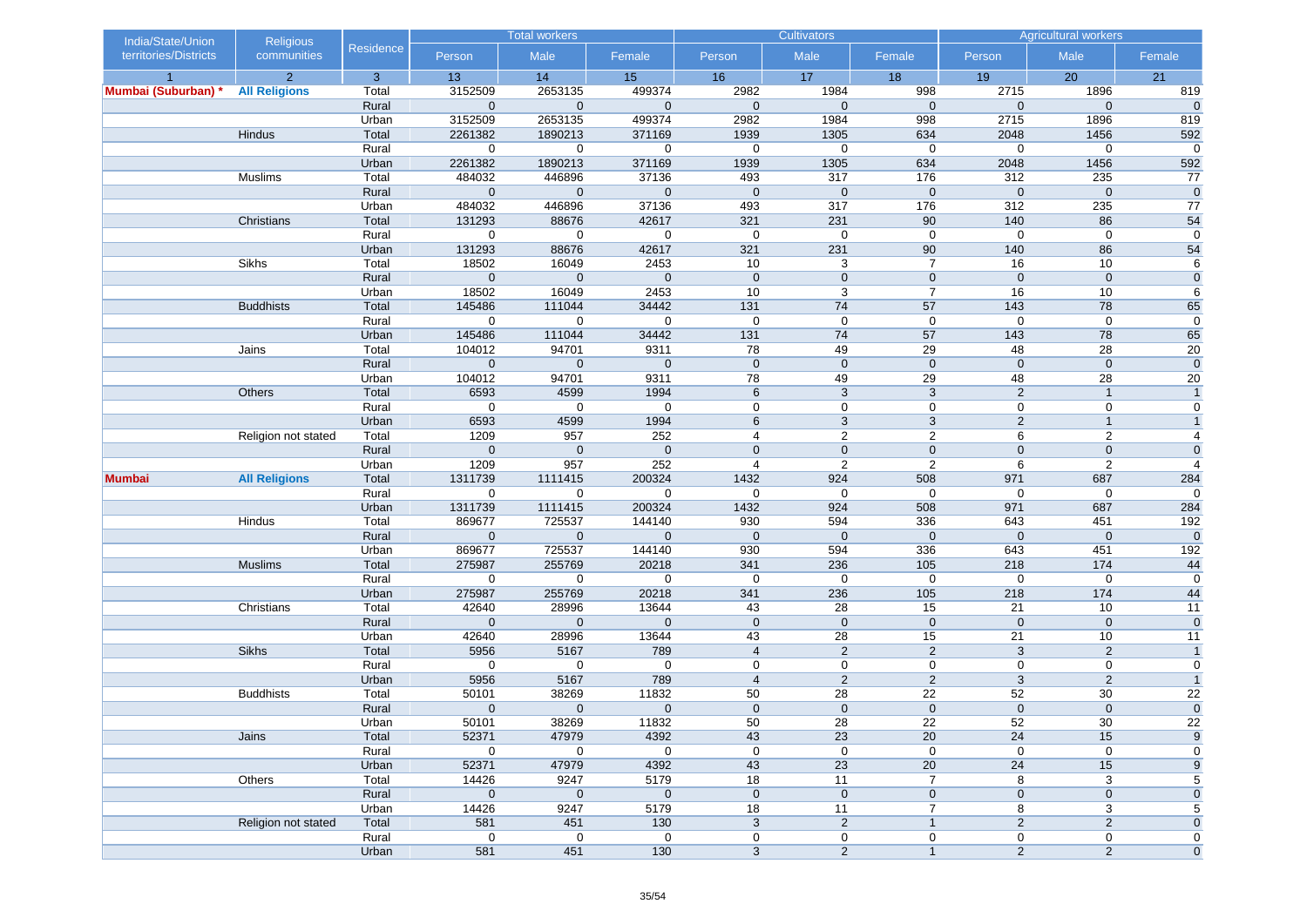| India/State/Union     | <b>Religious</b>     |                  | <b>Total workers</b> |               |             |                | <b>Cultivators</b> |                | <b>Agricultural workers</b> |                  |                      |
|-----------------------|----------------------|------------------|----------------------|---------------|-------------|----------------|--------------------|----------------|-----------------------------|------------------|----------------------|
| territories/Districts | communities          | <b>Residence</b> | Person               | Male          | Female      | Person         | Male               | Female         | Person                      | Male             | Female               |
| $\overline{1}$        | $\overline{2}$       | 3                | 13                   | 14            | 15          | 16             | 17                 | 18             | 19                          | 20               | 21                   |
| Raigarh               | <b>All Religions</b> | Total            | 913995               | 588943        | 325052      | 260980         | 128193             | 132787         | 186095                      | 81704            | 104391               |
|                       |                      | Rural            | 731334               | 437043        | 294291      | 257958         | 126353             | 131605         | 182700                      | 79756            | 102944               |
|                       |                      | Urban            | 182661               | 151900        | 30761       | 3022           | 1840               | 1182           | 3395                        | 1948             | 1447                 |
|                       | Hindus               | Total            | 822132               | 518755        | 303377      | 245632         | 119785             | 125847         | 174169                      | 75682            | 98487                |
|                       |                      | Rural            | 673212               | 396455        | 276757      | 242826         | 118119             | 124707         | 171050                      | 73924            | 97126                |
|                       |                      | Urban            | 148920               | 122300        | 26620       | 2806           | 1666               | 1140           | 3119                        | 1758             | 1361                 |
|                       | Muslims              | Total            | 45799                | 39592         | 6207        | 4571           | 3400               | 1171           | 3113                        | 2057             | 1056                 |
|                       |                      | Rural            | 25710                | 21413         | 4297        | 4412           | 3260               | 1152           | 2994                        | 1964             | 1030                 |
|                       | Christians           | Urban<br>Total   | 20089<br>4388        | 18179<br>3461 | 1910<br>927 | 159<br>328     | 140<br>185         | 19<br>143      | 119<br>177                  | 93<br>100        | 26<br>77             |
|                       |                      | Rural            | 1972                 | 1497          | 475         | 324            | 182                | 142            | 172                         | 95               | $\overline{77}$      |
|                       |                      |                  | 2416                 | 1964          | 452         | $\overline{4}$ | $\sqrt{3}$         | $\overline{1}$ | 5                           | 5                | $\mathbf 0$          |
|                       | Sikhs                | Urban<br>Total   | 1628                 | 1479          | 149         | 43             | 23                 | 20             | 33                          | 16               | 17                   |
|                       |                      | Rural            | 524                  | 459           | 65          | 43             | 23                 | 20             | 33                          | 16               | 17                   |
|                       |                      | Urban            | 1104                 | 1020          | 84          | $\mathbf 0$    | $\mathbf 0$        | $\mathbf 0$    | $\boldsymbol{0}$            | $\boldsymbol{0}$ | $\boldsymbol{0}$     |
|                       | <b>Buddhists</b>     | Total            | 35068                | 21477         | 13591       | 10307          | 4750               | 5557           | 8205                        | 3657             | 4548                 |
|                       |                      | Rural            | 27807                | 15642         | 12165       | 10258          | 4722               | 5536           | 8055                        | 3566             | 4489                 |
|                       |                      | Urban            | 7261                 | 5835          | 1426        | 49             | 28                 | 21             | 150                         | 91               | 59                   |
|                       | Jains                | Total            | 3617                 | 3297          | 320         | 30             | 18                 | 12             | 23                          | 6                | 17                   |
|                       |                      | Rural            | 1053                 | 918           | 135         | 27             | 16                 | 11             | 22                          | 5                | 17                   |
|                       |                      | Urban            | 2564                 | 2379          | 185         | 3              | $\overline{2}$     | $\mathbf{1}$   | $\overline{1}$              | $\mathbf{1}$     | $\mathbf 0$          |
|                       | Others               | Total            | 435                  | 325           | 110         | 15             | 11                 | $\overline{4}$ | 104                         | 50               | 54                   |
|                       |                      | Rural            | 284                  | 199           | 85          | 15             | 11                 | $\overline{4}$ | 104                         | 50               | 54                   |
|                       |                      | Urban            | 151                  | 126           | 25          | $\mathbf 0$    | $\mathbf{0}$       | $\mathbf 0$    | $\mathbf 0$                 | $\mathbf 0$      | $\mathbf 0$          |
|                       | Religion not stated  | Total            | 928                  | 557           | 371         | 54             | 21                 | 33             | 271                         | 136              | 135                  |
|                       |                      | Rural            | 772                  | 460           | 312         | 53             | 20                 | 33             | 270                         | 136              | 134                  |
|                       |                      | Urban            | 156                  | 97            | 59          | $\mathbf{1}$   | $\mathbf{1}$       | $\mathbf 0$    | 1                           | $\boldsymbol{0}$ | $\overline{1}$       |
| <b>Pune</b>           | <b>All Religions</b> | Total            | 2954482              | 2016053       | 938429      | 793584         | 418655             | 374929         | 374709                      | 159687           | 215022               |
|                       |                      | Rural            | 1515885              | 864241        | 651644      | 775285         | 406881             | 368404         | 355559                      | 151467           | 204092               |
|                       |                      | Urban            | 1438597              | 1151812       | 286785      | 18299          | 11774              | 6525           | 19150                       | 8220             | 10930                |
|                       | Hindus               | Total            | 2600581              | 1740394       | 860187      | 774907         | 408350             | 366557         | 349278                      | 147924           | 201354               |
|                       |                      | Rural            | 1437438              | 813731        | 623707      | 757120         | 396970             | 360150         | 332077                      | 140668           | 191409               |
|                       |                      | Urban            | 1163143              | 926663        | 236480      | 17787          | 11380              | 6407           | 17201                       | 7256             | 9945                 |
|                       | <b>Muslims</b>       | Total            | 148956               | 122979        | 25977       | 6511           | 3776               | 2735           | 10378                       | 4865             | 5513                 |
|                       |                      | Rural            | 33264                | 22351         | 10913       | 6257           | 3569               | 2688           | 9768                        | 4560             | 5208                 |
|                       |                      | Urban            | 115692               | 100628        | 15064       | 254            | 207                | 47             | 610                         | 305              | 305                  |
|                       | Christians           | Total            | 41723                | 29318         | 12405       | 166            | 90                 | 76             | 322                         | 147              | 175                  |
|                       |                      | Rural            | 2294                 | 1698          | 596         | $132$          | 72                 | 60             | 262                         | $115$            | $147$                |
|                       |                      | Urban            | 39429                | 27620         | 11809       | 34             | 18                 | 16             | 60                          | 32               | 28                   |
|                       | Sikhs                | Total            | 8538                 | 7534          | 1004        | 152            | 98                 | 54             | 128                         | 62               | 66                   |
|                       |                      | Rural            | 630                  | 488           | 142         | 141            | 89                 | 52             | 113                         | $\overline{54}$  | 59                   |
|                       |                      | Urban            | 7908                 | 7046          | 862         | 11             | 9                  | 2              | 15                          | 8                | $\overline{7}$       |
|                       | <b>Buddhists</b>     | Total            | 113685               | 80861         | 32824       | 11029          | 5816               | 5213           | 13705                       | 6265             | 7440                 |
|                       |                      | Rural            | 35935                | 21335         | 14600       | 10912          | 5737               | 5175           | 12485                       | 5671             | 6814                 |
|                       |                      | Urban            | 77750                | 59526         | 18224       | 117            | 79                 | 38             | 1220                        | 594              | 626                  |
|                       | Jains                | Total            | 34280                | 30093         | 4187        | 427            | 322                | 105            | 150                         | 73               | 77                   |
|                       |                      | Rural            | 4243                 | 3365          | 878         | 337            | 246                | 91             | $132$                       | 60               | 72                   |
|                       |                      | Urban            | 30037                | 26728         | 3309        | 90             | 76                 | 14             | 18                          | 13               | $\sqrt{5}$           |
|                       | Others               | Total            | 3919<br>389          | 2990<br>260   | 929<br>129  | 30<br>26       | 19<br>15           | 11<br>11       | 107                         | 48<br>45         | 59                   |
|                       |                      | Rural<br>Urban   | 3530                 | 2730          | 800         | 4              | 4                  | $\pmb{0}$      | 100<br>$\overline{7}$       | 3                | 55<br>$\overline{4}$ |
|                       |                      |                  | 2800                 | 1884          | 916         | 362            |                    |                |                             | 303              |                      |
|                       | Religion not stated  | Total<br>Rural   | 1692                 | 1013          | 679         | 360            | 184<br>183         | 178<br>177     | 641<br>622                  | 294              | 338<br>328           |
|                       |                      | Urban            | 1108                 | 871           | 237         | $\overline{2}$ | $\mathbf{1}$       | $\mathbf{1}$   | 19                          | $\boldsymbol{9}$ | 10                   |
|                       |                      |                  |                      |               |             |                |                    |                |                             |                  |                      |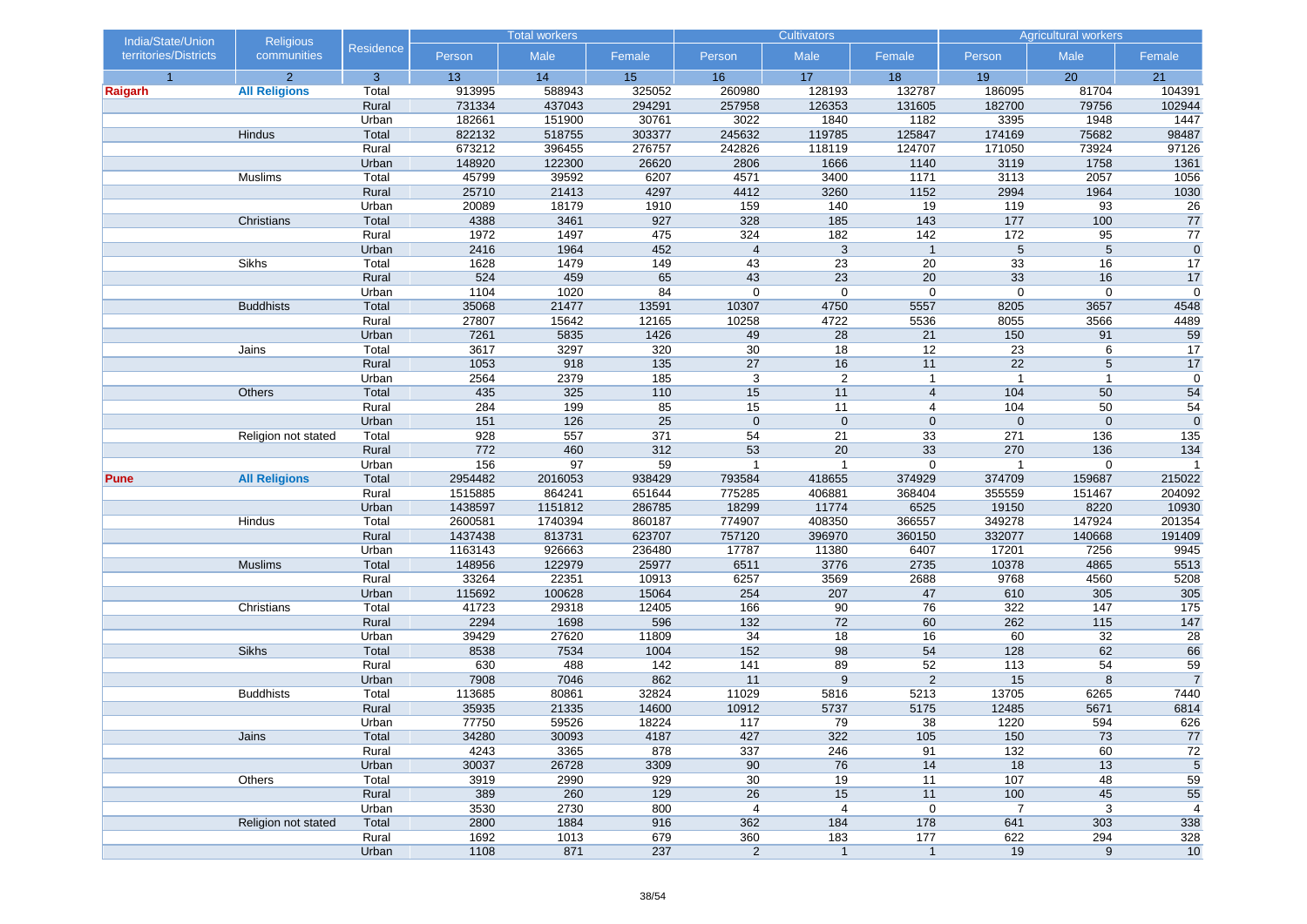| India/State/Union     | <b>Religious</b>     |                  |               | <b>Total workers</b> |                |                  | <b>Cultivators</b>  |                                         | <b>Agricultural workers</b> |                     |                     |
|-----------------------|----------------------|------------------|---------------|----------------------|----------------|------------------|---------------------|-----------------------------------------|-----------------------------|---------------------|---------------------|
| territories/Districts | communities          | <b>Residence</b> | Person        | Male                 | Female         | Person           | Male                | Female                                  | Person                      | Male                | Female              |
| $\overline{1}$        | $\overline{2}$       | 3                | 13            | 14                   | 15             | 16               | 17                  | 18                                      | 19                          | 20                  | 21                  |
| Ahmadnagar            | <b>All Religions</b> | Total            | 1857046       | 1095450              | 761596         | 824143           | 447059              | 377084                                  | 470182                      | 207624              | 262558              |
|                       |                      | Rural            | 1585383       | 883644               | 701739         | 808337           | 437036              | 371301                                  | 449737                      | 197501              | 252236              |
|                       |                      | Urban            | 271663        | 211806               | 59857          | 15806            | 10023               | 5783                                    | 20445                       | 10123               | 10322               |
|                       | Hindus               | Total            | 1718812       | 997888               | 720924         | 801606           | 434084              | 367522                                  | 437641                      | 192440              | 245201              |
|                       |                      | Rural            | 1498995       | 830079               | 668916         | 786411           | 424488              | 361923                                  | 419141                      | 183357              | 235784              |
|                       |                      | Urban            | 219817        | 167809               | 52008          | 15195            | 9596                | 5599                                    | 18500                       | 9083                | 9417                |
|                       | Muslims              | Total            | 95491         | 67043                | 28448          | 16701            | 9491                | 7210                                    | 23626                       | 10774               | 12852               |
|                       |                      | Rural            | 62151         | 38351                | 23800          | 16258            | 9202                | 7056                                    | 22315                       | 10100               | 12215               |
|                       | Christians           | Urban<br>Total   | 33340<br>8940 | 28692<br>6057        | 4648<br>2883   | 443<br>753       | 289<br>458          | 154<br>295                              | 1311<br>1097                | 674<br>552          | 637<br>545          |
|                       |                      | Rural            | 3831          | 2379                 | 1452           | 718              | 433                 | 285                                     | 1020                        | 504                 | 516                 |
|                       |                      |                  | 5109          | 3678                 | 1431           | $\overline{35}$  | 25                  | 10                                      | 77                          | 48                  | 29                  |
|                       | Sikhs                | Urban<br>Total   | 2476          | 2067                 | 409            | 322              | 195                 | 127                                     | 221                         | 103                 | 118                 |
|                       |                      | Rural            | 839           | 556                  | 283            | 314              | 189                 | 125                                     | 206                         | 99                  | 107                 |
|                       |                      | Urban            | 1637          | 1511                 | 126            | 8                | 6                   | $\overline{2}$                          | 15                          | $\overline{4}$      | 11                  |
|                       | <b>Buddhists</b>     | Total            | 16086         | 9806                 | 6280           | 3341             | 1862                | 1479                                    | 6244                        | 3121                | 3123                |
|                       |                      | Rural            | 12520         | 7113                 | 5407           | 3306             | 1834                | 1472                                    | 5736                        | 2825                | 2911                |
|                       |                      | Urban            | 3566          | 2693                 | 873            | 35               | 28                  | $\overline{7}$                          | 508                         | 296                 | 212                 |
|                       | Jains                | Total            | 12502         | 10929                | 1573           | 761              | 601                 | 160                                     | 230                         | 101                 | 129                 |
|                       |                      | Rural            | 4780          | 3903                 | 877            | 673              | 524                 | 149                                     | 218                         | 94                  | $124$               |
|                       |                      | Urban            | 7722          | 7026                 | 696            | 88               | 77                  | 11                                      | 12                          | $\overline{7}$      | $\overline{5}$      |
|                       | Others               | Total            | 496           | 374                  | 122            | 28               | 16                  | 12                                      | 126                         | 64                  | 62                  |
|                       |                      | Rural            | 252           | 164                  | 88             | 28               | 16                  | 12                                      | 118                         | 60                  | $\overline{58}$     |
|                       |                      | Urban            | 244           | 210                  | 34             | $\mathbf 0$      | $\mathbf 0$         | $\mathbf 0$                             | $\,8\,$                     | $\overline{4}$      | $\overline{4}$      |
|                       | Religion not stated  | Total            | 2243          | 1286                 | 957            | 631              | 352                 | 279                                     | 997                         | 469                 | 528                 |
|                       |                      | Rural            | 2015          | 1099                 | 916            | 629              | 350                 | 279                                     | 983                         | 462                 | 521                 |
|                       |                      | Urban            | 228           | 187                  | 41             | 2                | $\overline{2}$      | 0                                       | 14                          | $\overline{7}$      | $\overline{7}$      |
| <b>Bid</b>            | <b>All Religions</b> | Total            | 957584        | 547915               | 409669         | 462976           | 249608              | 213368                                  | 280083                      | 120290              | 159793              |
|                       |                      | Rural            | 852171        | 460460               | 391711         | 459476           | 246652              | 212824                                  | 270523                      | 115383              | 155140              |
|                       |                      | Urban            | 105413        | 87455                | 17958          | 3500             | 2956                | 544                                     | 9560                        | 4907                | 4653                |
|                       | Hindus               | Total            | 843965        | 470834               | 373131         | 444295           | 238789              | 205506                                  | 238849                      | 100495              | 138354              |
|                       |                      | Rural            | 775892        | 415166               | 360726         | 441218           | 236193              | 205025                                  | 232497                      | 97431               | 135066              |
|                       |                      | Urban            | 68073         | 55668                | 12405          | 3077             | 2596                | 481                                     | 6352                        | 3064                | 3288                |
|                       | <b>Muslims</b>       | Total            | 84698         | 59015                | 25683          | 15668            | 9055                | 6613                                    | 26826                       | 12849               | 13977               |
|                       |                      | Rural            | 55409         | 33433                | 21976          | 15319            | 8757                | 6562                                    | 24681                       | 11571               | 13110               |
|                       |                      | Urban            | 29289         | 25582                | 3707           | 349              | 298                 | 51                                      | 2145                        | 1278                | 867                 |
|                       | Christians           | Total            | 504           | 324                  | 180            | 39               | 24                  | 15                                      | 109                         | 50                  | 59                  |
|                       |                      | Rural            | 260           | 156                  | 104            | 39               | 24                  | 15                                      | 103                         | 47                  | 56                  |
|                       |                      | Urban            | 244           | 168                  | 76             | $\boldsymbol{0}$ | $\mathbf 0$         | $\mathbf 0$                             | 6                           | $\sqrt{3}$          | $\sqrt{3}$          |
|                       | Sikhs                | Total            | 335           | 230                  | 105            | 113              | 73                  | 40                                      | 75                          | 35                  | 40                  |
|                       |                      | Rural            | 245           | 150                  | 95             | 110              | 71                  | 39                                      | 74                          | 34                  | 40                  |
|                       |                      | Urban            | 90            | 80                   | 10             | 3                | 2                   | $\mathbf{1}$                            | $\mathbf{1}$                | $\mathbf{1}$        | $\mathbf 0$         |
|                       | <b>Buddhists</b>     | Total            | 24856         | 14885                | 9971           | 2447             | 1367                | 1080                                    | 13819                       | 6682                | 7137                |
|                       |                      | Rural            | 18525         | 10175                | 8350           | 2410             | 1339                | 1071                                    | 12794                       | 6142                | 6652                |
|                       |                      | Urban            | 6331          | 4710                 | 1621           | 37               | 28                  | 9                                       | 1025                        | 540                 | 485                 |
|                       | Jains                | Total            | 2609          | 2254                 | 355            | 254              | 203                 | 51                                      | 136                         | 59                  | 77                  |
|                       |                      | Rural            | 1351          | 1113                 | 238            | 222              | 173                 | 49                                      | 127                         | 53                  | 74                  |
|                       |                      | Urban<br>Total   | 1258          | 1141                 | 117<br>14      | 32               | 30                  | $\overline{\mathbf{c}}$<br>$\mathbf{1}$ | $\boldsymbol{9}$            | $\,6\,$             | $\sqrt{3}$          |
|                       | Others               |                  | 71<br>41      | 57                   | 10             | 9<br>8           | 8<br>$\overline{7}$ | $\mathbf{1}$                            | 8<br>8                      | 4<br>$\overline{4}$ | 4                   |
|                       |                      | Rural<br>Urban   | 30            | 31<br>26             | $\overline{4}$ | $\mathbf{1}$     | $\mathbf{1}$        | 0                                       | 0                           | 0                   | $\overline{4}$<br>0 |
|                       | Religion not stated  | Total            | 546           | 316                  | 230            | 151              | 89                  | 62                                      | 261                         | 116                 | 145                 |
|                       |                      | Rural            | 448           | 236                  | 212            | 150              | 88                  | 62                                      | 239                         | 101                 | 138                 |
|                       |                      | Urban            | 98            | 80                   | 18             | $\mathbf{1}$     | $\mathbf{1}$        | $\mathbf 0$                             | 22                          | 15                  | $\overline{7}$      |
|                       |                      |                  |               |                      |                |                  |                     |                                         |                             |                     |                     |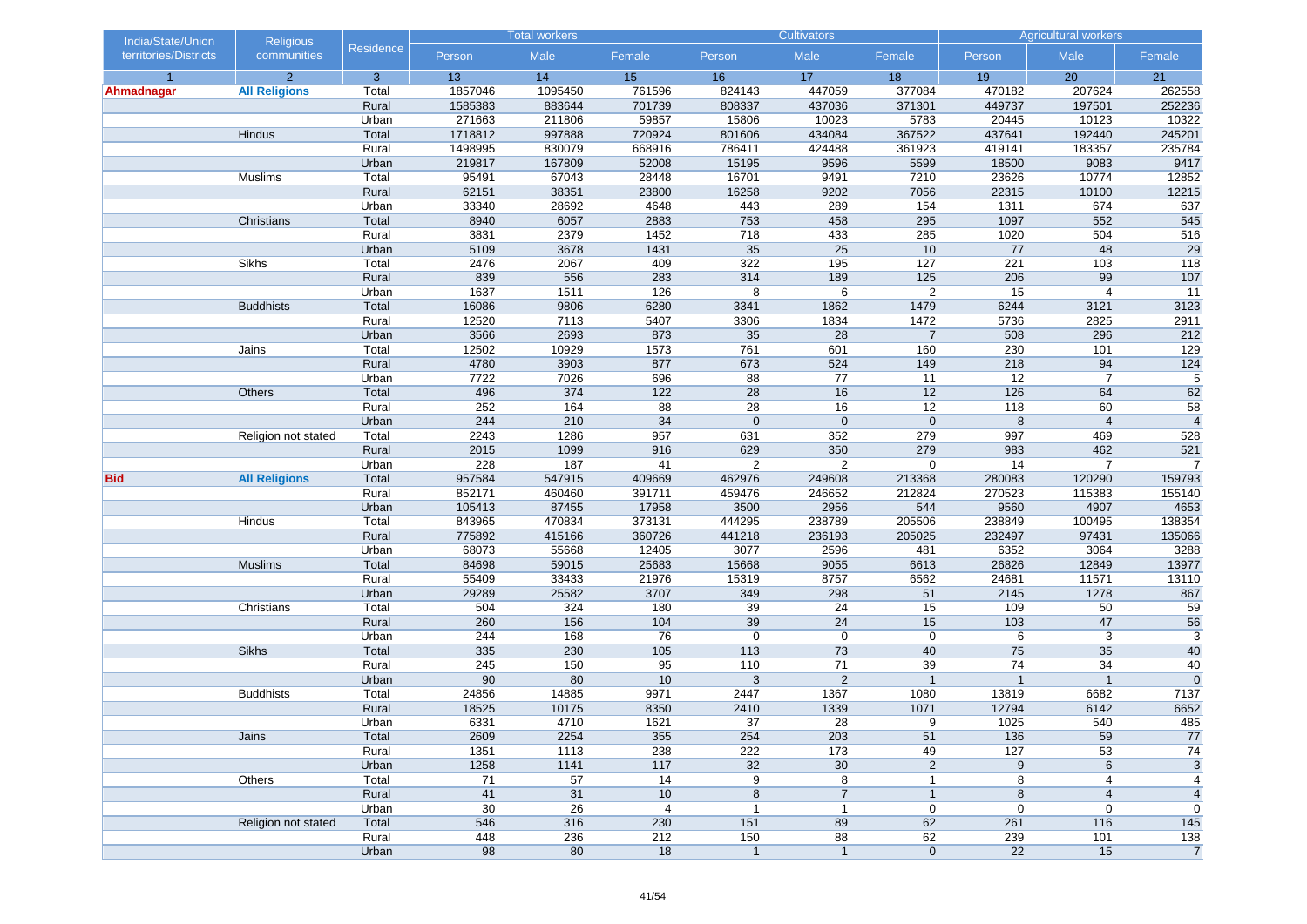| India/State/Union     | <b>Religious</b>     |                  | <b>Total workers</b> |              |                 |                 | <b>Cultivators</b> |                         | <b>Agricultural workers</b> |                 |                 |
|-----------------------|----------------------|------------------|----------------------|--------------|-----------------|-----------------|--------------------|-------------------------|-----------------------------|-----------------|-----------------|
| territories/Districts | communities          | <b>Residence</b> | Person               | Male         | Female          | Person          | Male               | Female                  | Person                      | Male            | Female          |
| $\overline{1}$        | $\overline{2}$       | 3                | 13                   | 14           | 15              | 16              | 17                 | 18                      | 19                          | 20              | 21              |
| Latur                 | <b>All Religions</b> | Total            | 840518               | 525457       | 315061          | 299959          | 182533             | 117426                  | 314513                      | 152073          | 162440          |
|                       |                      | Rural            | 708896               | 414383       | 294513          | 296291          | 179347             | 116944                  | 305003                      | 146149          | 158854          |
|                       |                      | Urban            | 131622               | 111074       | 20548           | 3668            | 3186               | 482                     | 9510                        | 5924            | 3586            |
|                       | Hindus               | Total            | 708938               | 436443       | 272495          | 280684          | 170259             | 110425                  | 256682                      | 122660          | 134022          |
|                       |                      | Rural            | 619502               | 361654       | 257848          | 277470          | 167459             | 110011                  | 251002                      | 119247          | 131755          |
|                       |                      | Urban            | 89436                | 74789        | 14647           | 3214            | 2800               | 414                     | 5680                        | 3413            | 2267            |
|                       | Muslims              | Total            | 99337                | 68410        | 30927           | 16703           | 10615              | 6088                    | 41013                       | 20782           | 20231           |
|                       |                      | Rural            | 67349                | 40141        | 27208           | 16323           | 10285              | 6038                    | 38155                       | 18856           | 19299           |
|                       | Christians           | Urban<br>Total   | 31988<br>552         | 28269<br>366 | 3719<br>186     | 380<br>50       | 330<br>34          | 50<br>16                | 2858<br>155                 | 1926<br>82      | 932<br>73       |
|                       |                      | Rural            | 301                  | 172          | 129             | $\overline{50}$ | 34                 | 16                      | 144                         | $\overline{72}$ | $\overline{72}$ |
|                       |                      |                  | 251                  | 194          | 57              | $\mathbf 0$     | $\mathbf 0$        | $\mathbf 0$             | 11                          | 10              | $\overline{1}$  |
|                       | Sikhs                | Urban<br>Total   | 574                  | 407          | 167             | 167             | 110                | 57                      | 182                         | 107             | 75              |
|                       |                      | Rural            | 426                  | 280          | 146             | 159             | 102                | 57                      | 180                         | 105             | 75              |
|                       |                      | Urban            | 148                  | 127          | 21              | 8               | 8                  | $\mathbf 0$             | $\overline{2}$              | $\overline{2}$  | 0               |
|                       | <b>Buddhists</b>     | Total            | 27942                | 17450        | 10492           | 1700            | 1054               | 646                     | 15900                       | 8153            | 7747            |
|                       |                      | Rural            | 19392                | 10821        | 8571            | 1647            | 1019               | 628                     | 14975                       | 7599            | 7376            |
|                       |                      | Urban            | 8550                 | 6629         | 1921            | 53              | $\overline{35}$    | 18                      | 925                         | 554             | 371             |
|                       | Jains                | Total            | 1929                 | 1560         | 369             | 317             | 233                | 84                      | 144                         | 69              | 75              |
|                       |                      | Rural            | 981                  | 741          | 240             | 309             | 225                | 84                      | 134                         | 62              | $\overline{72}$ |
|                       |                      | Urban            | 948                  | 819          | 129             | 8               | 8                  | $\mathbf 0$             | 10                          | $\overline{7}$  | $\overline{3}$  |
|                       | Others               | Total            | 280                  | 206          | 74              | 28              | 24                 | $\overline{\mathbf{4}}$ | 39                          | 15              | 24              |
|                       |                      | Rural            | 90                   | 56           | 34              | 24              | 20                 | 4                       | $\overline{25}$             | 10              | 15              |
|                       |                      | Urban            | 190                  | 150          | 40              | $\overline{4}$  | $\overline{4}$     | $\mathbf{0}$            | 14                          | 5               | 9               |
|                       | Religion not stated  | Total            | 966                  | 615          | 351             | 310             | 204                | 106                     | 398                         | 205             | 193             |
|                       |                      | Rural            | 855                  | 518          | 337             | 309             | 203                | 106                     | 388                         | 198             | 190             |
|                       |                      | Urban            | 111                  | 97           | 14              | $\overline{1}$  | $\mathbf 1$        | 0                       | 10                          | $\overline{7}$  | 3               |
| <b>Osmanabad</b>      | <b>All Religions</b> | Total            | 653522               | 390202       | 263320          | 256975          | 161449             | 95526                   | 257125                      | 117689          | 139436          |
|                       |                      | Rural            | 586757               | 336970       | 249787          | 252817          | 157951             | 94866                   | 245392                      | 111103          | 134289          |
|                       |                      | Urban            | 66765                | 53232        | 13533           | 4158            | 3498               | 660                     | 11733                       | 6586            | 5147            |
|                       | Hindus               | Total            | 584183               | 344329       | 239854          | 244302          | 152910             | 91392                   | 225930                      | 101969          | 123961          |
|                       |                      | Rural            | 535411               | 306158       | 229253          | 240730          | 149927             | 90803                   | 217104                      | 97202           | 119902          |
|                       |                      | Urban            | 48772                | 38171        | 10601           | 3572            | 2983               | 589                     | 8826                        | 4767            | 4059            |
|                       | <b>Muslims</b>       | Total            | 54663                | 36690        | 17973           | 10726           | 7253               | 3473                    | 23400                       | 11807           | 11593           |
|                       |                      | Rural            | 40290                | 24458        | 15832           | 10225           | 6807               | 3418                    | 21187                       | 10386           | 10801           |
|                       |                      | Urban            | 14373                | 12232        | 2141            | 501             | 446                | 55                      | 2213                        | 1421            | 792             |
|                       | Christians           | Total            | 332                  | 201          | 131             | 45              | 26                 | 19                      | 116                         | 54              | 62              |
|                       |                      | Rural            | 233                  | 131          | 102             | 44              | 25                 | 19                      | 109                         | 48              | 61              |
|                       |                      | Urban            | 99                   | 70           | 29              | $\overline{1}$  | $\overline{1}$     | $\mathbf 0$             | 7                           | 6               | $\overline{1}$  |
|                       | Sikhs                | Total            | 398                  | 263          | 135             | 150             | 104                | 46                      | 137                         | 71              | 66              |
|                       |                      | Rural            | 354                  | 228          | 126             | 147             | 101                | 46                      | 132                         | 69              | 63              |
|                       |                      | Urban            | 44                   | 35           | 9               | 3               | 3                  | $\mathbf{0}$            | 5                           | $\overline{2}$  | $\overline{3}$  |
|                       | <b>Buddhists</b>     | Total            | 11149                | 6759         | 4390            | 1119            | 686                | 433                     | 6703                        | 3390            | 3313            |
|                       |                      | Rural            | 8443                 | 4683         | 3760            | 1082            | 663                | 419                     | 6068                        | 3025            | 3043            |
|                       |                      | Urban            | 2706                 | 2076         | 630             | 37              | 23                 | 14                      | 635                         | 365             | 270             |
|                       | Jains                | Total<br>Rural   | 1674<br>1055         | 1281<br>743  | 393<br>312      | 364<br>330      | 288<br>256         | 76<br>74                | 263<br>251                  | $112$<br>104    | 151<br>147      |
|                       |                      | Urban            | 619                  | 538          | 81              | 34              | 32                 | $\overline{c}$          | 12                          | $\,8\,$         | $\overline{4}$  |
|                       | Others               | Total            | 124                  | 89           | $\overline{35}$ | $\overline{28}$ | $\overline{22}$    | 6                       | 40                          | 20              | 20              |
|                       |                      | Rural            | 80                   | 55           | 25              | 23              | 17                 | 6                       | 30                          | 15              |                 |
|                       |                      | Urban            | 44                   | 34           | 10              | 5               | 5                  | 0                       | 10                          | 5               | 15<br>5         |
|                       | Religion not stated  | Total            | 999                  | 590          | 409             | 241             | 160                | 81                      | 536                         | 266             | 270             |
|                       |                      | Rural            | 891                  | 514          | 377             | 236             | 155                | 81                      | 511                         | 254             | 257             |
|                       |                      | Urban            | 108                  | 76           | 32              | $\,$ 5 $\,$     | $\,$ 5 $\,$        | $\mathbf 0$             | $\overline{25}$             | 12              | 13              |
|                       |                      |                  |                      |              |                 |                 |                    |                         |                             |                 |                 |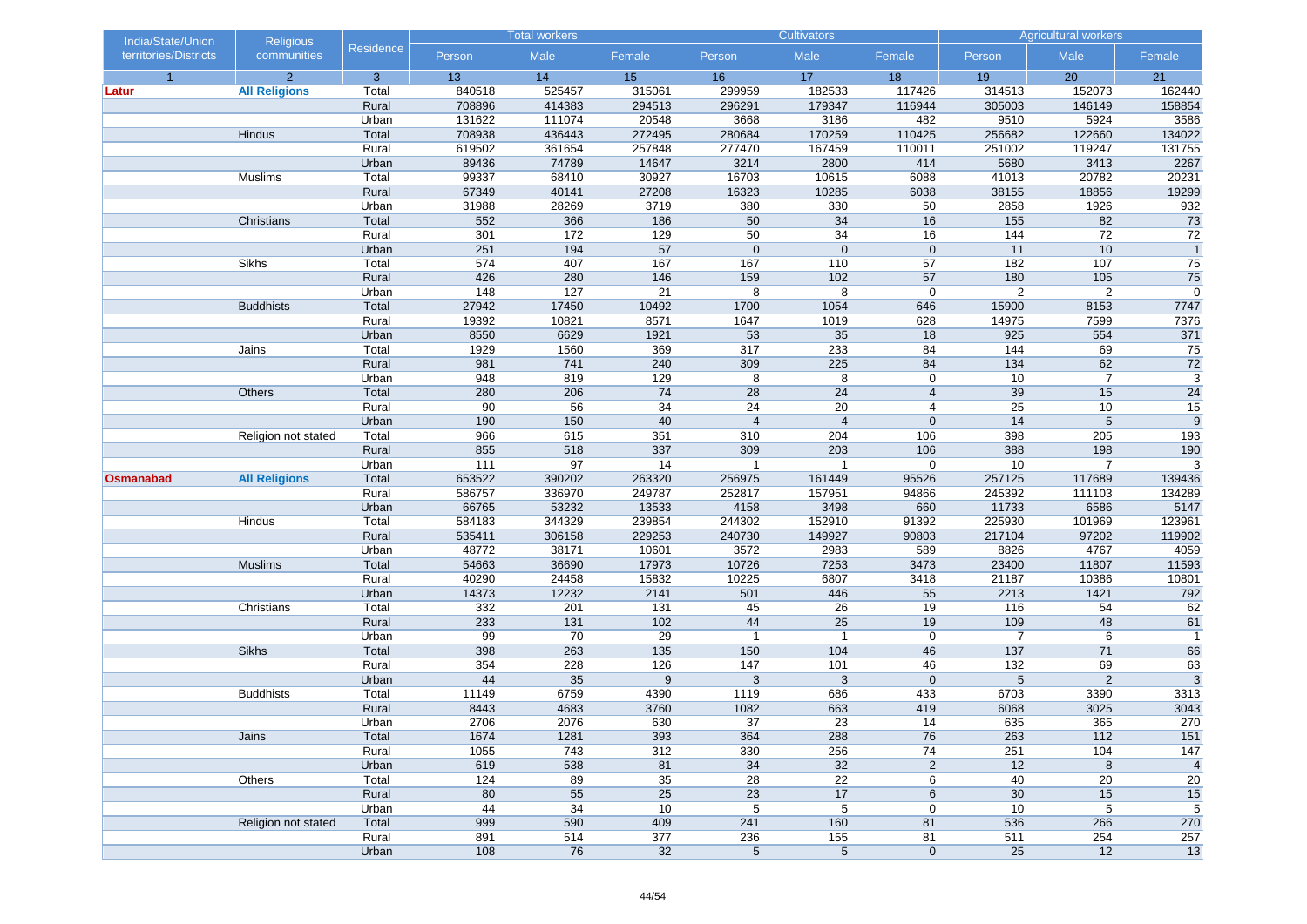| India/State/Union     | <b>Religious</b>     |                | <b>Total workers</b> |            |            |                | <b>Cultivators</b> |                | <b>Agricultural workers</b> |                |                 |
|-----------------------|----------------------|----------------|----------------------|------------|------------|----------------|--------------------|----------------|-----------------------------|----------------|-----------------|
| territories/Districts | communities          | Residence      | Person               | Male       | Female     | Person         | Male               | Female         | Person                      | Male           | Female          |
| $\overline{1}$        | $\overline{2}$       | 3              | 13                   | 14         | 15         | 16             | 17                 | 18             | 19                          | 20             | 21              |
| <b>Solapur</b>        | <b>All Religions</b> | Total          | 1743041              | 1056182    | 686859     | 595439         | 353148             | 242291         | 500977                      | 218681         | 282296          |
|                       |                      | Rural          | 1328183              | 754876     | 573307     | 585300         | 345609             | 239691         | 481988                      | 209538         | 272450          |
|                       |                      | Urban          | 414858               | 301306     | 113552     | 10139          | 7539               | 2600           | 18989                       | 9143           | 9846            |
|                       | Hindus               | Total          | 1572772              | 938988     | 633784     | 572038         | 338277             | 233761         | 462023                      | 200795         | 261228          |
|                       |                      | Rural          | 1242308              | 702815     | 539493     | 562782         | 331445             | 231337         | 445767                      | 192979         | 252788          |
|                       |                      | Urban          | 330464               | 236173     | 94291      | 9256           | 6832               | 2424           | 16256                       | 7816           | 8440            |
|                       | Muslims              | Total          | 139758               | 95778      | 43980      | 20003          | 12689              | 7314           | 33192                       | 15236          | 17956           |
|                       |                      | Rural          | 71436                | 43022      | 28414      | 19275          | 12109              | 7166           | 31015                       | 14164          | 16851           |
|                       |                      | Urban          | 68322                | 52756      | 15566      | 728            | 580                | 148            | 2177                        | 1072           | 1105            |
|                       | Christians           | Total          | 3231                 | 2230       | 1001       | 148            | 93                 | 55             | 180                         | 88             | 92              |
|                       |                      | Rural          | 585                  | 379        | 206        | 139            | 90                 | 49             | 161                         | 78             | 83              |
|                       |                      | Urban          | 2646                 | 1851       | 795        | $9\,$          | 3                  | 6              | 19                          | 10             | 9               |
|                       | Sikhs                | Total          | 1285                 | 883        | 402        | 369            | 239                | 130            | 254                         | 122            | 132             |
|                       |                      | Rural<br>Urban | 811<br>474           | 514<br>369 | 297<br>105 | 360<br>9       | 233<br>6           | 127<br>3       | 241<br>13                   | 116<br>6       | 125<br>7        |
|                       | <b>Buddhists</b>     | Total          | 13448                | 8933       | 4515       | 886            | 533                | 353            | 3975                        | 1888           | 2087            |
|                       |                      | Rural          | 6429                 | 3711       | 2718       | 854            | 510                | 344            | 3501                        | 1673           | 1828            |
|                       |                      | Urban          | 7019                 | 5222       | 1797       | 32             | 23                 | 9              | 474                         | 215            | 259             |
|                       | Jains                | Total          | 10129                | 7804       | 2325       | 1529           | 1041               | 488            | 698                         | 259            | 439             |
|                       |                      | Rural          | 5137                 | 3587       | 1550       | 1443           | 960                | 483            | 672                         | 243            | 429             |
|                       |                      | Urban          | 4992                 | 4217       | 775        | 86             | 81                 | 5              | 26                          | 16             | 10              |
|                       | Others               | Total          | 503                  | 369        | 134        | 27             | 15                 | 12             | 41                          | 16             | 25              |
|                       |                      | Rural          | 145                  | 91         | 54         | 20             | 9                  | 11             | 29                          | 13             | $\overline{16}$ |
|                       |                      | Urban          | 358                  | 278        | 80         | $\overline{7}$ | 6                  | $\overline{1}$ | 12                          | $\mathbf{3}$   | 9               |
|                       | Religion not stated  | Total          | 1915                 | 1197       | 718        | 439            | 261                | 178            | 614                         | 277            | 337             |
|                       |                      | Rural          | 1332                 | 757        | 575        | 427            | 253                | 174            | 602                         | 272            | 330             |
|                       |                      | Urban          | 583                  | 440        | 143        | 12             | 8                  | $\overline{4}$ | 12                          | 5              | $\overline{7}$  |
| <b>Satara</b>         | <b>All Religions</b> | Total          | 1303658              | 755834     | 547824     | 630296         | 331808             | 298488         | 281013                      | 111354         | 169659          |
|                       |                      | Rural          | 1175071              | 654941     | 520130     | 621061         | 325445             | 295616         | 274531                      | 108498         | 166033          |
|                       |                      | Urban          | 128587               | 100893     | 27694      | 9235           | 6363               | 2872           | 6482                        | 2856           | 3626            |
|                       | Hindus               | Total          | 1192221              | 683505     | 508716     | 608274         | 319524             | 288750         | 245474                      | 95508          | 149966          |
|                       |                      | Rural          | 1087984              | 602700     | 485284     | 599393         | 313463             | 285930         | 239852                      | 93068          | 146784          |
|                       |                      | Urban          | 104237               | 80805      | 23432      | 8881           | 6061               | 2820           | 5622                        | 2440           | 3182            |
|                       | <b>Muslims</b>       | Total          | 47154                | 33855      | 13299      | 7188           | 4167               | 3021           | 9675                        | 4248           | 5427            |
|                       |                      | Rural          | 32689                | 21452      | 11237      | 6984           | 3997               | 2987           | 9367                        | 4102           | 5265            |
|                       |                      | Urban          | 14465                | 12403      | 2062       | 204            | 170                | 34             | 308                         | 146            | $162$           |
|                       | Christians           | Total          | 1684                 | 1065       | 619        | 103            | 61                 | 42             | 132                         | 62             | 70              |
|                       |                      | Rural          | 936                  | 631        | 305        | 103            | 61                 | 42             | 130                         | 61             | 69              |
|                       |                      | Urban          | 748                  | 434        | 314        | $\mathbf 0$    | $\mathbf 0$        | $\mathbf 0$    | $\overline{2}$              | $\overline{1}$ | $\mathbf{1}$    |
|                       | Sikhs                | Total          | 486                  | 339        | 147        | 153            | 87                 | 66             | 85                          | 43             | 42              |
|                       |                      | Rural          | 371                  | 235        | 136        | 150            | 85                 | 65             | 79                          | 39             | 40              |
|                       |                      | Urban          | 115                  | 104        | 11         | 3              | 2                  | $\mathbf{1}$   | $6\phantom{1}6$             | $\overline{4}$ | $\overline{2}$  |
|                       | <b>Buddhists</b>     | Total          | 56023                | 32342      | 23681      | 14070          | 7664               | 6406           | 24983                       | 11187          | 13796           |
|                       |                      | Rural          | 49707                | 27545      | 22162      | 13976          | 7584               | 6392           | 24466                       | 10935          | 13531           |
|                       |                      | Urban          | 6316                 | 4797       | 1519       | 94             | 80                 | 14             | 517                         | 252            | 265             |
|                       | Jains                | Total          | 4164                 | 3560       | 604        | $171$          | 130                | 41             | 104                         | 45             | 59              |
|                       |                      | Rural          | 1791                 | 1444       | 347        | 124            | 84                 | 40             | 100                         | 42             | 58              |
|                       |                      | Urban          | 2373                 | 2116       | 257        | 47             | 46                 | $\mathbf{1}$   | $\overline{4}$              | $\mathbf{3}$   | $\overline{1}$  |
|                       | Others               | Total          | 520                  | 339        | 181        | 27             | 12                 | 15             | 95                          | 45             | 50              |
|                       |                      | Rural          | 292                  | 183        | 109        | 25             | 11                 | 14             | 88                          | 43             | 45              |
|                       |                      | Urban          | 228                  | 156        | 72         | $\overline{2}$ | $\mathbf{1}$       | $\mathbf{1}$   | $\overline{7}$              | 2              | 5               |
|                       | Religion not stated  | Total          | 1406                 | 829        | 577        | 310            | 163                | 147            | 465                         | 216            | 249             |
|                       |                      | Rural          | 1301                 | 751        | 550        | 306            | 160                | 146            | 449                         | 208            | 241             |
|                       |                      | Urban          | 105                  | 78         | 27         | $\overline{4}$ | $\mathbf{3}$       | $\mathbf{1}$   | 16                          | $\bf 8$        | $\bf 8$         |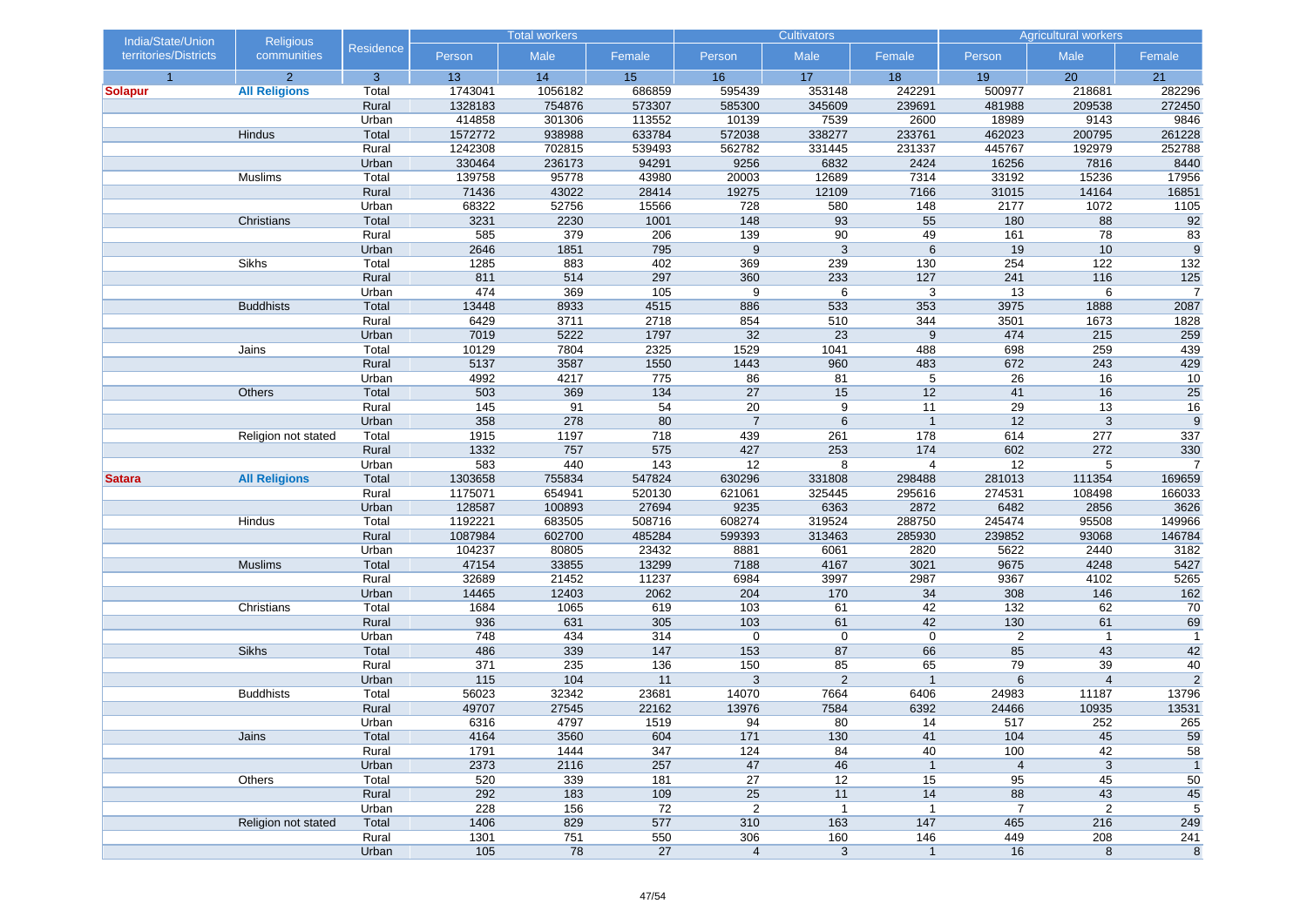| India/State/Union     | <b>Religious</b>     |                  | <b>Total workers</b> |                 |                 |                 | <b>Cultivators</b> |             | <b>Agricultural workers</b> |                  |                      |
|-----------------------|----------------------|------------------|----------------------|-----------------|-----------------|-----------------|--------------------|-------------|-----------------------------|------------------|----------------------|
| territories/Districts | communities          | <b>Residence</b> | Person               | Male            | Female          | Person          | Male               | Female      | Person                      | Male             | Female               |
| $\overline{1}$        | $\overline{2}$       | 3                | 13                   | 14              | 15              | 16              | 17                 | 18          | 19                          | 20               | 21                   |
| Ratnagiri             | <b>All Religions</b> | Total            | 763387               | 406780          | 356607          | 402561          | 159161             | 243400      | 101945                      | 41915            | 60030                |
|                       |                      | Rural            | 698319               | 355188          | 343131          | 400325          | 158096             | 242229      | 100808                      | 41366            | 59442                |
|                       |                      | Urban            | 65068                | 51592           | 13476           | 2236            | 1065               | 1171        | 1137                        | 549              | 588                  |
|                       | Hindus               | Total            | 659474               | 341447          | 318027          | 364281          | 142021             | 222260      | 86145                       | 34235            | 51910                |
|                       |                      | Rural            | 608526               | 301649          | 306877          | 362380          | 141154             | 221226      | 85256                       | 33820            | 51436                |
|                       |                      | Urban            | 50948                | 39798           | 11150           | 1901            | 867                | 1034        | 889                         | 415              | 474                  |
|                       | Muslims              | Total            | 44626                | 34559           | 10067           | 6729            | 3937               | 2792        | 2536                        | 1275             | 1261                 |
|                       |                      | Rural<br>Urban   | 33710<br>10916       | 25223           | 8487<br>1580    | 6581            | 3816<br>121        | 2765<br>27  | 2490                        | 1248<br>27       | 1242                 |
|                       | Christians           | Total            | 1474                 | 9336<br>1201    | 273             | 148<br>122      | 60                 | 62          | 46<br>57                    | 26               | 19<br>31             |
|                       |                      | Rural            | 1100                 | 925             | 175             | 121             | 59                 | 62          | $\overline{52}$             | $\overline{23}$  | $\overline{29}$      |
|                       |                      | Urban            | 374                  | 276             | 98              | $\overline{1}$  | $\overline{1}$     | $\mathbf 0$ | 5                           | 3                | $\overline{2}$       |
|                       | Sikhs                | Total            | 488                  | 443             | 45              | 33              | 14                 | 19          | 15                          | 4                | 11                   |
|                       |                      | Rural            | 434                  | 400             | 34              | 33              | 14                 | 19          | 15                          | $\overline{4}$   | 11                   |
|                       |                      | Urban            | 54                   | 43              | 11              | $\mathbf 0$     | $\mathbf 0$        | $\mathbf 0$ | $\overline{0}$              | $\boldsymbol{0}$ | $\mathbf 0$          |
|                       | <b>Buddhists</b>     | Total            | 54993                | 27451           | 27542           | 30948           | 12925              | 18023       | 13095                       | 6320             | 6775                 |
|                       |                      | Rural            | 52838                | 25855           | 26983           | 30766           | 12853              | 17913       | 12899                       | 6217             | 6682                 |
|                       |                      | Urban            | 2155                 | 1596            | 559             | 182             | 72                 | 110         | 196                         | 103              | 93                   |
|                       | Jains                | Total            | 1672                 | 1252            | 420             | 334             | 158                | 176         | 42                          | 26               | 16                   |
|                       |                      | Rural            | 1144                 | 778             | 366             | 331             | 155                | 176         | 41                          | 25               | 16                   |
|                       |                      | Urban            | 528                  | 474             | 54              | 3               | 3                  | 0           | $\mathbf{1}$                | $\mathbf{1}$     | $\mathbf 0$          |
|                       | Others               | Total            | 102                  | 90              | 12              | $\overline{1}$  | $\mathbf{1}$       | $\mathbf 0$ | 3                           | $\mathbf{1}$     | $\sqrt{2}$           |
|                       |                      | Rural            | 83                   | 76              | $\overline{7}$  | $\mathbf{1}$    | $\mathbf{1}$       | $\mathbf 0$ | 3                           | $\mathbf{1}$     | $\overline{2}$       |
|                       |                      | Urban            | 19                   | 14              | $5\phantom{.0}$ | $\mathbf 0$     | $\mathbf 0$        | $\mathbf 0$ | $\mathbf 0$                 | $\mathbf 0$      | $\pmb{0}$            |
|                       | Religion not stated  | Total            | 558                  | 337             | 221             | 113             | 45                 | 68          | 52                          | 28               | 24                   |
|                       |                      | Rural            | 484                  | 282             | 202             | $112$           | 44                 | 68          | 52                          | 28               | 24                   |
|                       |                      | Urban            | 74                   | 55              | 19              | $\mathbf{1}$    | $\mathbf{1}$       | $\mathbf 0$ | $\boldsymbol{0}$            | $\boldsymbol{0}$ | $\boldsymbol{0}$     |
| <b>Sindhudurg</b>     | <b>All Religions</b> | Total            | 404985               | 228357          | 176628          | 188992          | 91105              | 97887       | 78893                       | 36121            | 42772                |
|                       |                      | Rural            | 375899               | 206000          | 169899          | 187991          | 90498              | 97493       | 78175                       | 35676            | 42499                |
|                       |                      | Urban            | 29086                | 22357           | 6729            | 1001            | 607                | 394         | 718                         | 445              | 273                  |
|                       | Hindus               | Total            | 377877               | 212000          | 165877          | 180175          | 86881              | 93294       | 73471                       | 33591            | 39880                |
|                       |                      | Rural            | 352783               | 192809          | 159974          | 179259          | 86319              | 92940       | 72825                       | 33186            | 39639                |
|                       |                      | Urban            | 25094                | 19191           | 5903            | 916             | 562                | 354         | 646                         | 405              | 241                  |
|                       | <b>Muslims</b>       | Total            | 8643                 | 6088            | 2555            | 1967            | 1029               | 938         | 1075                        | 484              | 591                  |
|                       |                      | Rural            | 6666                 | 4328            | 2338            | 1951            | 1022               | 929         | 1063                        | 474              | 589                  |
|                       |                      | Urban            | 1977                 | 1760            | 217             | 16              | $\overline{7}$     | 9           | 12                          | 10               | $\overline{2}$       |
|                       | Christians           | Total            | 6787                 | 3957            | 2830            | 1989            | 975                | 1014        | 1281                        | 593              | 688                  |
|                       |                      | Rural            | 5488                 | 3084            | 2404            | 1931            | 942                | 989         | 1239                        | 569              | 670                  |
|                       | Sikhs                | Urban<br>Total   | 1299<br>168          | 873<br>118      | 426<br>50       | 58<br>27        | 33<br>9            | 25<br>18    | 42<br>15                    | 24<br>8          | 18<br>$\overline{7}$ |
|                       |                      | Rural            | 129                  | 88              | 41              | 27              | 9                  | 18          | 15                          | 8                | $\overline{7}$       |
|                       |                      | Urban            | 39                   | $30\,$          | 9               | $\mathbf 0$     | $\mathbf{0}$       | $\mathbf 0$ | $\mathbf 0$                 | $\mathbf 0$      | $\mathbf 0$          |
|                       | <b>Buddhists</b>     | Total            | 10607                | 5625            | 4982            | 4642            | 2116               | 2526        | 2929                        | 1392             | 1537                 |
|                       |                      | Rural            | 10078                | 5232            | 4846            | 4631            | 2111               | 2520        | 2911                        | 1386             | 1525                 |
|                       |                      | Urban            | 529                  | 393             | 136             | 11              | 5                  | 6           | 18                          | 6                | 12                   |
|                       | Jains                | Total            | 599                  | 407             | 192             | 118             | 67                 | 51          | 38                          | 13               | 25                   |
|                       |                      | Rural            | 480                  | 317             | 163             | 118             | 67                 | 51          | 38                          | 13               | $\overline{25}$      |
|                       |                      | Urban            | 119                  | 90              | 29              | $\pmb{0}$       | $\pmb{0}$          | $\mathbf 0$ | $\pmb{0}$                   | $\pmb{0}$        | $\pmb{0}$            |
|                       | Others               | Total            | $\overline{26}$      | $\overline{17}$ | 9               | 0               | 0                  | 0           | 2                           | $\mathbf{1}$     | $\mathbf{1}$         |
|                       |                      | Rural            | 19                   | 12              | $\overline{7}$  | $\mathbf 0$     | $\mathbf 0$        | $\pmb{0}$   | $\overline{2}$              | $\mathbf{1}$     | $\mathbf{1}$         |
|                       |                      | Urban            | $\overline{7}$       | 5               | $\overline{2}$  | 0               | 0                  | 0           | $\pmb{0}$                   | 0                | 0                    |
|                       | Religion not stated  | Total            | 278                  | 145             | 133             | 74              | 28                 | 46          | 82                          | 39               | 43                   |
|                       |                      | Rural            | 256                  | 130             | 126             | $\overline{74}$ | 28                 | 46          | 82                          | 39               | 43                   |
|                       |                      | Urban            | 22                   | 15              | $\overline{7}$  | $\mathbf 0$     | $\pmb{0}$          | $\mathbf 0$ | $\pmb{0}$                   | $\pmb{0}$        | $\mathbf{0}$         |